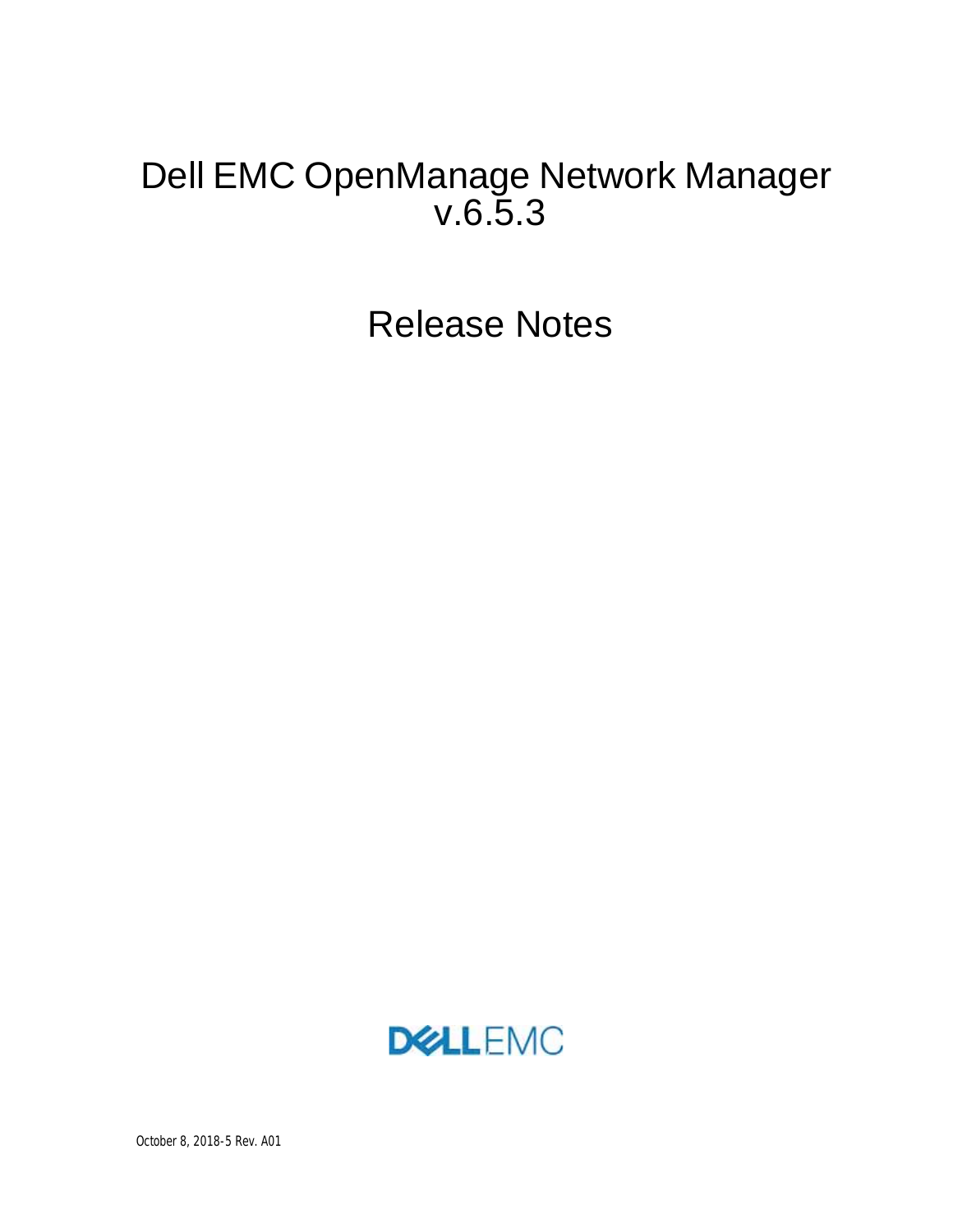# Release Type and Definition

Numbers in parentheses below refer to issue tracking numbers.

Version:

6.5.3

Release Notes Date:

October 8, 2018

Upgrade Path Matrix

| Rel<br>Version | 6.0SP1 | 6.0SP2       | 6.0SP3       | 6.1          | 6.1SP1       | 6.2          | 6.2SP1      | 6.2SP2      | 6.2SP3       | 6.5          | 6.5.2        | 6.5.3        |
|----------------|--------|--------------|--------------|--------------|--------------|--------------|-------------|-------------|--------------|--------------|--------------|--------------|
| 6.0SP1         | NA     | $\mathbf{X}$ | $\mathbf{X}$ | $_{\rm NS}$  | <b>NS</b>    | $_{\rm NS}$  | $_{\rm NS}$ | $_{\rm NS}$ | $_{\rm NS}$  | $_{\rm NS}$  | $_{\rm NS}$  | $_{\rm NS}$  |
| 6.0SP2         |        | <b>NA</b>    | $\mathbf X$  | $\mathbf{x}$ | <b>NS</b>    | $_{\rm NS}$  | $_{\rm NS}$ | <b>NS</b>   | <b>NS</b>    | <b>NS</b>    | <b>NS</b>    | $_{\rm NS}$  |
| 6.0SP3         |        |              | NA           | $\mathbf X$  | $\mathbf{x}$ | $_{\rm NS}$  | $_{\rm NS}$ | $_{\rm NS}$ | $_{\rm NS}$  | <b>NS</b>    | <b>NS</b>    | NS           |
| 6.1            |        |              |              | <b>NA</b>    | $\mathbf{x}$ | $\mathbf{X}$ | <b>NS</b>   | $_{\rm NS}$ | <b>NS</b>    | <b>NS</b>    | <b>NS</b>    | $_{\rm NS}$  |
| 6.1SP1         |        |              |              |              | <b>NA</b>    | $\mathbf X$  | $\mathbf X$ | $_{\rm NS}$ | $_{\rm NS}$  | <b>NS</b>    | <b>NS</b>    | $_{\rm NS}$  |
| 6.2            |        |              |              |              |              | NA           | $\mathbf X$ | $\mathbf X$ | $_{\rm NS}$  | <b>NS</b>    | <b>NS</b>    | $_{\rm NS}$  |
| 6.2SP1         |        |              |              |              |              |              | $\rm NA$    | X           | X            | <b>NS</b>    | <b>NS</b>    | NS           |
| 6.2SP2         |        |              |              |              |              |              |             | $_{\rm NA}$ | $\mathbf{X}$ | X            | <b>NS</b>    | $_{\rm NS}$  |
| 6.2SP3         |        |              |              |              |              |              |             |             | $\rm NA$     | $\mathbf{x}$ | $\mathbf{x}$ | $_{\rm NS}$  |
| 6.5            |        |              |              |              |              |              |             |             |              | NA           | $\mathbf{x}$ | $\mathbf{x}$ |
| 6.5.2          |        |              |              |              |              |              |             |             |              |              | NA           | $\mathbf X$  |
| 6.5.3          |        |              |              |              |              |              |             |             |              |              |              | $\rm NA$     |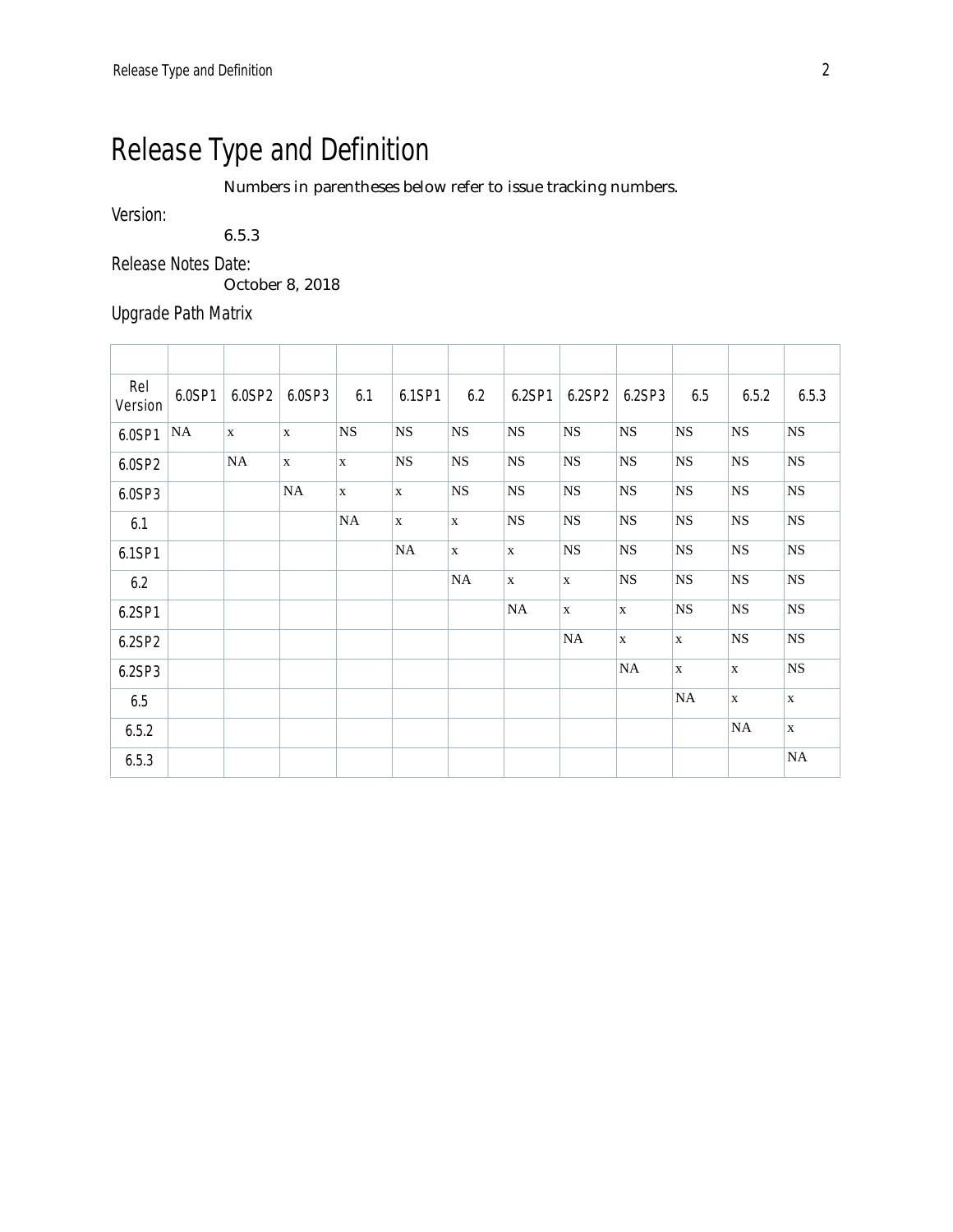# New Features/Devices Supported in 6.5.3

### **OS 9**

- Support FTOS 9.14.0 for existing models (S30XX, S31XX, S40XX, S48XX (S4810, S4820T and S5048F will be supported when 9.14.1 is supported in OMNM), S60XX, S61XX, Z91XX, MXL,MIOA, FNIOM) (30571)
- OS 9 FTOS or OS10 switches don't provide relevant information in MIBs, so as a result fans/power supply alerts will not correlate to the appropriate component.(30975)
- Mac address may show incorrect value for S6010 and S4248FB (31266)
- C9010 not populating service tag at card level (HD-37717)

#### **OS 10**

- OS10 does not support SNMP v3 CLI commands (31348)
- OS10 no longer receiving "Availability: partial results" for default interface monitor (30704)
- OS10 device's firmware currently does not support CPU and Memory information. (30668)
- OS 10.4.1 does not support QBridge and Bridge mibs. As a result VLAN, Port switch mode and duplex information are not provided in OMNM (31046, 31031)
- OS 10.4.1 no warmstart trap seen (31312)
- OS 10.4.1 no coldstart trap seen (31311)
- OS 10.4.1 The lldpRemTable (from the LLDP-MIB) of a Dell OS 10 device cannot currently be viewed through the Mib Browser (31324)
- OS 10.4.1 is now supported on 3048-ON, S4048-ON, S4048T-ON, S6010-ON, Z9100-ON, S4128F-ON, S4148F-ON, S4128T-ON, S4148T-ON, S4148U-ON, S4148FE-ON, S4248FB-ON, S4248FBL-ON, S5148F-ON, and Z9264F-ON (PV-30518, PV-30526)
- OS10 A configuration change trap may not be emitted from the device after a configuration change (31361)
- OS10 The speed of the port will show when the port has an ethernet link connected to the switch, otherwise, the port speed will be showing as 0 (30737)

**OS 6**

- Support has been added for OS 6.5.2 for existing N-series models and these new models N3024ET-ON, N3024EP-ON, N3024EF-ON, N3048T-ON (30519)
- The OMNM 6.5.3 release supports a new feature for Dell N-Series CPLD updates for OS 6.5.2. This feature requires an updated license. You may request the license by sending an e-mail to sales@dell-omnm.com. (HD-37687)
- The OS 6 N-series switches don't provide relevant information in MIBs, as a result, fans/power supply alerts will not correlate to appropriate component.(30975)

### **Other Device Model Addtions**

- Support added for Cisco ISR 4400, ISR 4300 (HD-38526)
- Support added for Fortinet Full SNMP\_CLI driver (30483)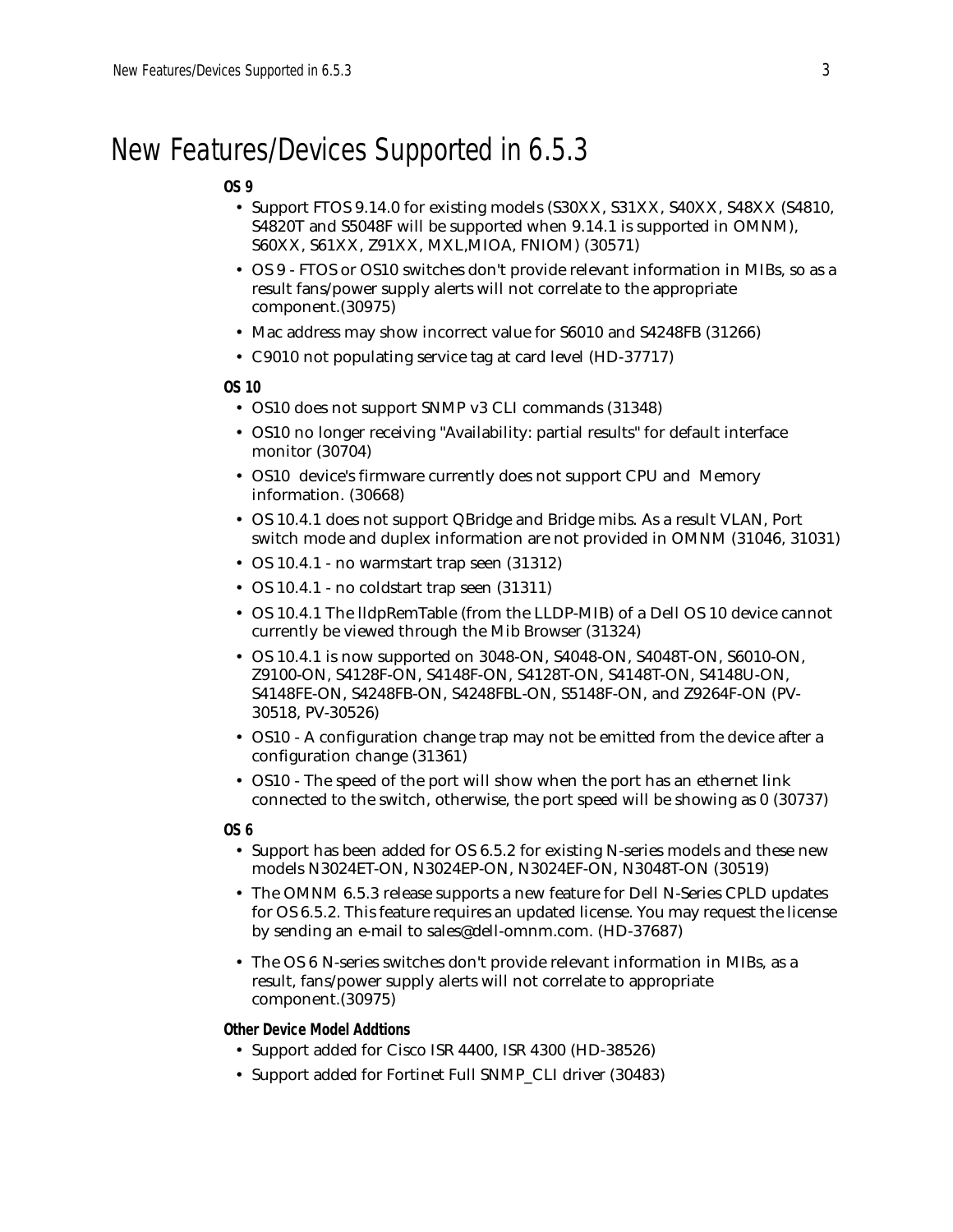• Cisco support has been added for WS-C3650-24PD-S and WS-C3650-48PD-S (HD-38418)

#### **Integration**

• A REST API has been added to support programmatic firmware Deployment (31105)

#### **Enhancements:**

• "The Virtual Appliance menu option 4 has been changed from 4) Configuration Review" to "4) Generate Technical Support Logs File" This option will now autocreate the necessary log file for submission to support.

#### **Other Known Issues**

- Device warranty information returning mismatch between the actual warranty and contract info - If the Dell Warranty database has 2 records in their database that are essentially for the same product/service but they have different start and end dates, you may receive false alarm when one expires falsely indicating a warranty has expired. In reality there can be another contract covering the product or service. If you suspect a faulty alarm please confirm using the Dell online warranty information to confirm. In OMNM you may review warranty info on the device's detail page under the maintenance information that should correlate to each other, OMNM does not know how to do this correlation. (HD-38506)
- Due to limited MIB support in OS 10.4.1.0.X.453, the S4148T will only have the management port and 4 Ethernet ports discovered when switch-port-profile is set to profile-1; the S4148T will only have the management port and 6 Ethernet ports discovered when switch-port-profile is set to other profile ( profile-2, profile-3, profile-4, profile-5 or profile-6) (30735)
- Dell DNOS, FTOS or OS10 switches don't provide relevant information in MIBs, so as a result fans/power supply alerts will not correlate to appropriate component.(30975)
- When accessing the Equipment's Alarm details page and choosing Equipment details, the data may not be displayed. You may go directly to the general tab instead to see equipment details (31536)
- When accessing some right-click menu option from the Resource Manager on the home, the pop screen may be rendered off-screen. As a workaround, before the operation, you can use crtl "-" to reduce the browser size and bring the pop up into view. (31539)

#### **Resolved Defects**

• C9010 is know populating service tag at card level (HD-37717)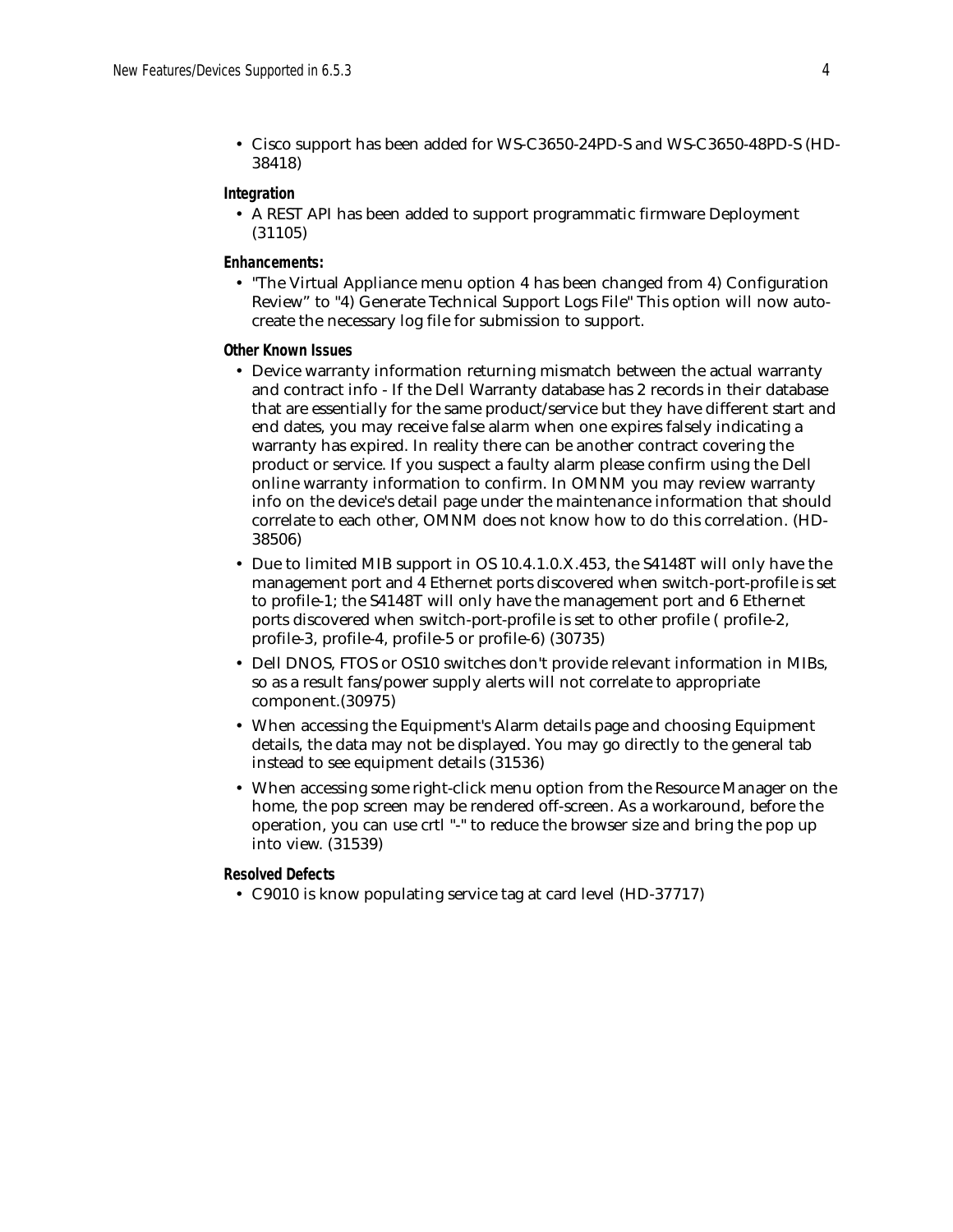## New Features/Devices Supported in 6.5.2

- Driver support added for PCT and N3048EP, models on OS 6.5.1. (30557)
- Driver support added for the S5048F model on OS 9.12.1. (30122)
- Driver support added for QFX 10008 to the Juniper driver. (hd-37430)
- Cisco Nexus OIDs were updated to include the following Nexus models: 2224TP, 2232PP, 2232TM, 2232TM-E, 2248PQ, 2248TP, 2248TP, 2248TP-E, 2248TP-E, 2332TQ, 2348TQ, 2348UPQ, 3048, 3132Q40GE, 3132Q40GEOE, 3132Q40GS, 3132Q40GX, 3132QV, 3132QVOE, 3132QXL40GX, 3132QXOE, 5548UP Switch, 5596UP Switch, 56128P Switch, 5672UP Switch, 5672UP Switch, 6001-64P Switch, 6001-64T Switch, 6004-96Q Switch, 9372PX Switch, 9372TX Switch, 9396PX Switch, 9396TX Switch, C3172PQ-10GE, C3172TQ-10GT, C93180YC-EX. (28940, 28108)
- Driver support was updated to include the following Enterasys models: C3K122- 24, C3K122-24P, C3G124-48, V2H124-24, G3G124-24(P), G3G170-24, S4, X4, C5K175-24, A2H124-24/48(P), A4H124-24/48(P), B2H124-48(P), B3G124-24/48, B5G124-24/48, B5K125-24/48, D2G124-12(P), A4H254-8F8T. (hd-37431, 27303)
- OS10 device driver to support ONIE devices running OS10 firmware was added: S3048-ON, S4112F-ON, S4112T-ON, S4128F-ON, S4128T-ON, S4148F-ON, S4148FE-ON, S4148T-ON. S4148U-ON. (29030)

This device's firmware currently supports **only** temperature KPIs and does not return power supply or fans information. (30668, 30665)

NOTE:

While other models may be listed in the products device driver support page, the S3048-ON, S41XX-ON models are the only ones officially supported.

- Dell Support Assist Feature for OS10: The getting started portlet asks for information regarding the user Dell Account. The "State/Province/Region" field currently is set as not mandatory field, if this fields is not populated, the post discovery action to the configure Support Assist will fail at Device Discovery time. Discovery will be successful but support assist will not be configured on the target device(s). The work around is to populate the field and run the Support Assist action from the Actions portlet. (30847)
- S4112T model fails deployment when using telnet. (30793) Workaround: Use SSHv2 to deploy S4112T model.
- Due to OS10 firmware issues with the S4148T model, OMNM discovers only 4 ethernert ports. As a result, sflow and performance data collection does not work propertly in OMNM. (30735)
- S4148U: Null point exception during Device Discovery, Resync. The S4148U has partial support for the entity mib and may show errors at discovery time. After discovery the device may be missing port information. As a result the default Interface monitor cannot monitor these ports. Any port level configuration through Actions like the automated port level Traffic Flow configuration will not function due to lack of a target port. The will be resolve in the next release. (30884)
- N-series device now supports OS version 6.5.0 and 6.5.1. (30126, 30127) N1108P-ON, N1108T-ON, N1124P-ON, N1124T-ON, N1148P-ON, N1148T-ON, N1524, N1524P, N1548, N1548P, N2024, N2024P, N2048, N2048P, N2128PX-ON,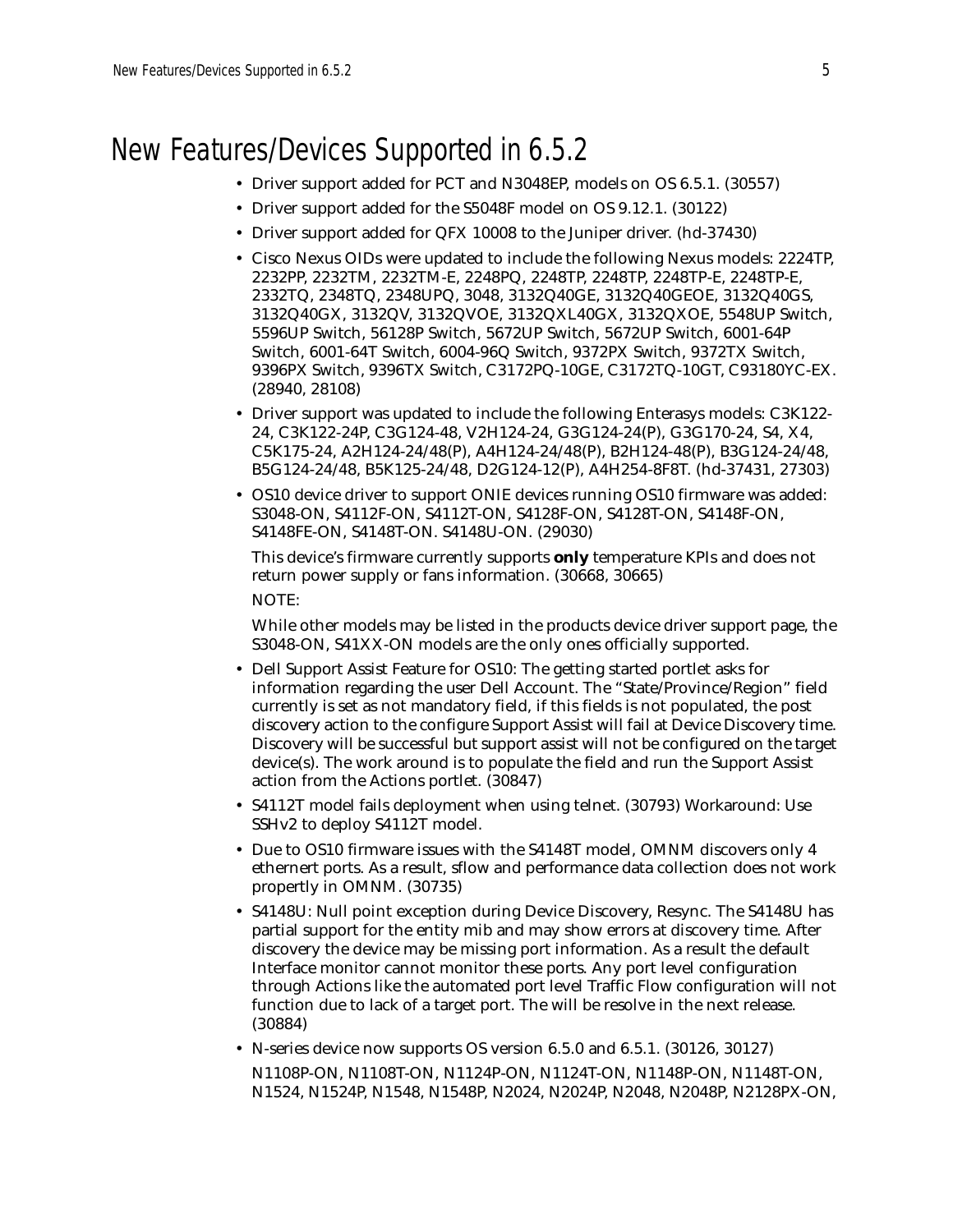N3024, N3024F, N3024P, N3048, N3048-EP, N3048P, N3132PX, N4032, N4032F, N4064, N4064F

- Dell Force 10 devices now support OS 9.13. (30125)
- Seeded compliance policies were added for Powerconnect (PCT) and FTOS devices. (29352)
	- Dell Networking (PCT/FTOS) recommended NTP
	- Dell Networking (PCT/FTOS) recommended Radius
	- Dell Networking (PCT/FTOS) recommended DNS
	- Dell Networking (PCT/FTOS) recommended Hostname
	- Dell Networking (PCT/FTOS) recommended SNMP Communities
	- Dell Networking (PCT/FTOS) recommended SSH
	- Dell Networking (PCT/FTOS) recommended Support Assist
- The following seeded Dell FTOS/DNOS event processing rules were added: (29894)
	- Dell FTOS Syslog Security Messages
	- Dell FTOS User Login
	- Dell FTOS User Logout
	- Dell FTOS Login Failure
	- Dell FTOS Config Change
	- Dell DNOS User Login
	- Dell DNOS User Logout
	- Dell DNOS Login Failure
	- Dell DNOS Config Change
- S5048F Service Tag is NA and updated only after Resync (30838)
- Linux servers discovered via WBEM or Windows servers via WMI may now have an associated ssh CLI management interface that supports Actions. (26869)
- The flash based topology screen now displays a message when flash is not properly configured. The message provides high-level steps on how to resolve for each of the supported browsers. (30543)
- Prior to 6.5.2, the trial was imported and the 30-day expiration banner was observed. Starting with 6.5.2, the trial license no longer impacts upgrade. (30539)
- You can now perform DNS Resolution Monitoring against WBEM enabled devices. (30062)
- You can now monitor the target URL HTTP status. (30057)
	- On Linux devices (CentOs), the Perl Libraries HTTP::Tiny and IO::Socket::SSL will need to be installed to utilize the Get URL Status and Get URL Status of Device Actions as well as the URL Status of Device Monitor. It is suggested that the cpan command should be used to install the new libraries. (30057)
- You can now monitor the TCP port status. (30056)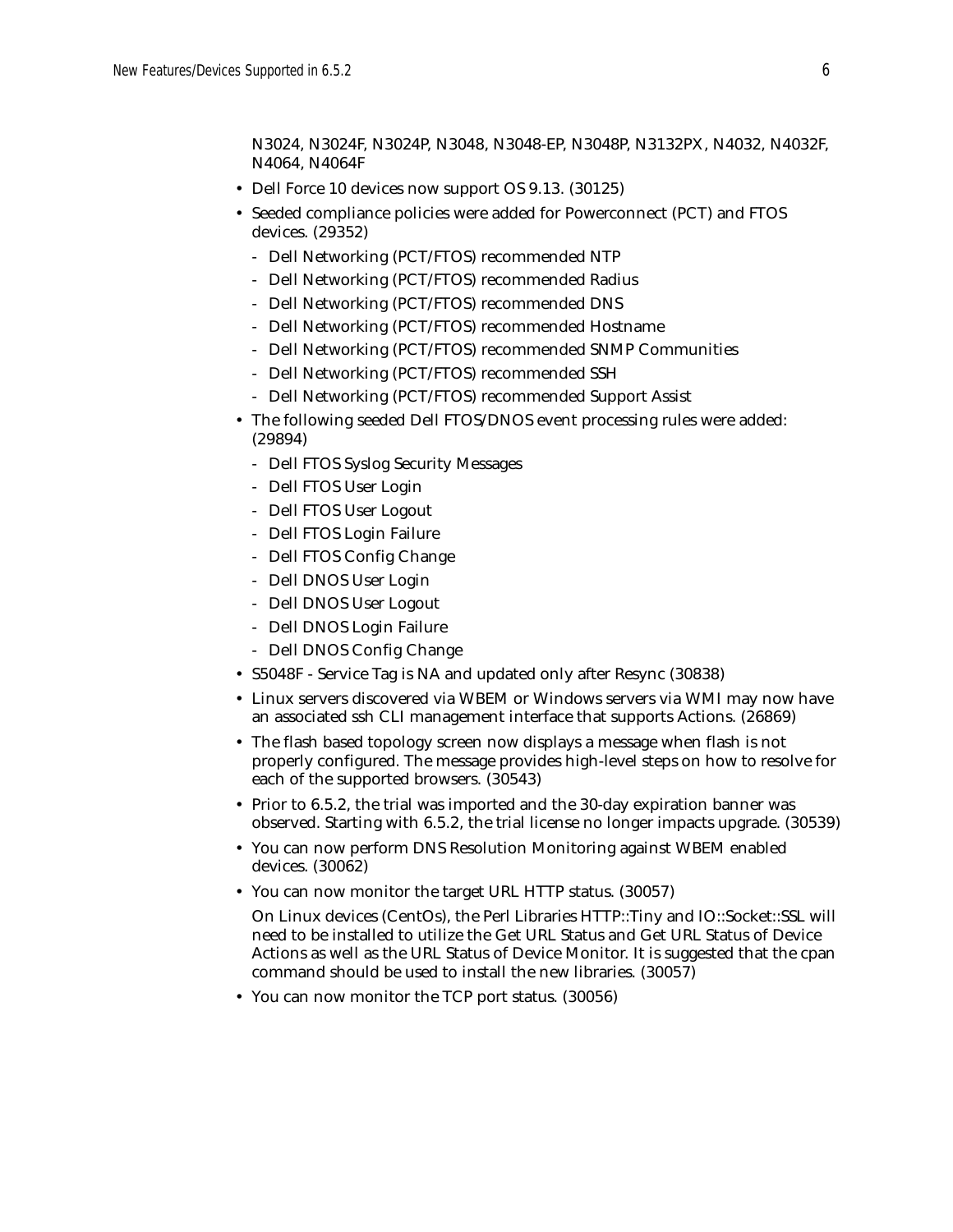• The MySQL database was upgraded to 5.7.19 to resolve the following vulnerabilities. (29919)

**MySQL CPU January 2017:** CVE-2017-3312, CVE-2017-3258, CVE-2017-3244, CVE-2017-3238, CVE-2017-3313, CVE-2017-3317, CVE-2017-3318, CVE-2017- 3291, CVE-2017-3265, CVE-2016-8318, CVE-2017-3273, CVE-2017-3257, CVE-2016-8327, CVE-2017-3243, CVE-2017-3256, CVE-2017-3251, CVE-2017-3319, CVE-2017-3320

**MySQL CPU April 2017:** CVE-2017-3308, CVE-2017-3309, CVE-2017-3329, CVE-2017-3453, CVE-2017-3456, CVE-2017-3461, CVE-2017-3462, CVE-2017-3463, CVE-2017-3464, CVE-2017-3600, CVE-2017-3302, CVE-2017-3305, CVE-2017- 3450, CVE-2017-3599, CVE-2017-3452, CVE-2017-3331, CVE-2017-3454, CVE-2017-3455, CVE-2017-3457, CVE-2017-3458, CVE-2017-3459, CVE-2017-3460, CVE-2017-3465, CVE-2017-3467, CVE-2017-3468

**MySQL CPU July 2017:** CVE-2017-3646, CVE-2017-3732, CVE-2017-3635, CVE-2017-3641, CVE-2017-3648, CVE-2017-3651, CVE-2017-3652, CVE-2017-3653, CVE-2017-3636, CVE-2017-3633, CVE-2017-3634, CVE-2017-3647, CVE-2017- 3649, CVE-2017-3529, CVE-2017-3637, CVE-2017-3638, CVE-2017-3639, CVE-2017-3640, CVE-2017-3642, CVE-2017-3643, CVE-2017-3644, CVE-2017-3645, CVE-2017-3650

- The browser tab now shows the Dell EMC icon. (29654)
- The User interface can now support setting separated time zones for data formatting for each user. (hd-37435)
- There is now a Common Setup Task that checks whether the user's browser has a PDF reader, which is necessary for reading reports. (29327)
- The file selection and upload widget no longer requires Flash. The widget now uses HTML5. (30547)
- The sort priority of columns within reports is now more consistent among the columns with default sort priority. It sorts the leftmost column first and then the sort priority moves left to right. (30632)
- The Network Status field can no longer be manually edited for any device. (hd-37530)
- You can now override the maximum rows that can be queried in a portlet. (hd-37437)
- You can now multi-select configurations within the Configuration Files portlet and export the selection. The selected files are add to a zip file that can then be downloaded. (hd-31998)
- The Groups portlet can now auto-populate the resource manager as a context broadcaster. (hd-37438)
- The "Firmware Image" Common Setup Task was renamed to "Upload Firmware Image." (30560)
- The growl messages displayed in the upper right corner for a few seconds are now saved to the My Alerts list for viewing later. (30620)
- The "OS Image" label was replaced "Firmware Image" in the Quick Navigation portlet. (29891)
- The "Backup Config" option was replaced with "Managed Resource Configuration Backup" from the Quick Navigation portlet. (29890)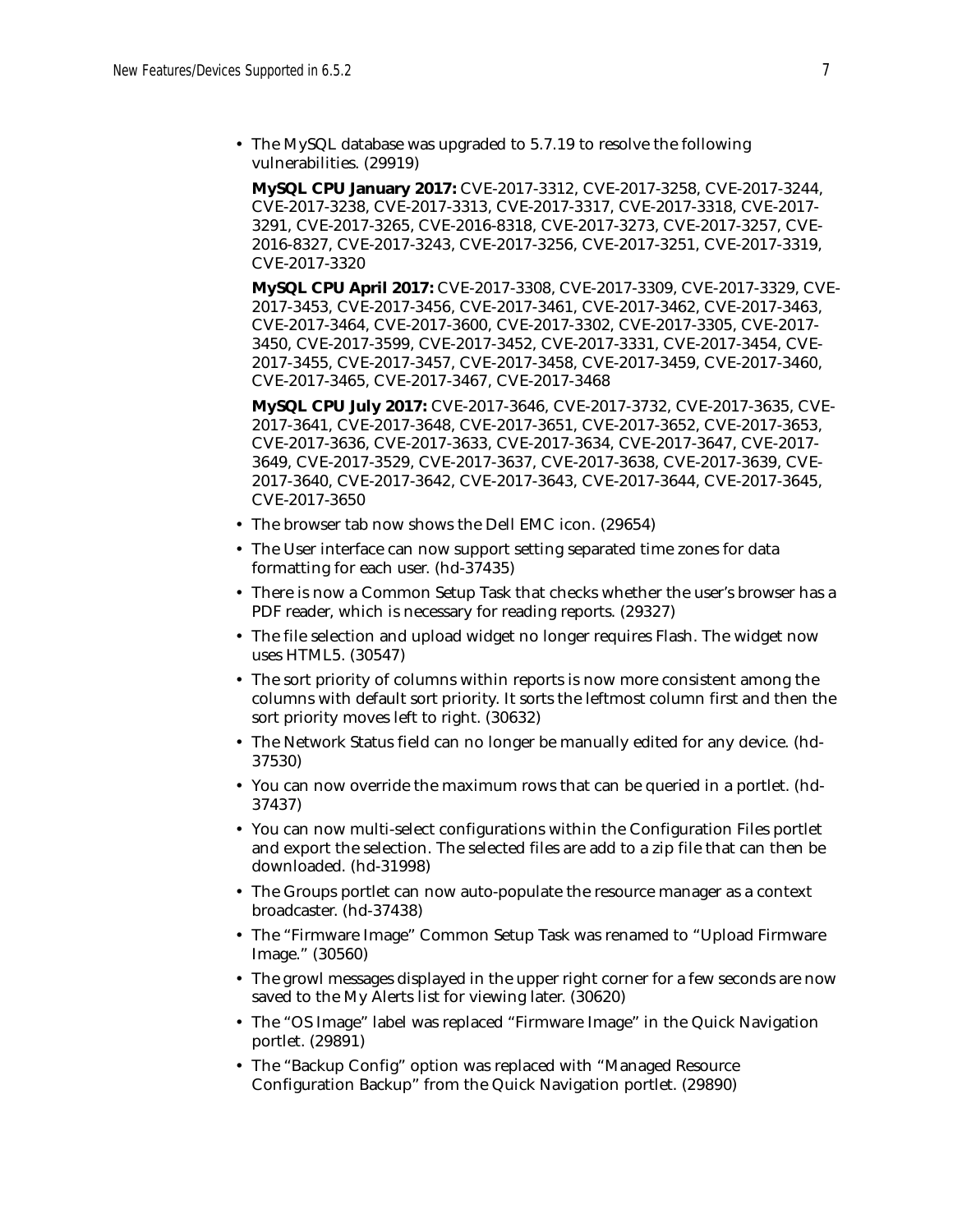• The Getting Started and Common Setup Task portlets were updated to reflect a Requirement Tag. (30559)

These tags include Optional, Recommended, and Required. Tool tips describe each tag.

- Device discovery can now read a file containing a list of IP addresses, IP ranges, and/or subnets. (hd-37442)
- When the Resource Manager and Connected Devices portlets are on the same page, you can configure the Connected Devices portlet to get its context from the Resource Manager portlet. This means a row selected on the Resource Manger dynamically drives and populates elated content in Connected Devices. (29885)
- Access to the Domain Access Control menu Item for Managed Resources, Ports, and Interfaces is now managed by the Domain Assignment Write permission. Those upgrading from before OMNM 6.5 SP1 will need to grant the Domain Assignment permission to appropriate roles to re-enable access to Domain Access Control. (29935)
- Blank page is opened when Right Click on discovered device and select New from HOME page. (30839)
- Right Click on Discovered Device does not pop up all contents/options it has. (29961)
- Plugin Blocked even through flash enabled on Browser (30842)
- The following new permissions are added: Update Traffic Configuration, Show Traffic Configuration and Domain Assignment permission.

If you upgrade your installation and new permissions are available, edit the Administrator Role, and notice an enabled Add button indicates new permissions are available. By default, upgrades turn off any new permissions, so if you want them enabled, particularly for Administrators, click Add and enable them for the Roles for which you want them enabled. (30428)

#### **Resolved Defects and Known Issues**

- OMNM **does not** currently support deployment of Cisco Nexus devices. (30812)
- S4112T model fails deployment when using telnet. (30793)

**Workaround:** Use SSHv2 to deploy S4112T model.

• When deploying to a stacked N-Series, the device reports the following:

Stack port errors detected on the following interfaces"

This message causes the OMNM deploy process to state that the deploy failed. (30279)

**Workaround:** Check the firmware version on the device to see if the upgrade succeeded.

- Due to OS10 firmware issues with the S4148T model, OMNM discovers only 4 ethernet ports. As a result, sflow and performance data collection does not work properly in OMNM. (30735)
- Discovery profiles that were created in OMNM 6.2.x are missing "Enable SNMP Traps", "Opt-In to Dell EMC SupportAssist", "Call Dell EMC server to retrieve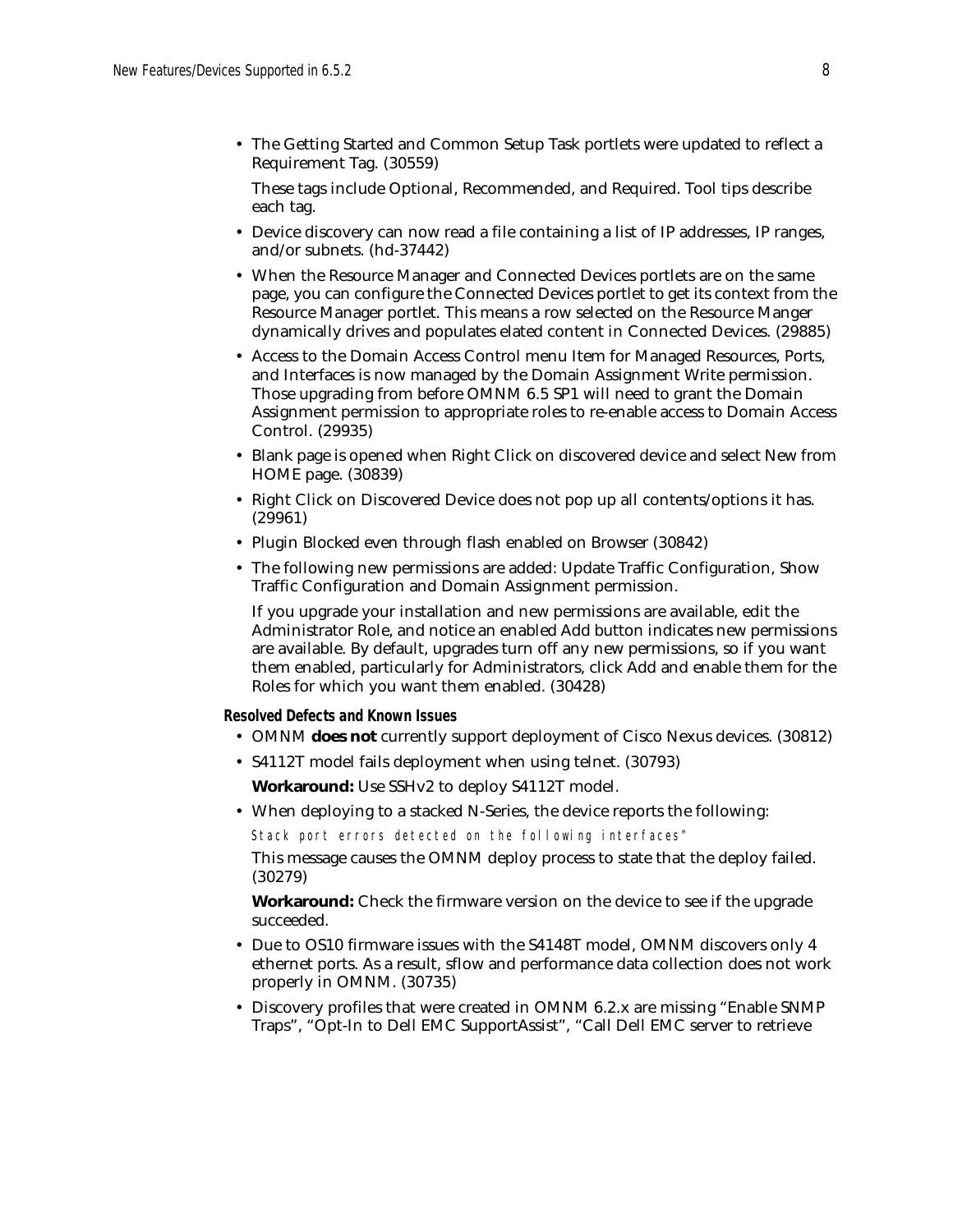device warranty information", and "Refresh Hierarchical View Membership" actions. (30385)

**Workaround:** Create a new discovery profile or edit existing profiles and add above listed missing actions.

- In rare cases that the application server may fail to start up after a fresh installation. The software will attempt start the application server up to three times. If this issue is encountered on a fresh installation with a unexpired license, allow 30 minutes to elapse and then reboot the server or VM to resolve the start up issue. (30363)
- On rare occasions, the application server fails to initialize due to one or more DEPOLOYMENTS IN ERROR. (29964)

**Workaround:** Restart both the application server and the Web server.

• When uploading a license file, the related view may not update, which prevents you from completing the upload. (30749)

**Workaround:** Click on another tab within the view and then return to the tab containing the Choose File/Select License button. This updates the view and allows you to continue.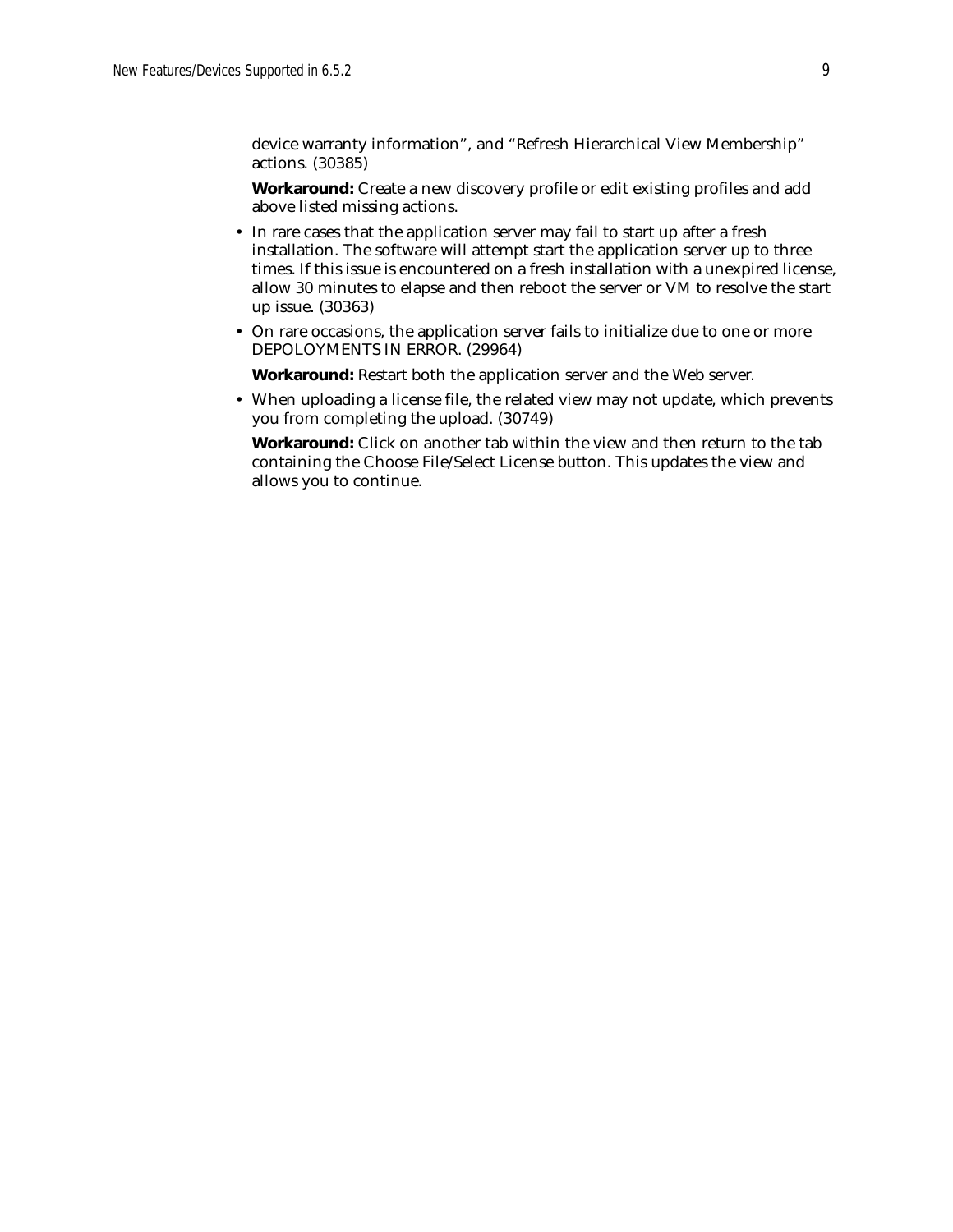• EOL report generates the following error when executed: (30742)

java.lang.IndexOutOfBoundsException: Index: 5, Size: 4

### **Workaround:** The steps you take depend on whether you removed the EOL Report Template [Before an Upgrade](#page-9-0) or [After an Upgrade.](#page-9-1)

### <span id="page-9-0"></span>**Before an Upgrade**

- 1. Delete EOL report template from Report Template portlet.
- 2. Delete all EOL reports from Reports portlet.
	- a. Maximize the Reports portlet.
	- b. Select the EOL report.
	- c. Expand "EOL Report All Devices" in the reference tree.
	- d. Expand "EOL Report Template."
	- e. Expand "Report Group."
	- f. Right-click on a report and then select Delete.

### <span id="page-9-1"></span>**After an Upgrade**

If you upgraded OMNM and did not delete the EOL report template with associated reports before upgrade, follow these steps:

- 1. Delete all EOL reports from the Reports portlet.
	- a. Maximize the Reports portlet.
	- b. Select the EOL report.
	- c. Expand "EOL Report All Devices" in the reference tree.
	- d. Expand "EOL Report Template."
	- e. Expand "Report Group."
	- f. Right-click on a report and then select Delete.
- 2. Edit the EOL report template to include the System Object Id.
	- a. Right-click on the EOL Report Template, and then select Edit.
	- b. Select the Source tab.
	- c. Move System Object Id from the Available Column to the Selected Column.
	- d. Click Save.
- 3. Run the report again.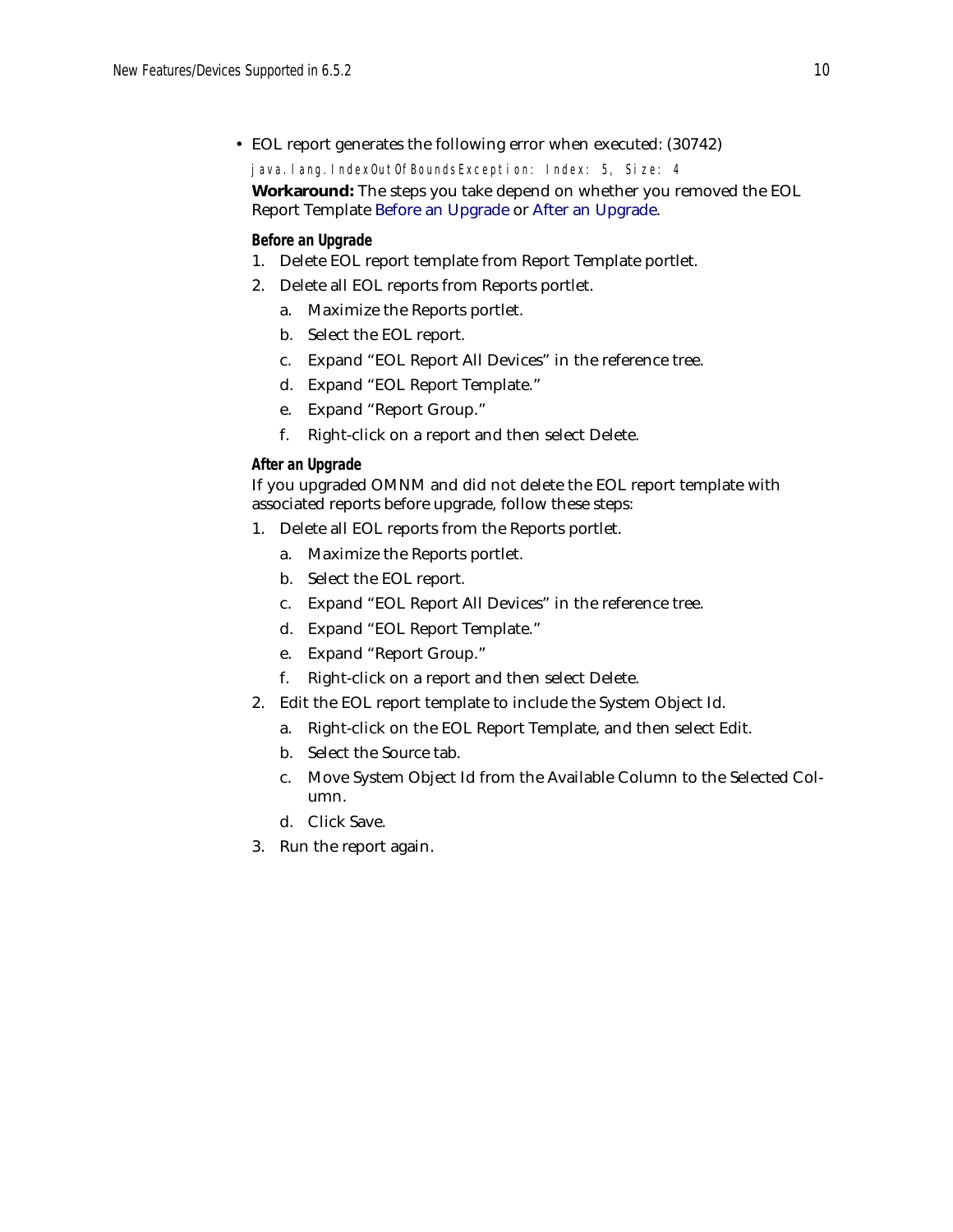# New Features/Devices Supported in 6.5

- Driver support added for Dell EMC Networking models N11XX, N2128PX, N3132PX. (28613)
- Added 6.4 firmware support for Dell Networking N1xxx, N2xxx, N3xxx, N4xxx models. (30171)
- Driver support added for Cisco 2960X-24TS-L. (32118)
- Dell EMC Networking PCT and FTOS drivers support PVID. (29211)
- Driver support added for HP J9470A, J9471A, J9477A, J9623A, J9624A, J9625A, J9626A, J9627A, J9727A, J9729A, J9772A, J9773A, J9774A, J9775A, J9776A, J9778A, J9781A, J9782A. (29374)
- Many reported installation issues have been resolved including:
	- Compatibility mode is no longer required for Win2012/win2016
	- No pre-requisite linux libraries
	- NO UAC requirement
	- Locked file issues have been resolved
	- Detects invalid install dir and provides resolution
	- Improved silent install for Linux and Windows
	- OS Permission issues when installing on to other or non C drives was resolved. (28748)
- The installation was simplified with a new Express installer option. The user simply selects the number of devices to manage and the OMNM installer auto sizes the environment. This eliminates additional installation prompts.
- The installation was improved to include:
	- Automatic check for conflicting MySQL service and abort if found.
	- Automatic modification for the required firewall ports for both Linux and Windows
	- Disk space required is auto- checked
	- New server status console shows status of the Application, Web, and DB servers
- OMNM now checks for third party "MySQL" service during fresh install or upgrade. If the MySQL service is already running, OMNM stops the service and OMNM creates/starts its own MySQL service. (28817)
- The installer is now a single self extracting executable file for either linux or windows. There is no longer a zip file to extract.
- UPGRADE The following notice was added to the installation when upgrading from 6.2.x to 6.5

The upgrade procedure you are about to execute changes and migrates data from the previous version of OpenManage Network Manager.

WARNING: This migration could take from 20 minutes up to several hours to complete, and is based upon the size of your database.

If necessary, you may click Cancel now to safely abort the installation and reexecute the installation/upgrade at a later time.

If you choose to continue with the upgrade, DO NOT Abort the database configuration process or there is risk of db corruption.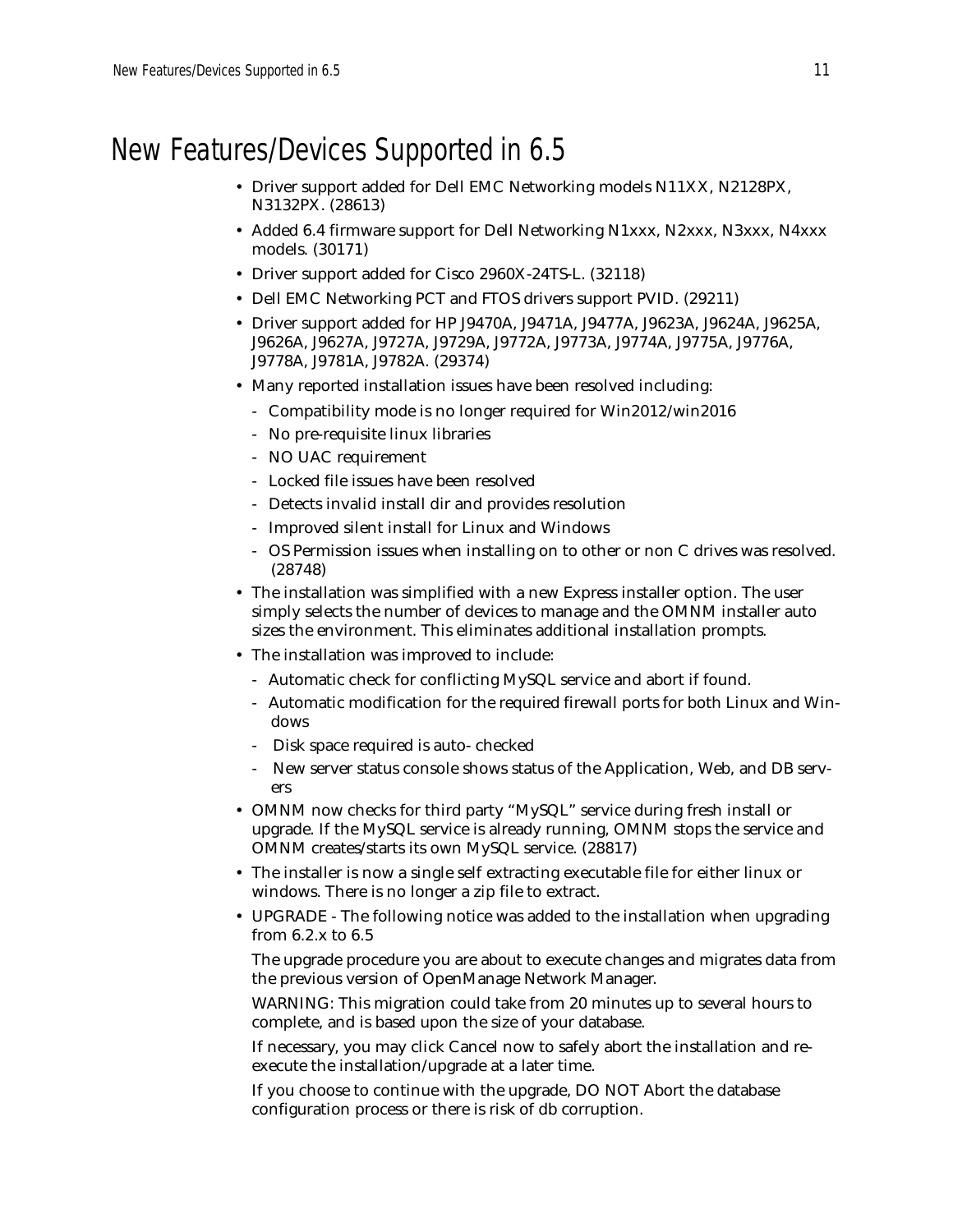- Context portlets This feature is used throughout OMNM and is now user customize-able. Some portlet can broadcast the row selected and some portlet can listen to the broadcast and update accordingly. This can be seen on the resources page between the Resource Manager and the Port or Interface portlet. The Port or Interface portlet only populates if a row on the Resource manager is selected. Click the wrench icon on a portlet to see the broadcasting or listening state.
- Java- less Direct access Terminal. Browser configuration is problematic for java apps. In 6.5 there is a new Implementation that does not require java. The prior Terminal called Java is still available. The new terminal window is a pop up and any number of independent terminal session can be up at the same time.
- A new post discovery Action was added to the default discovery profiles. This action automatically attempts configure the discovered device to enable snmp v2 traps as well as set OMNM as the trap host. This is supported for limited devices which includes: Dell FTOS, Dell DNOS, Dell W-Series/Aruba Controller, Dell W-Series/Aruba IAP, Cisco IOS, Cisco XR, Junos, Edge Core and Ruckus devices. (29404)
- GUI changes The GUI was modified to the new Dell EMC logo and color along with a change to a horizontal menu. The menu items and portlet in each have been modified. Some naming was modified.
	- Visualizer is now topology
	- Containers is now Hierarchical
	- File Management is now Configuration Management
	- Proscan is now Compliance
	- Event Processing Rules are now referred to as Automation and Event Processing Rules
- GUI Improvement Adjustable Column widths and re-ordering of columns are now supported within portlets. Click the wrench icon and go to Columns tab to modify.
- Ease of use A new on-boarding portlet was added to the home page called "Getting Started." This portlet is intended to get users up running quickly by walking through the typical on-boarding tasks.
- SupportAssist Direct communication with Dell EMC support for FTOS AND PCT (DNOS) devices that provides automated, proactive, and predictive technology to reduce troubleshooting steps and speed-up resolution time. When activated, OMNM applies configuration to target device(s) to start sending information to Dell.
- TFA configuration of a device was simplified in OMNM So you don't need to manually log into a device to configure it for TFA. You can auto configure flows at the top and port or interface level Supported Drivers: Force10 (excluding the MIOA devices), PowerConnect, Juniper, Cisco. (30023)
- All summary portlets now allows multiselection. (29056)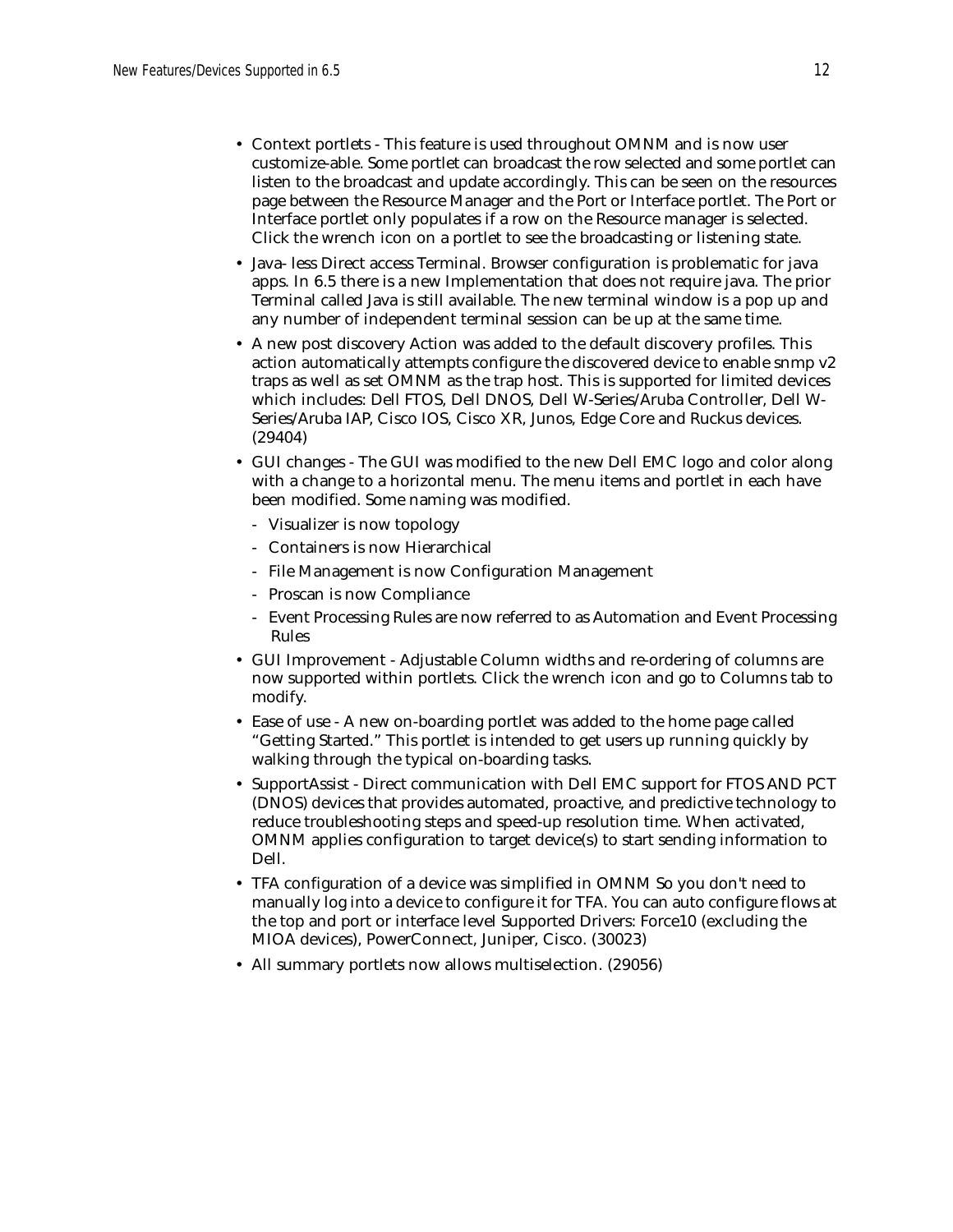- In OMNM 6.5 license registration was enhanced to support two license registration actions. If you intend to extend an existing license, choose Extend License Expiration. This results in the new license being activated when the existing license expires. Otherwise if you want to increase the number of resources that you can have under management, choose Increase License Count. This results in the new license being activated immediately. As a result the count from the existing license is combined with the new license to increase the number of resources that you can have under management. (28904)
- License expiration behavior was improved to eliminated the need for a command line installation when the license has already expired. You can now use the GUI interface to install the license (Settings > Application Configuration Settings portlet > License Management) (28905)
- Automatically set community string for new devices so they can be discovered. For environments/devices where snmp is not configured, OMNM automatically sets an SNMP v2 community on the target devices so they can be discovered in OMNM (limited driver support).
- A Post discovery action in discovery profiles can auto configure devices to send traps to OMNM. Supported drivers, Force10, PowerConnect, Juniper, Cisco, Aruba.
- Database free space low Event Database Capacity EPR was added to trigger a critical alarm notification when the Oracle or MySQL DB has capacity <=25%.
- Integration OMMN 6.5 now supports a rich set of REST APIs for integration.
- Actions A new action type called "Restful Web service" was added. Users can write a custom JSON script to interact with any device or system that supports REST.
- TFA Similar to Resource Manager, right click from Topology brings up traffic flow for a specific device.
- New Virtualization To allow the users of OMNM to provide comparable support for virtual network components as OMNM has traditionally provided for physical network devices the OMNM 6.5 release contains new support for managing Openstack virtualizaiton. 11 new portlet under Add-Applications-> Virtualization Management.
- The Virtual Appliance was improved to automatically configure the OMNM file server. When the virtual appliance setup menu option is executed to configure the VM with its new IP address, the new file sever is also created in the OMNM db. After bringing up OMNM for the first time, you will see two file server entries. One is for a TFP/TFP server and the other is for an SCP server.
- In OMNM 6.5 to aid navigation, Additional Filters have been added to Reports, Report Templates, Action and Compliance summary portlets. To select a filter click the wrench icon to create a new Filter or set a new default filter for the portlet. These filters are also available in filer option of the expanded portlet (+ sign upper right portlet) (28994)
- In OMNM 6.5 the default Job Viewer settings were changed to include the option 'Show Informational Messages by Default'. Job Viewer options can be reconfigured within the Control Panel under Redcell > Application Settings > User Interface tab. (29520)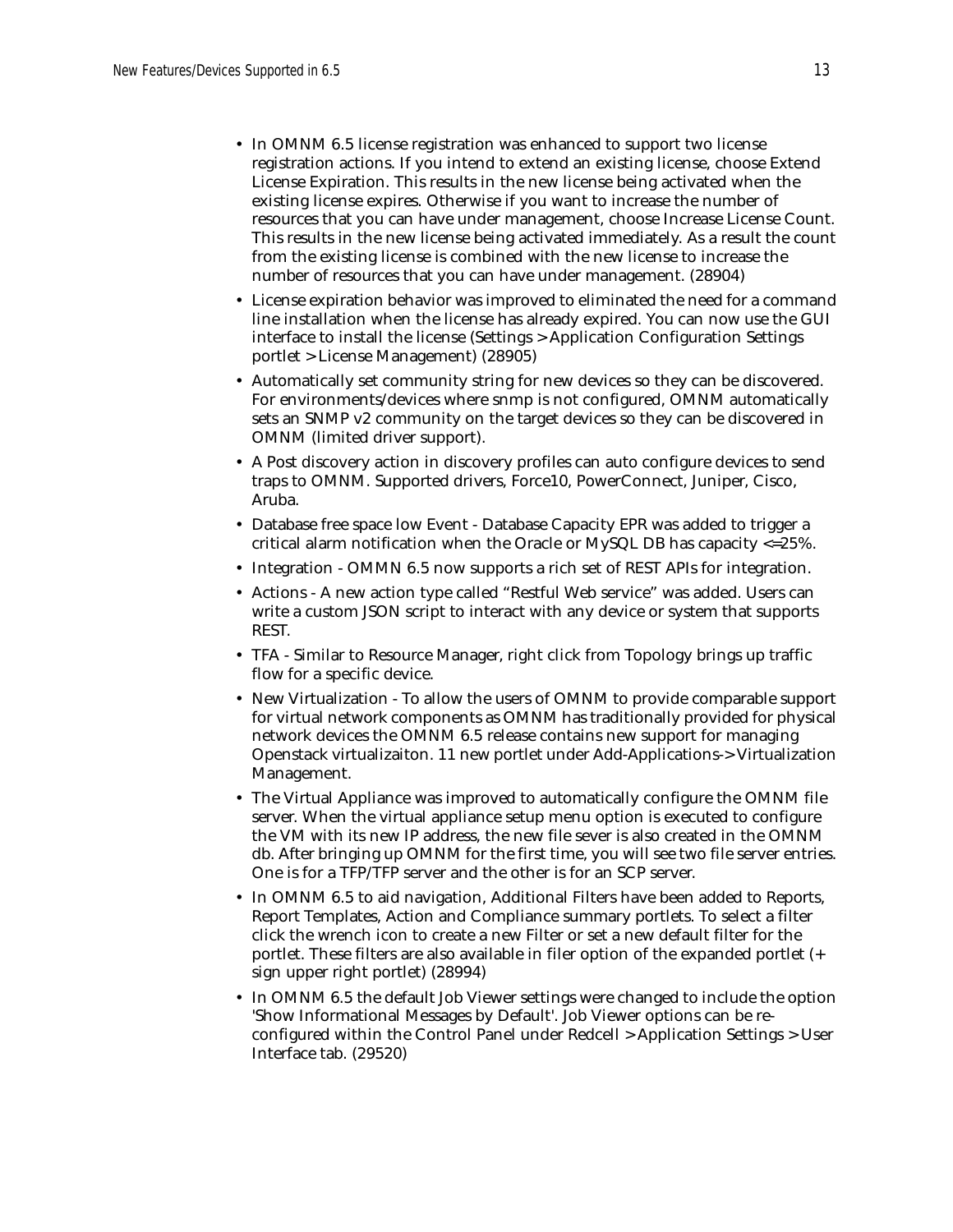- A new Scheduled Maintenance (Next 30 Days), Historical Maintenance Log, & All Future and Historical Maintenance Logs reports and Maintenance Logs Template have been pre-seeded. These reports capture maintenance log entries that have been entered on a managed devices. The maintenance log information can be also seen in detail page of a managed devices under maintenance info tab. (28811)
- Event Processing Rule (EPR) types have been re-categorized. The prior category "Pre-Processing" was split into three new categories "Protocol Translation", "Stream Based Correlation" and "Event Definition Override". Each EPR type that was previously within the "Pre-Processing" category was assigned to one of these three new categories on the basis of the when these rules come into play within the event life cycle. The prior category "Post-Processing" was renamed "Automation". (28493)
- Variable Binding Definitions can now be viewed and edited through a new portlet, which was added to the "Definitions and Rules" page. (28493)
- The Event Definition edit screen was enhanced to allow users to configure service propagation, entity lookup type, mining of variable bindings, and automated parent/child correlation for root-cause analysis. These features could previously only be configured through XML and required the server to be restarted to take effect, but these features are all now fully configurable through the GUI. (28493)
- Automation Event Processing Rules can now have explicit member entities, which is a convenient way of configuring the EPR to only be triggered by events that are associated with these member entities. Explicit membership also allows for the default filter criteria and/or action parameters to be overridden by parameters that are associated with the explicit members. (28493)
- The general discovery profile options were modified to include the "Attempt to enable SNMP" option and "Equipment Type" list for SNMP device configuration. (28812, 29809)
- Syslog escalation was enhanced to allow for alarm suppression and also for the severity of the resulting event to be determined by the severity from the original syslog message. (26090)
- Any event can now be forwarded to a northbound interface as a syslog message or as an HTTP REST call. Northbound forwarding of SNMP traps is still supported so now users can choose from any of these three message types when creating an Event Processing Rule to forward events northbound. (27926)
- Traffic Flow Application names can now be edited. This is useful if custom L7 applications are used. In prior versions, only the L4 protocol name and port number should show for custom application names, but these can now be edited through the GUI. (28596)
- In the expanded traffic flow portlet, in the table of aggregate values that appears below the line graph, the values now have a higher degree of precision. In previous versions, these values were rounded to the nearest whole number, but now the values can include fractions of up to two decimal places. (27506)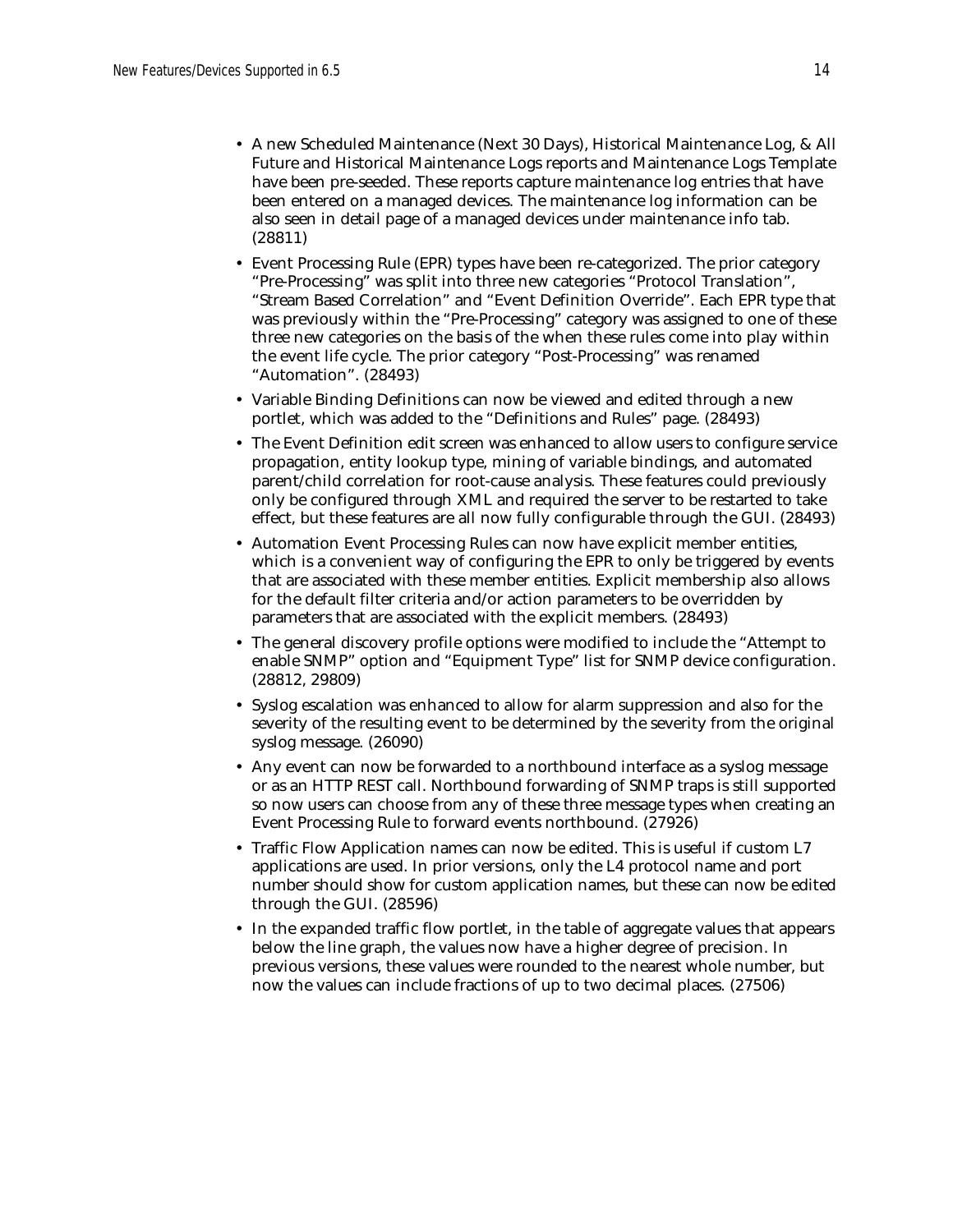- More configuration options have been added to the expanded Traffic Flow portlet. Users can now choose whether or not to use cache tables for queries and also whether to put a limit on how many conversational flows per minute should be processed. Both of these options give more flexibility in dealing with highvolume scenarios. These options were available in previous versions, but activating them required users to edit text files and restart the server. They are now fully configurable through the GUI. (27323)
- The portlet settings button, which shows a wrench icon and through which users can edit the settings for portlets, are now only accessible for users who have the "Change Portlet Settings" permission. On upgrade, no users will have this permission. This is by design, because the intent is for the system administrator to consider which users (more specifically, which user roles) should be able to change portlet settings and which users should not have access to this feature. (3463)
- OMNM can now display information gathered by OpenManage Essentials (OME). If you are already using OME to manage computer systems such as servers, etc. then it is possible to configure OMNM to synchronize with OME so that all of your data is available through OMNM. (28617)
- OME integration includes the option to poll for alerts from OME, which then appears as events and/or alarms in OMNM, but not all attributes of the alerts in OME will translate to attributes in OMNM. For instance, if an OME alert was acknowledged then this would not cause the equivalent OMNM alarm to also be automatically acknowledged. (29208)
- You can configure OMNM to synchronize with the warranty information in the Dell EMC database for each Dell EMC device that is under management. (28909)
- If it happens that there is a communication failure between the system and an external server or remote service, it now creates an alarm that records what failed and what operations were impacted by the failure. This includes attempts to communicate with an external file server, email server, HTTP proxy server, or a remote website. (29488)
- New Device Support
	- Alcatel See [Supported Alcatel Equipment on page 46](#page-45-0)
	- Aerohive See [Supported Aerohive Equipment on page 46](#page-45-1)
	- Edge Core See [Supported Edge Core Devices on page 61](#page-60-1)
	- EMC Unisphere See [Supported EMC Unisphere Devices on page 61](#page-60-0)
	- Ruckus See [Supported Ruckus Devices on page 64](#page-63-0)

**Resolved Defects and Known Issues**

- When upgrading to OMNM 6.5 the default trial package automatically installs the trial license increasing the allowable managed device count by 25. This additional 25 are free to use but will expire 30 days from installation returning the device count back the original subscription device count. A notification banner shows that 25 will be expiring in X days. (29012)
- Initial discovery of Cisco XR devices could fail while configuring the SNMP trap settings on the device. This could be because the application couldn't login to the devices as the number of cli sessions to the device was maxed out. If this happens, the snmp trap setting can be done by running the snmp task from the actions portlet against the xr device. (29389)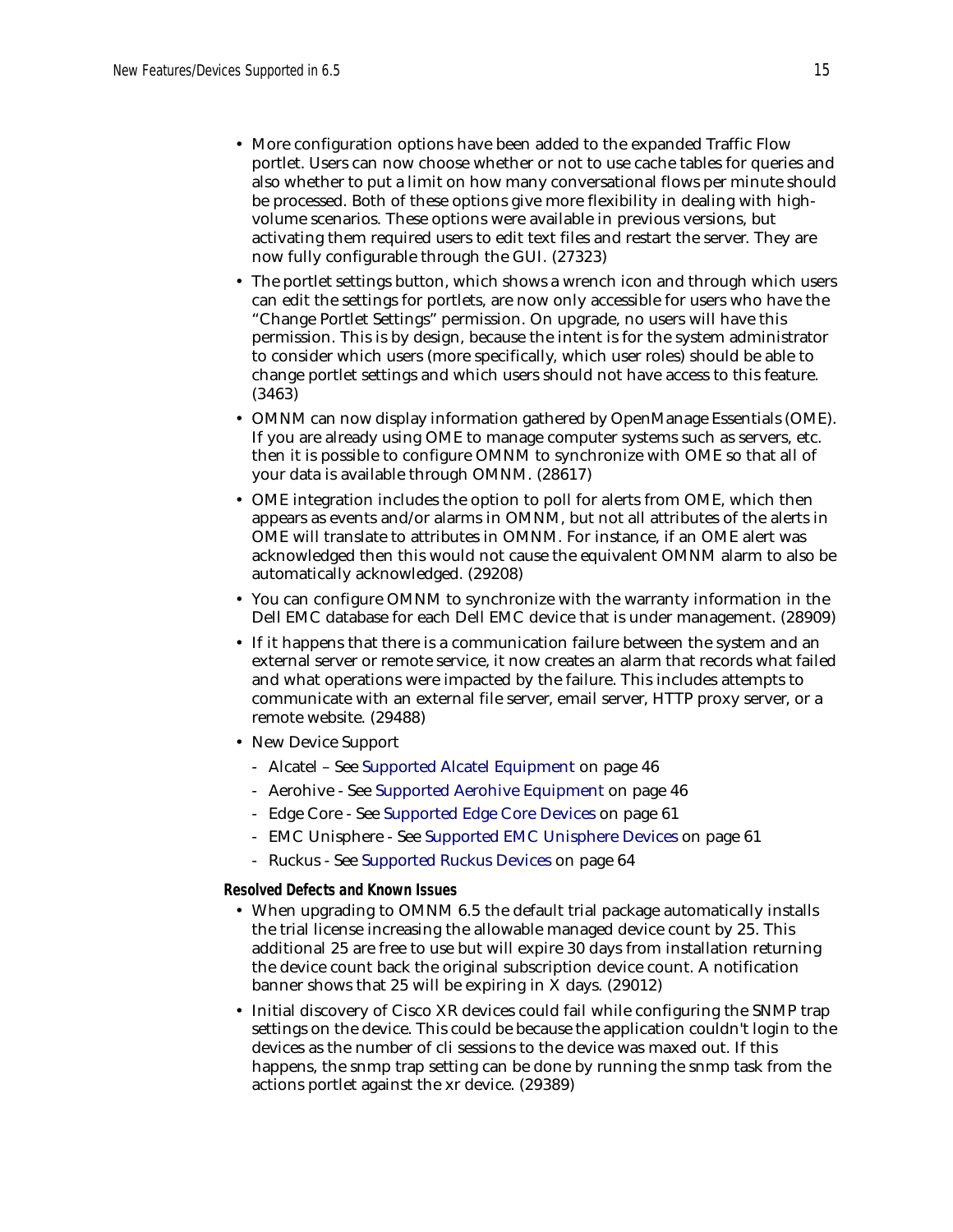- Safari blocks any and all keyboard input for FlashPlayer applications. As a work around, use Chrome. (29120)
- OMNM requires Flash player to be installed and enabled in order for all features to work, including license importing, uploading of files, and topology views. You will need to configure your browser to always activate Flash. For Chrome, go to Settings > Advanced > Privacy and security > Content settings > Flash > Ask first > turning off. For Firefox, it should display an option in the upper left that asks if you want to enable Flash always or just this once. Select always enable. (29413)
- Uploading files into OMNM, such as XML and MIB files, is a two-step process. Starting from the file upload popup dialog, the first step is to select a file from the local file system and the second is to push the button to upload the file. There is a known issue where sometimes after selecting a file, the upload button is still disabled. This issue is caused by a bug within the Flash plugin. If this does happen then you will need to select the file again and then the upload button should be enabled and you can complete the upload process by clicking this button. (29413)
- Do no use IE on Windows 2016 server because it does not support flash. (29829)
- When upgrading to OMNM 6.5 the default schedule item for processing Change Determination is replaced. As a result the scheduled execution time and enabled state may need to be reconfigured to retain the previous behavior. (29620)
- When configuring ports and interfaces of Juniper devices that utilize jflow version 9, the current assumption is that the target ports either already have an inet address configured or is assigned an inet address by dhcp. (30132)
- End user receives a Cannot find CLI Authentication message during the SNMP trap configuration. This message is inaccurate, it should read "SNMPv3 is not supported for trap configuration." (29990)
- Executing remove configuration against a Juniper device with only one flowserver will result in an error being thrown due to the inline-jflow configuration requiring at least one flow-server. Removing the last flow-server will require the user to either directly access the device for manual configuration or to create an Action that executes the required commands to remove both the flow-server and the inline-jflow. (30111)
- Configuring the Flow-samplers for Cisco IOS Devices can be done using the following Actions: Cisco Device Configure Flow-Sampler and Cisco Device Remove Flow-Sampler for device level configuration, Cisco Port Configure Flow-Sampler and Cisco Port Remove Flow-Sampler for port level configuration. (30185)
- Fans and power supply are now being discovered for Dell EMC Networking devices and Dell EMC Networking FTOS devices. (36464)
- For OMNM 6.5 linux installation, internet access is required to do an upgrade to 6.5. A yum command (yum -y install libaio) is required during the install process. If internet access is not available for the OMNM server, the libaio package needs to be manually installed prior to installation. (28065)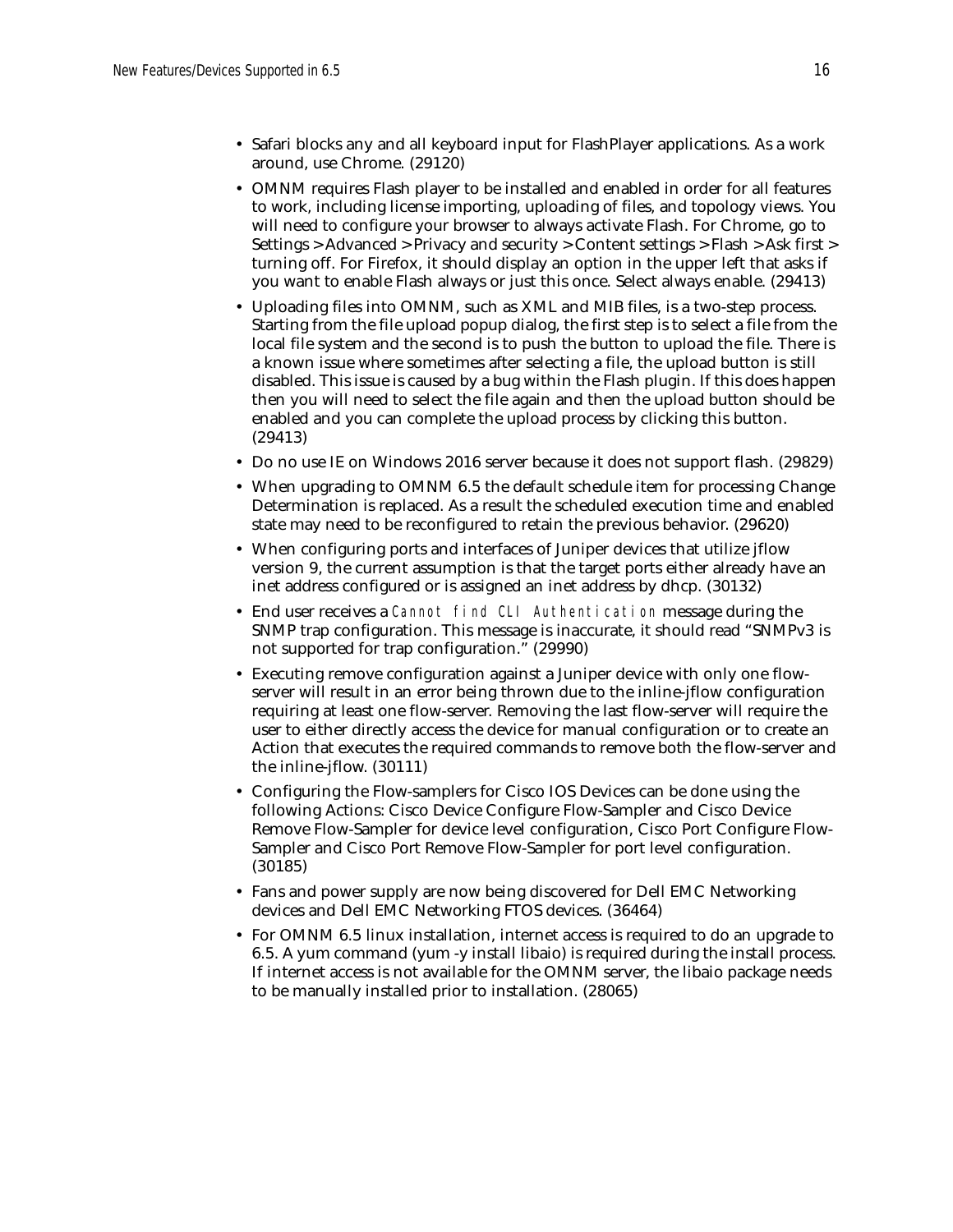• If you have created custom Action scripts using perl you may encounter execution or compilation errors similar to the ones show here. Note that Preseeded perl action scripts in OMNM still runs as expected without this issue.

Cannot load '/usr/lib/perl5/5.22/i686-cygwin-threads-64int...'

or Compilation failed in require at /usr/lib/perl5/5.22/i686-cygwinthreads-64int...

These are due to issues with the embedded perl version 5.22 where numerous libraries have been omitted. The work around is to revert to Perl version v5.14

Workaround on Windows - Use Prior Perl Version 5.14

Set Perl to use version 5.14 by executing the following commands from an Oware prompt:

```
mv -n ~/oware3rd/cygwin/bin/perl.exe ~/oware3rd/cygwin/bin/
perl.exe.ORIGINAL
```

```
cp ~/oware3rd/cygwin/bin/perl5.14.2.exe ~/oware3rd/cygwin/bin/
perl.exe
```
perl --version # Confirm that version output contains: v5.14.2

Confirm that following script runs OK (or use your script)

```
perl ~/owareapps/performance/scripts/http_test.pl
```
To set Perl back to version 5.22 execute the following commands from an Oware prompt:

```
cp -f ~/oware3rd/cygwin/bin/perl.exe.ORIGINAL ~/oware3rd/
cygwin/bin/perl.exe
```
perl --version # Confirm that version output contains: v5.22.1

Confirm that following script FAILS with 'Compilation failed'

perl ~/owareapps/performance/scripts/http\_test.pl

This issue will be resolved in OMNM 6.5 SP1 by moving to a newer perl version. (30032)

## New Features/Devices Supported in 6.2 Service Pack 3

- Added 9.11 firmware support for Dell Networking FTOS models: S6100, S6010, S4048T-ON, S3100, S3148, S3124, S3124F, S3124P, S3148P, IOA/MXL, FX2 IOA, S4810, S4820T, S5000, S6000, Z9500. (28755)
- Driver support added for Dell Networking N3132PX model running 6.3.5.x firmware. (28768)
- Driver support added for netgear. Supported models include FS726T, FS726TP, FS728TP, FS728TPv2, FS752TP, FSM7226RS, FSM7250RS. (28699)
- A Logs tab is now exposed when navigating to the equipment details panel > (example Resource manager > details or topology > detail). The logs tab allows you to enter free form maintenance log information that can be reported on. (28777)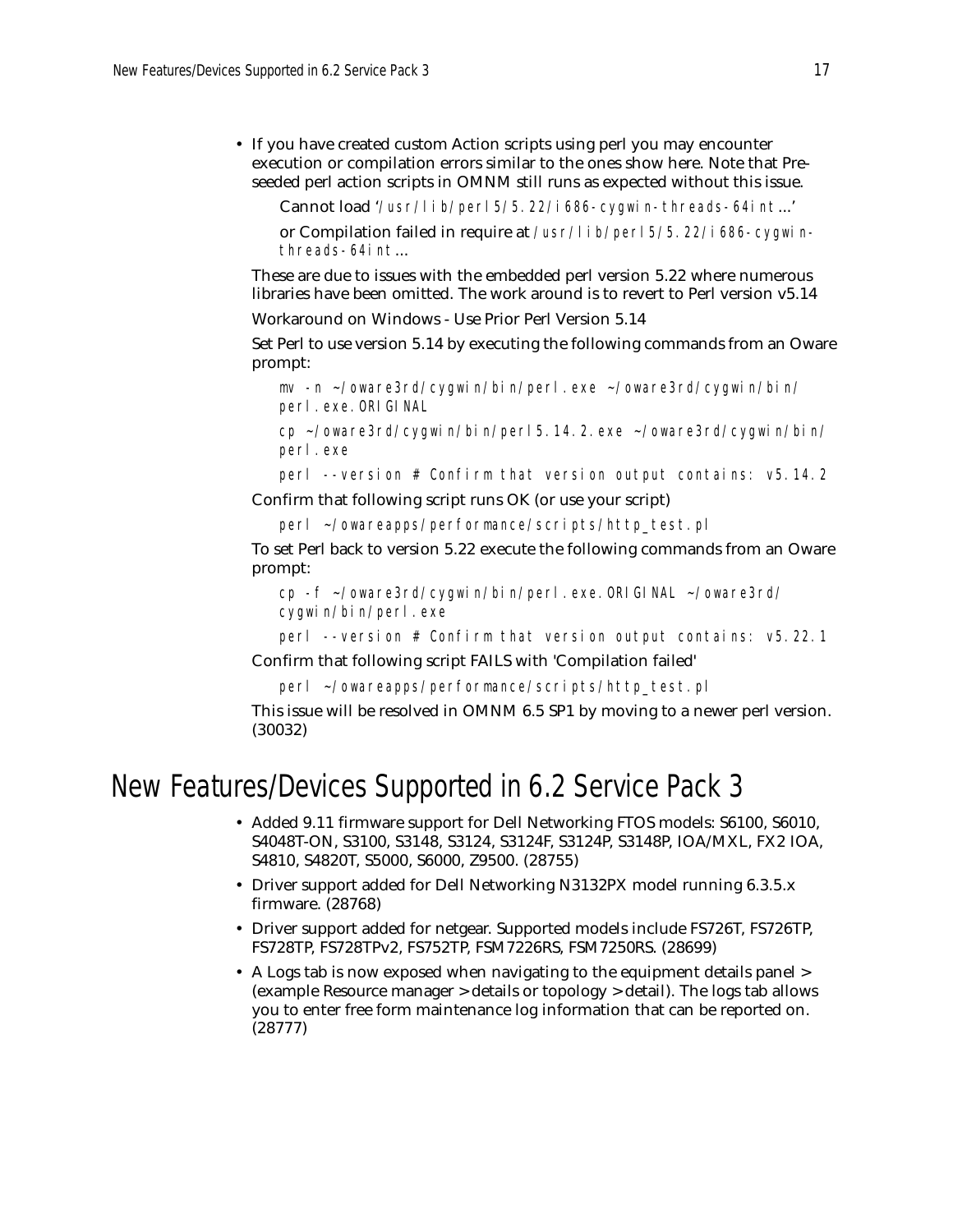#### **Resolved Defects and Known Issues**

- The backup-config file must be created first for backup to backup-config to work properly for N3132PX model. To do this, end user must either create this (backup-config) file directly on the device or execute copy running-config to backup-config or startup-config to backup-config ACLI. (28784)
- Permission issues caused by license You receive the You do not have a permission to view this application message, it most likely means that you have an expired feature license.

### Solution:

For Virtual Appliance:

- 1. Re-apply vmlicense.xml located in the /home/synergy directory
- 2. Apply the Dell generated SKU license if you received one.

For Non Virtual Appliance:

- 1. Re-apply the license.xml file located in the ..\OpenManage\Network Manager directory
- 2. Apply the Dell generated SKU license if you received one.
- In some cases on Windows OS, if you try to install on a mapped local drive the install will fail because of insufficient write privileges. This can occur even when the user is a member of the administrator group. You can recover your installation with the following steps. It is best to verify that these privileges exist before starting the install. (20321)
	- 1. CHANGE: file permissions to "Include inheritable permissions" on directory: *...\oware3rd\mysql\data\mysql*
	- 2. STOP: Web Server via GUI.
	- 3. STOP: App Server via Windows Task Manager -> End Java Process.
	- 4. RUN: following commands from oware prompt:

```
net stop mysql && net start mysql
mysqladmin.exe -u root password dorado
loaddb -d -m -q
loaddb -s
ocpinstall -s -d
```
- 5. START: Web and Application Servers from GUI.
- When restore running config with no reboot is selected against N-Series while using SCP file server, OMNM will timeout, but the restore will be executed on the device. (32017)
- The MySQL default listener port (3306) **is not** being restricted to only local traffic leaving the OVA users exposed. (30777)

**Workaround:** Block external access to MySQL for the OMNM Virtual Appliance by issuing the following Linux shell commands to prevent remote access to MySQL by blocking port 3306.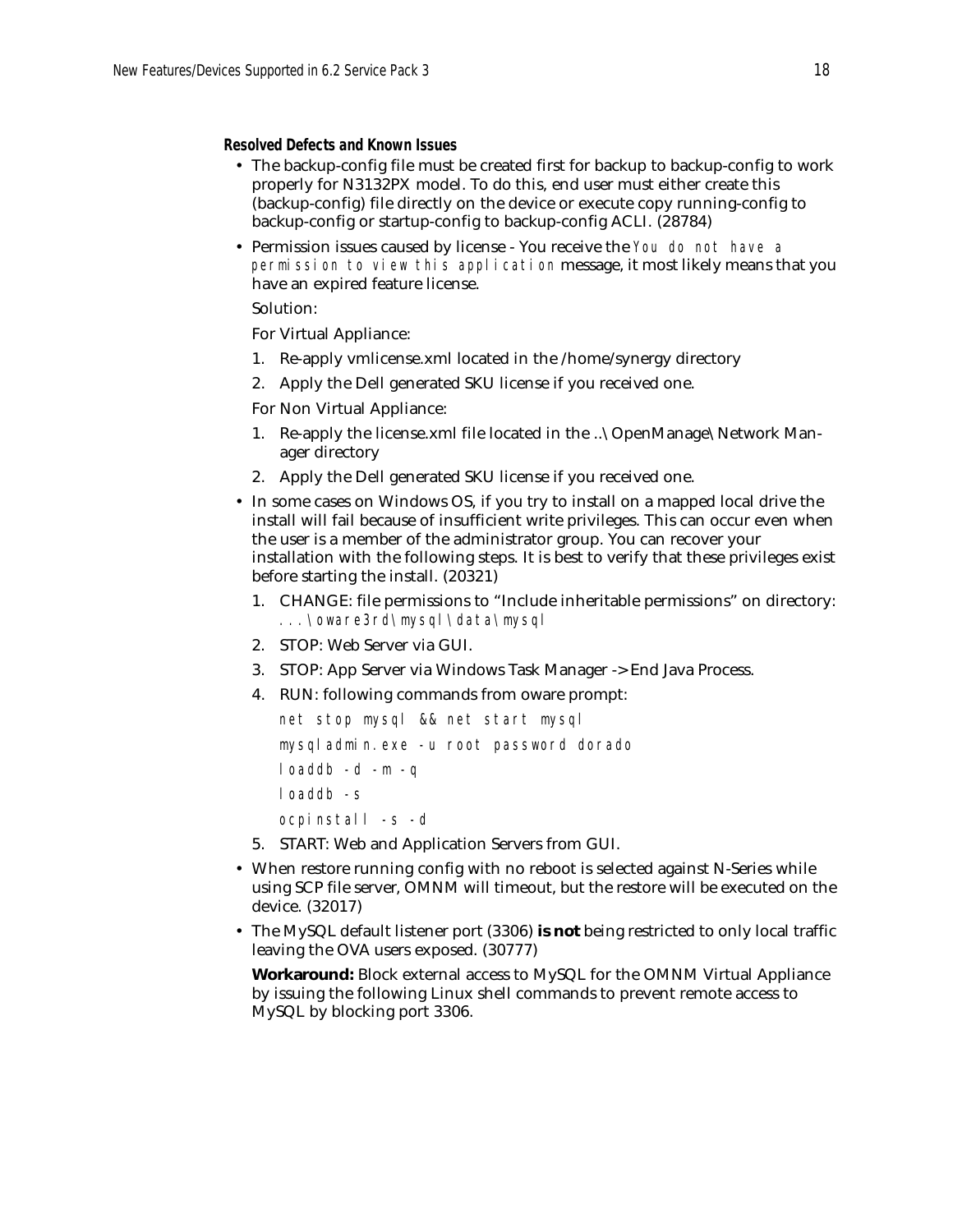```
sudo iptables -D INPUT 7-p tcp --dport 3306 -j ACCEPT
sudo iptables -A INPUT -p tcp --dport 3306 -s localhost -j ACCEPT
sudo iptables -A INPUT -p tcp --dport 3306 -s synergy.domain.int -j 
 ACCEPT
sudo iptables -A INPUT -p tcp --dport 3306 -j DROP
sudo service iptables save
```
• MySQL passwords are not secure. (30777)

**Workaround:** Secure MySQL passwords for all OMNM versions using the following steps to change the MySQL root and application passwords. These procedures also prevent the MySQL root password from being stored in configuration files and obviates MySQL root access by the application.

- 1. Stop web and application servers.
- 2. Change the MySQL root password.

This password is **not** stored in any application configuration files.

Example MySQL commands:

```
SET PASSWORD FOR 'root'@'%' = PASSWORD('SecretRootPassword');
SET PASSWORD FOR 'root'@'localhost' = PASSWORD('SecretRootPassword');
```
3. Create a MySQL user "synergy" with access to "synergy" and "lportal" databases.

Example MySQL commands:

```
CREATE USER 'synergy'@'%' IDENTIFIED BY 'SecretAppPassword';
GRANT ALL ON synergy.* TO 'synergy'@'%';
GRANT ALL ON lportal.* TO 'synergy'@'%';
```
4. Change the MySQL password used for application access by "oware" and "owmeta" users.

Example MySQL commands:

```
SET PASSWORD FOR 'oware'@'%' = PASSWORD('SecretAppPassword');
SET PASSWORD FOR 'owmeta'@'%' = PASSWORD('SecretAppPassword');
```
- 5. Store the MySQL application credentials in the portal-ext.properties configuration file.
	- a. Open the following file:

```
.../oware/synergy/tomcat-7.0.40/webapps/ROOT/WEB-INF/classes/
 portal-ext.properties
```
b. Update the following properties:

jdbc.default.username=synergy

jdbc.default.password=SecretAppPassword

- 6. Store MySQL application credentials in installed.properties configuration file.
	- a. Open the following file:

.../owareapps/installprops/lib/installed.properties

b. Add/update the following property:

com.dorado.jdbc.password=SecretAppPassword

7. Start web and application servers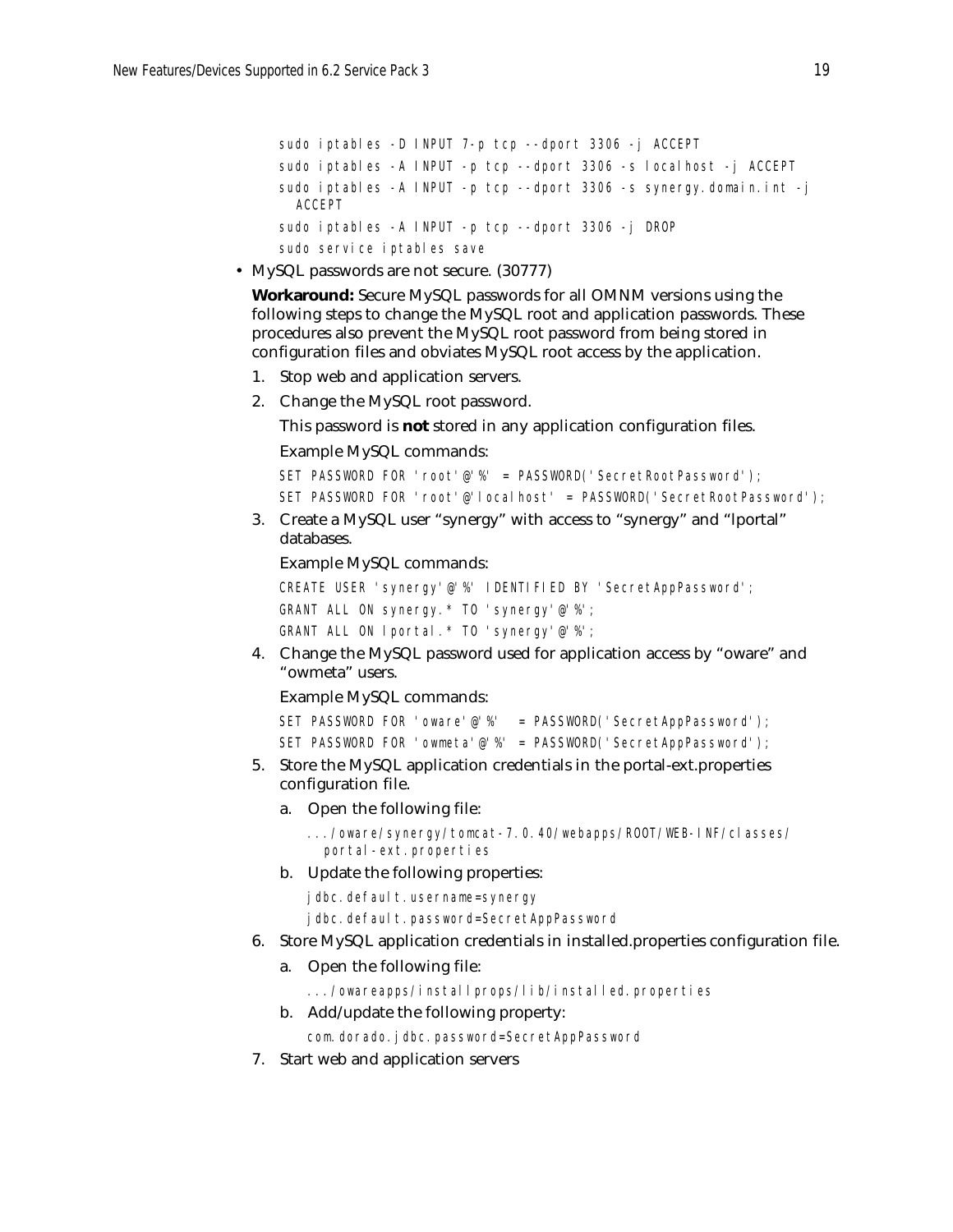# New Features/Devices Supported in 6.2 Service Pack 2

- Driver support added for Cisco LSSB SF 200-xx, SF 300-xx, SF 302-xx, SF 500-xx, SG 500-xx; SG 500X-xx models. (28388)
- Added 6.3.0.19 firmware support for Dell Networking N1xxx, N2xxx, N3xxx, N4xxx models. (28389)
- Web links were added for end users to download FTOS and DNOS firmware:

To execute FTOS firmware download feature, go to Image Repository and right click within a table and select Download Firmware for/Dell FTOS. Log into a website and proceed to location of desired FTOS series to download the firmware.

To execute DNOS firmware download feature go to Image Repository and right click within a table and select Download Firmware for/Dell DNOS. Click on "Choose from all products." link and select desired switch. (28391)

- The following monitors were added: Cisco Ethernet SLA, Cisco IP SLA, Cisco QOS, Juniper COS, Juniper RPM. (28136)
- IPSLA monitor now supports class of service TOS threshold alarms. (3746)
- Polling data from IP SLA monitors can now be filtered by SLA key and/or TOS. (20304)
- Traffic Flow Analyzer now supports IPFIX. (27240)
- Traffic Flow Analyzer was enhanced to allow for grouping and querying for exporters by equipment manager and by subcomponent (port or interface). The Traffic Flow Exporters summary portlet now shows the exporters by equipment manager only. From the Managed Equipment portlet, selecting the "Show Traffic as Exporter" menu item will navigate to the maximized Traffic Flow portlet and the context will be set to show the traffic flow data for the selected equipment manager. A new "Traffic Flow Analyzer" menu group was added to both the Ports and Interfaces portlet, which expands to show the menu item "Show Traffic" which when clicked will navigate to the expanded Traffic Flow portlet and the context will be set to show the traffic flow data for the selected subcomponent. (27394)
- Reports for Traffic Flow Analyzer data can now be filtered by exporter. Each TFA entity type now has two new filter attributes: Exporter Equipment Manager and Exporter Subcomponent (28054)
- Traffic Flow Analyzer was enhanced to allow for querying by flow direction. This information is read from the flow packet (sFlow, Netflow, or IPFIX) and saved to the database. The available options are Ingress, Egress, and Both Ingress and Egress, the latter of which is the default setting. (24935)
- Trend reports can now be generated for Traffic Flow Analyzer data. (28055)
- A new column named 'Deployable' is now added to Monitor status summary panel that says why the target is deployed or not deployed. (28070)
- Network Topology was enhanced to preserve link coordinates in saved topology views. (3340)
- The field 'Maximum Entities Per Graph' was added to Trend Report Template editor allowing user to set the maximum member of entities shown per graph within trend report. See Report Template Editors in User Guide for more details. (20237)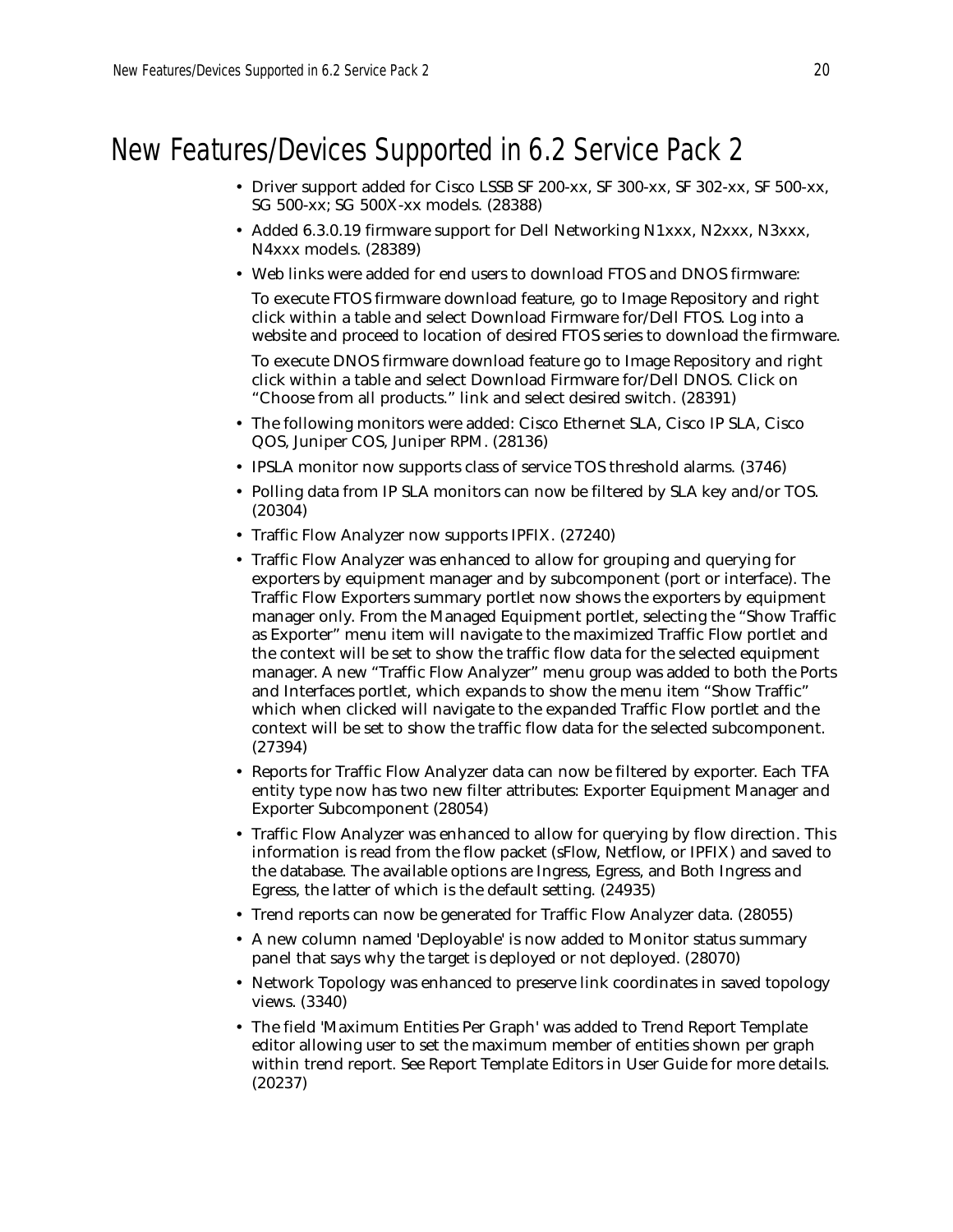**Resolved Defects and Known Issues**

• Security vulnerability: Linux Kernel Privilege escalation vulnerability - CVE-2016- 519

aka Dirty Cow a Linux OS vulnerability. The vulnerability Impacts Redhat and Centos Operating systems where OMNM is installed.

For resolution on Redhat refer to: https://access.redhat.com/security/ vulnerabilities/2706661

For Centos 6/7 run "sudo yum update kernel"

The OMNM Virtual Appliance with OMNM 6.2 SP2 on Centos 6.5 was updated and verified as resolving the vulnerability. (20674)

- Google Maps were not loaded properly. Refer to Using Google Maps section in User Guide for more details. (20461)
- The internal file server is locking the password for minutes at a time, so as a result, the deployment will fail for some of the devices. That is why we state in documentation to use internal file server for lab/test purposes and external file server for live network purposes. (11591)

## New Features/Devices Supported in 6.2 Service Pack 1

- Driver support added for Dell Networking FTOS models: S6010, S4048T-ON. (27836) (27838)
- Driver support added for Brocade 6510. (11740)
- Added 9.10 firmware support for Dell Networking FTOS models: S6100, S6010, S4048T-ON, S3100, S3148, S3124, S3124F, S3124P, S3148P, IOA/MXL, FX2 IOA, S4810, S4820T, S5000, S6000, Z9500. (27757) (28042) (27909)
- Added firmware 3.0.0.70 support for Dell Networking X-1000 Series switches. (28043)
- Devices running 9.10 firmware version or newer are collecting KPI information using SNMP protocol. Since older firmware doesn't support KPI information using SNMP protocol, OMNM still needs to use CLI to retrieve information from the devices. (27757)
- The EOL Report ALL Devices report was pre-seeded with Force10 end of life(EOL) and end of service(EOS) dates. In event of upgrade, these dates will override the pre registered EOL/EOS dates of Force10 models. See Network Assessor Reports section in the User Guide to update your EOL/EOS dates. (27759)
- Zero-touch provisioning is a process through which devices can be automatically configured and provisioned. Auto-discovery is a related process through which Dell OpenManage Network Manager automatically discovers unmanaged devices that have been configured to send traps.

To enable zero-touch provisioning within your network, you will need an external DHCP server. This server needs to be configured to automatically provision new devices with a basic configuration file. You can include any basic configuration settings you want within this file. See the Zero-Touch Provisioning and Auto-Discovery section of the User Guide for information on how to activate auto-discovery of network devices within OMNM. (28022)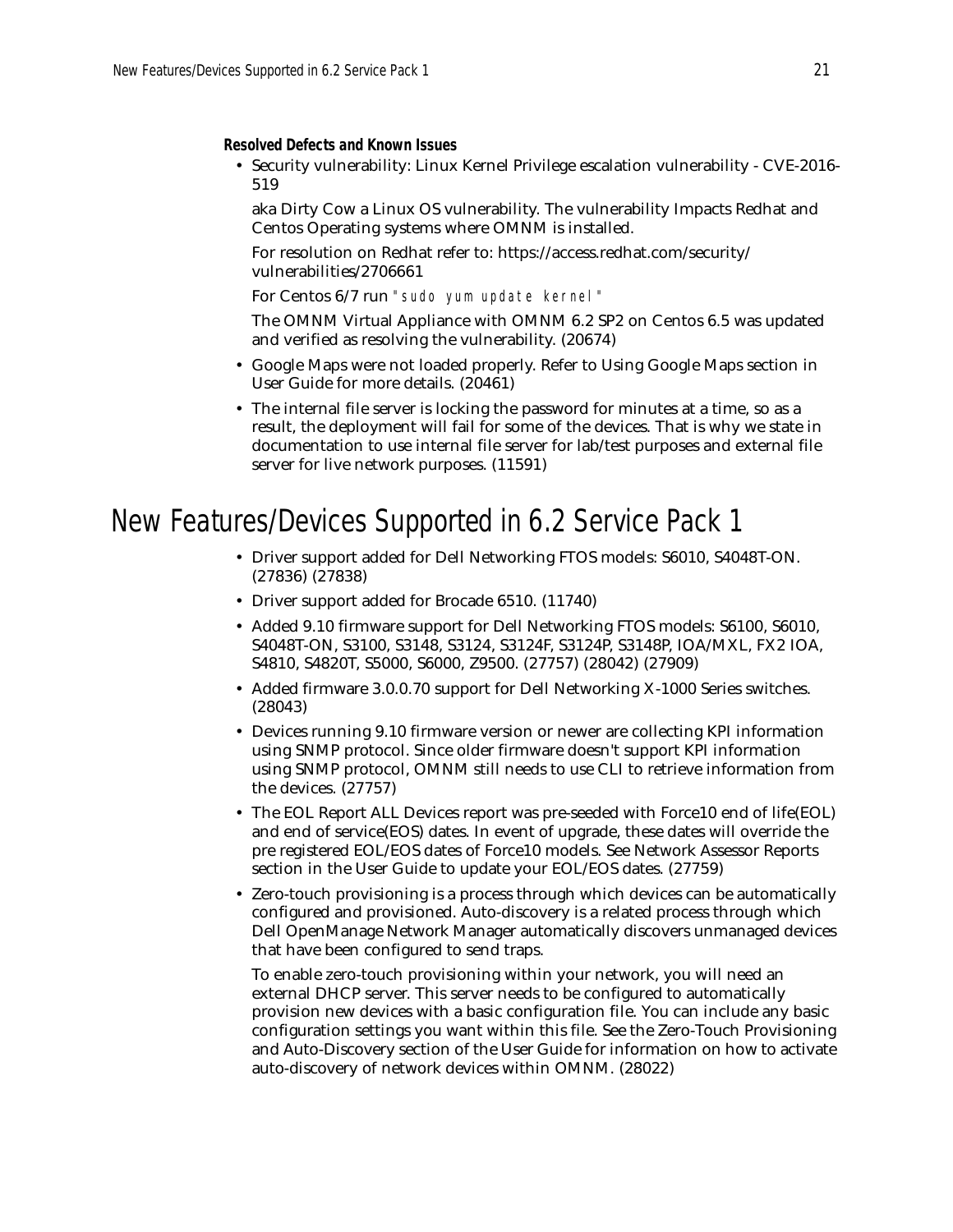• You now have the ability to add a language portlet to any page. This portlet allows you to change the language that OMNM displays.

The home page now shows a language portlet that allows you to change the language that OMNM displays. This allows any user to select their preferred language by clicking one of the buttons and this will take effect right away and it does not affect any other users. By default, there are buttons shown for English, Spanish, and French. This portlet can be configured to show different language buttons by clicking on the wrench icon in the upper right and then selecting Configuration. From the popup window, you can change the language options that are shown within the portlet. Note that even when you change the language, some content will remain in English. For Spanish and French, most of the content was translated and for other languages such as Chinese, Finnish, Portuguese, etc, only a small portion of the content was translated, but it is possible to configure OMNM to show all content in one of these languages. See the Localization chapter of the User Guide for information on how to do this configuration. (27818)

In addition to the Language portlet the following portlets are available to be added to a page:

- Dictionary (helps you look up words and uses Dictionary.com)
- Network utilities (simple DNS lookup and whois, which is to lookup autonomous system names and numbers)
- Password generator (creates a password string that you can choose to use if you want, but this portlet has no effect on authentication by itself)
- Quick Note (lets you enter notes)
- Search (searches the media postings within OMNM)
- Sign In (displays the name of the user who is currently signed in)
- Unit converter (calculates unit conversion)
- iframe (makes it possible to embed another HTML page inside the current page)
- web proxy (allows showing any website or any content accessible using HTTP as if it was a portlet)
- Added ability to export performance graph to CSV. There is an export button to each chart in the launched dashboard, when the button is clicked a job is created and a message is created in the My Alerts when the csv file is ready. Clicking on the magnifying glass next to the "Performance CSV report is now ready for viewing" message causes the file to be downloaded. (28014)
- You can now copy a report templates. (27802)
- The Canvas Line Charts option controls the type of line charts that are used. Earlier versions of Dell OpenManage Network Manager used a Scalable Vector Graphics type line chart. Now it supports a Canvas based line chart which can display many more points. If you prefer to use the old style SVG line charts you can uncheck this box. Please note that in the expanded traffic analyzer portlet the Export to PDF option is not available for canvas based line charts. If you need to use this feature you should uncheck the box. (27920) (28057)
- The ability to exclude a specific IP address on discovery profiles is limited to IPv4 only. IPv6 discovery at this time does not support ranges or subnets so exclusion is not necessary. (27765)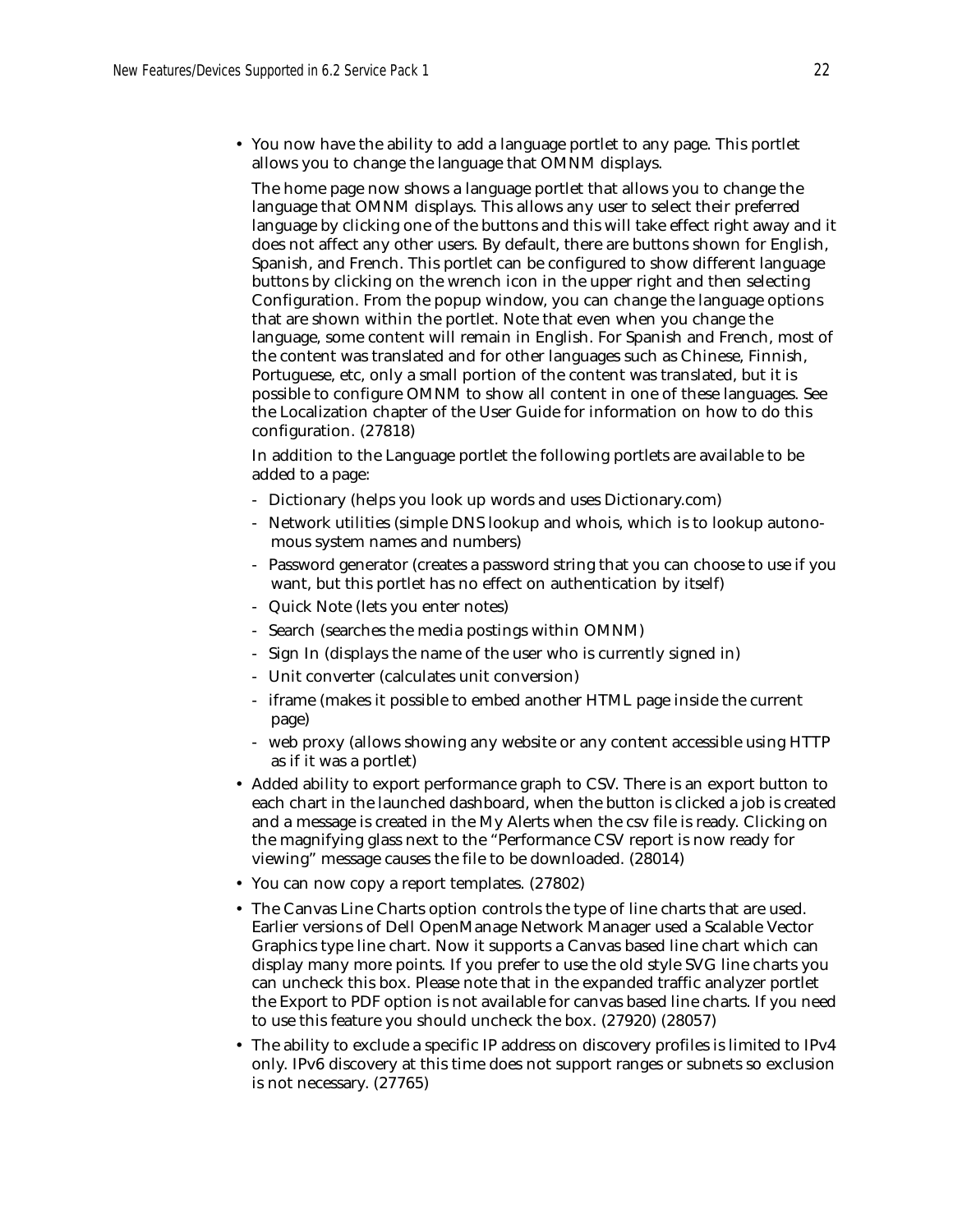- Resource Monitors of the type SNMP Interfaces now have new filterable attributes, Monitor Target Name and Monitor Target Description. These will automatically be applied to all newly created monitors. For existing monitors, you will need to perform a manual action in order for these new attributes to be applied. Simply go to the Resource Monitors portlet and select each enabled monitor and edit the monitor and re-save it (you don't need to change anything on the edit screen). Do this for each monitor that you wish to have the attributes available. In some cases the list of available attributes for each monitor will be cached on the web server, so even after you perform this action, it might not take effect until the web server is restarted. These new attributes can be used when viewing and filtering monitor data and also when applying a filter to a report that uses monitor data. (2941)
- A new calculation type called Min/Avg/Max was added to the report templates. If you assign this to at least one attribute it will create a report summary at the top of the report. If there is a date attribute in your report columns it will show the date range (start and end times) in the report summary. If you have report groups enabled a group summary will be created for each group. (3736)

**Resolved Defects and Known Issues**

- Fixed issue where upgrade sometimes revert the user's customizations layout. (27778)
- OMNM 6.2 SP1 action group doesn't have a help page. (28032)
- The following vulnerabilities have been addressed with an updated SSL component in the product (3898, 11579)

CVE-2016-0800, DROWN

CVE-2016-0702, CacheBleed

CVE-2015-3197. SSLv2 doesn't block disabled ciphers

## New Features/Devices Supported in 6.2

- Driver support added for Dell Networking W-series: W-7205, W-7024, W-7240XM, W-IAP277, W-IAP228, W-IAP205H, W-IAP324, W-IAP325, W-AP228, W-AP205, W-AP324, W-AP325, W-AP277. (27756)
- Driver support added for Dell Networking FTOS models: S6100, S3100. (27754) (27755)
- Z9100-ON support for Dell FTOS 9.8. Cumulus linux not supported. (27752)
- Driver support added for Arista. (27771)
- IP v6 is now supported.  $(27447)$
- Oracle 12c R1 (12.1.0.2.0) is now supported. (26356)
- Seeded ACLIs can now be copied. (27924)
- Graphing min/max aggregate values in dashboards is now supported. (6350)
- A new set of pages have been added to provide Quick Network Assessment Views of the network. These pages contain OMNM portlets arranged for a Quick View Assessment. The Parent page, called Network Assessment, is located below the Home page and contains topology view, select Performance Monitor portlets and executive Reports. Network Assessment has Sub menu called Performance Assessment and is also a select set of PM portlets. Network Assessment has Sub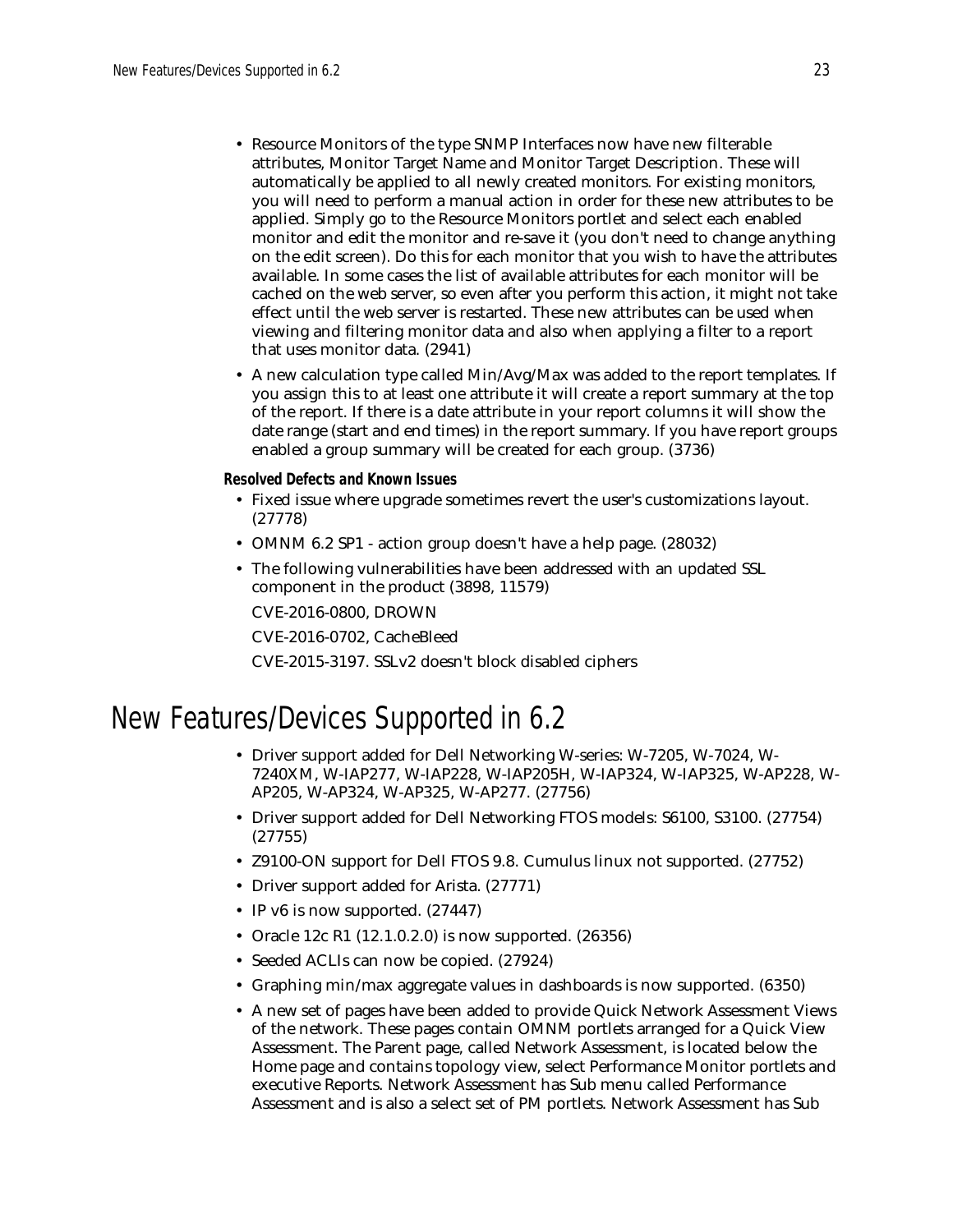Menu called Traffic Assessment with a select set of Traffic Flow Analyzer portlets. (27261)

• VMWare ESX and KVM Controller Support

Basic support for management of VMWare ESX and KVM Controller devices was added. The controllers are discovered/managed via WBEM protocol and require WBEM and SSH authentication protocol at discovery time.

VMs will appear in the controller's reference tree, but can also be discovered standalone.(27782) (27783)

- Localization of decimal point as a comma is now supported because many countries use a comma for the decimal point rather than a dot. For example, a number formatted in the US and most English speaking countries as 459.12 would be 459,12 in countries such as Mexico, Argentina and Morocco. (27813)
- License enabled for all action types include Configure Commands, External Executable, Show Commands, Config File Generation, Perl Script and Script Only Generation. (27796)
- Prior version of OMNM had vendor-specific performance monitors that were seeded by the system during installation. These were named "Default Cisco Monitor" and "Default Juniper Monitor". OMNM 6.2 no longer seeds these monitors during installation, but if these monitors were seeded during the installation of a prior version, they will still function properly. These monitors are no longer seeded because OMNM 6.2 seeds performance monitors that perform the same function and are work for all devices, regardless of vendor (including Cisco, Juniper, Dell, etc.) These vendor-independent monitors are called "Default Temperature Monitor", "Default CPU Monitor", "Default Memory Monitor" and "Default IP Statistics Monitor". All four of these monitors target devices regardless of vendor, so thus the vendor-specific monitors are not necessary. (27912)
- The site management portlet lets you restrict access to configured network domains. Select the configuration icon (the wrench) which opens the Global Site Settings dialog. Here the administrator can add networks that the primary site's central domain users can login from, or exclusions of things like a proxy server within one of the permitted networks which allows external access to the web server. When attempting to login from an IP address other than those permitted a message appears saying Login is restricted from your current IP [IP Address].

Notice that you must check Login Restrictions Enabled to begin restricting access. When you check that, global portal users can only log in from defined, permitted networks. You can also elect to Apply Login Restrictions to Portal Admin with that checkbox, too.

Currently only IPv4 address can be used. If end user wants to exclude all IPv6 addresses, s/he can specify IPv4 range as a permitted network range. If end user doesn't specify any permitted network, then all IPv4 and IPv6 addresses are permitted to see OMNM application.(27948)

- Under OMNM Add -> Applications in the Portal Applications -> Sample section, a new portlet called iFrame is available. You can use the iFrame portlet to link a URL and make it a page within OMNM. (27913)
- Auto Discovery AKA Zero touch provisioning is now supported. This feature allow any device to be auto discovered via DCHP boot or USB boot. refer to the user guide section Auto Discovery via DCHP boot or USB boot for configuration details. (27994)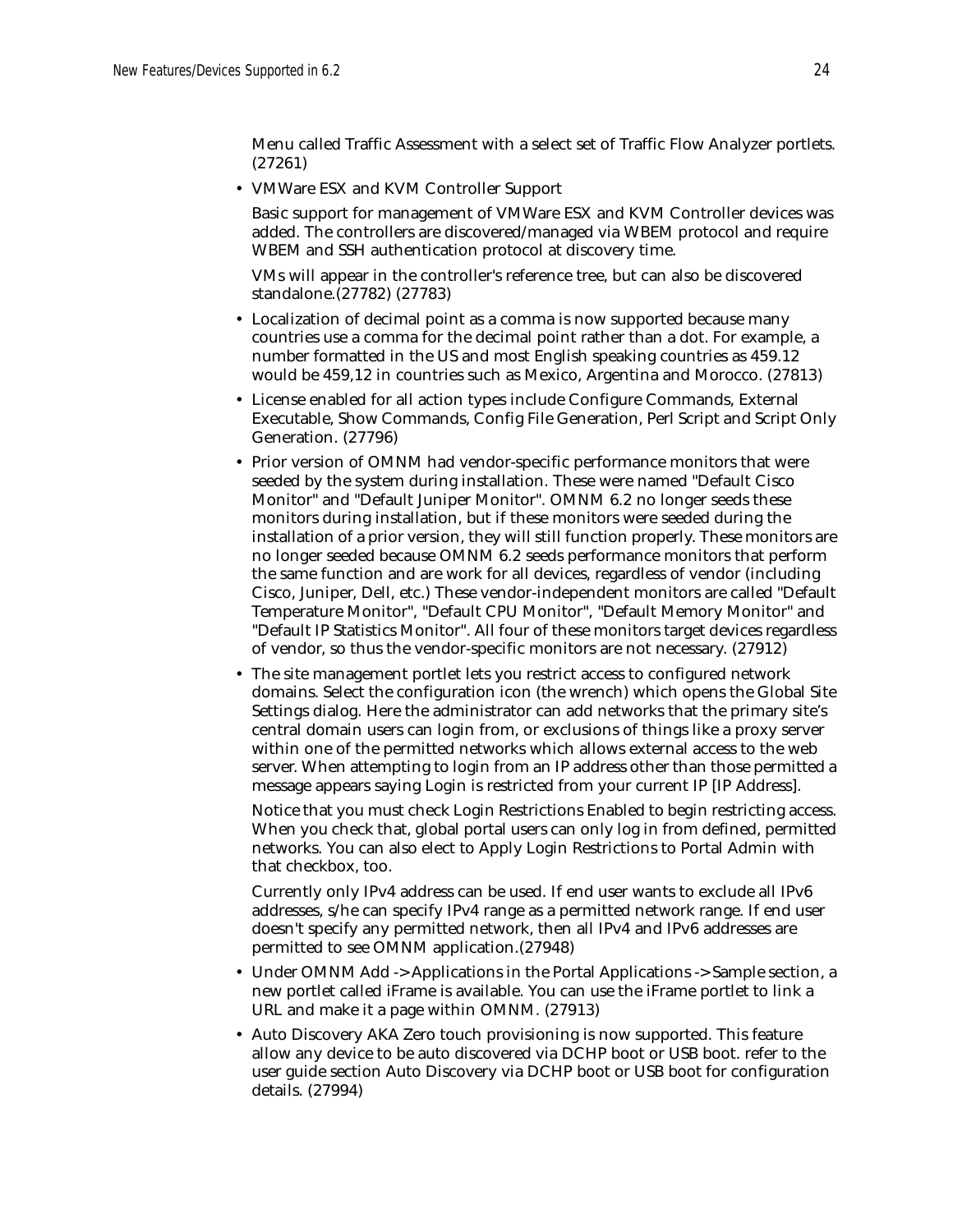• Currently, we only obtain service tag information from top (master) device. To report on service tags that belong to stacked (slave) devices, create custom attributes in resource manager to store additional service tags. To accomplish this task, right click on any device and select "Edit Custom Attributes" menu option which opens "Custom Attributes Editor" form. Click on edit button that is associated with "String" Type and fill in appropriate information and click on "Apply" button to save the settings. Repeat the process for multiple sting types. Now, you are ready to create an ACLI that will provide additional service tags of stacked devices upon execution. To accomplish this task, right click on any row in action portlet and select "new/Adaptive CLI" menu option which will bring up "Creating New Adaptive CLI" form. Type in name and click on "Add" button where you select the appropriate vendor. After that click on "Apply" button. In "Scripts" tab click on "Add New Script" button and select "Embeded CLI" menu option. Type in 'show system id' and click on "Apply" and "Save" buttons to save created ACLI. Right click on created ACLI and select "Execute" menu option that allows you to execute created ACLI against stacked devices. Once the ACLI is executed, make a note of the additional service tags that are now ready to be added to the appropriate devices. To accomplish that task, edit appropriate device in resource manager and add noted service tags to the custom fields and save the device. At this stage, you are ready to create a service tag report. In report template manager, right click on any row and select "New/Table Template" menu option. Fill in a name, in "Source" tab select "Inventory Resource/Managed Equipment" and add created custom attributes to selected columns. Add any additional attributes that you want to see on the report and save the template. In report manager, right click on any row and select "New" menu option. Type in a name of the report and save the report. Now you can execute the report to see additional service tags. (11053)

# Features/Devices Supported in 6.1 Service Pack 1

- Driver support added for Dell Networking FTOS models: S6000-ON. (27704)
- Driver support added for Dell Networking W-series : W-7205, W-7024, W-7240XM, W-IAP277, W-IAP228, W-IAP205H, W-IAP324, W-IAP325, W-AP228, W-AP205, W-AP324, W-AP325, W-AP277.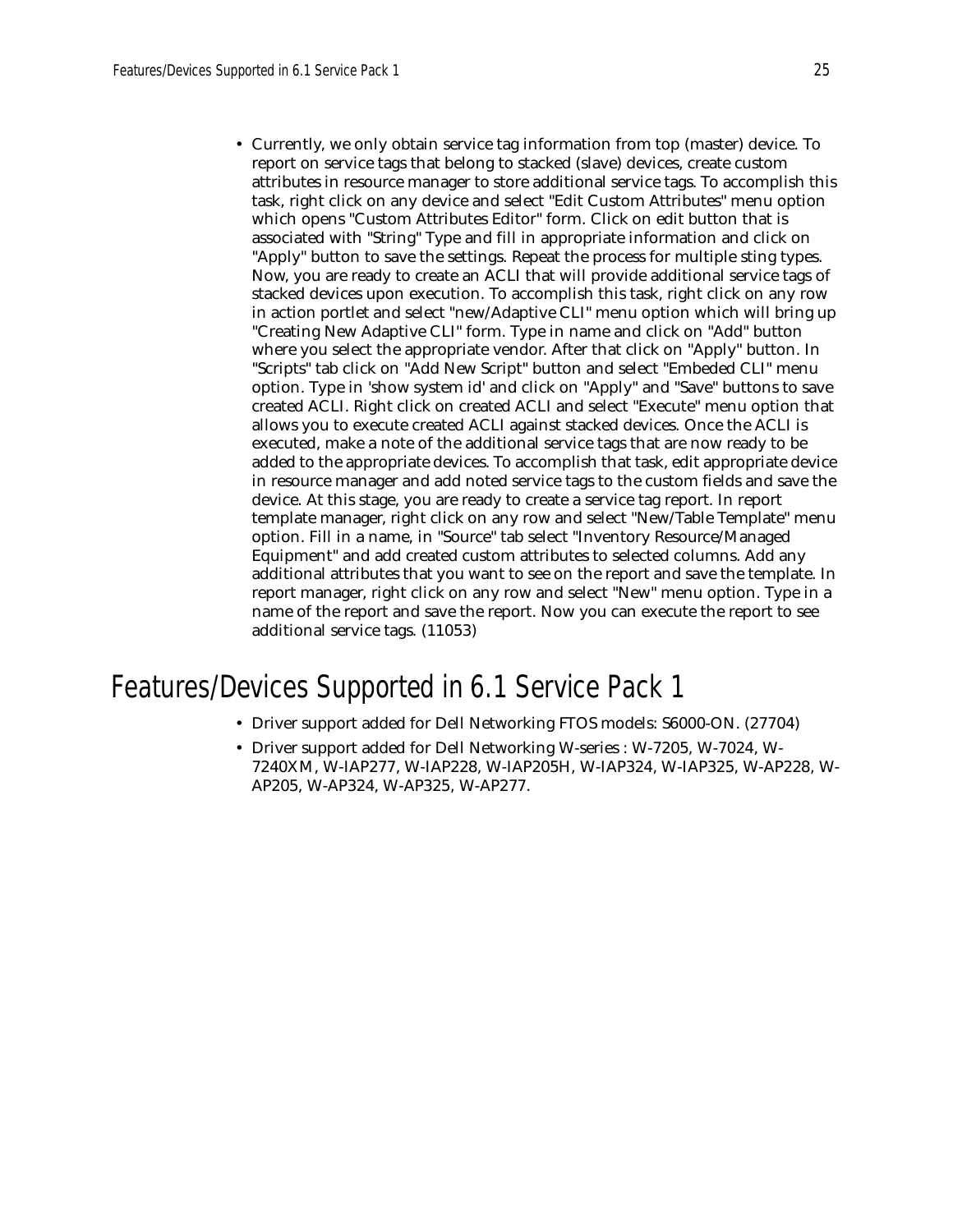# Features/Devices Supported in 6.1

- Driver support added for Dell Networking X-series switches: X1008, X1008P, X1018, X1018P, X1026, X1026P, X1052, X1052P, X4012.
- Driver support added for Dell Networking model: PowerEdge VRTX 10Gb.
- Added 6.2.6.x firmware support for all Dell Networking N-Series models. (27236)
- Driver support added for Dell Networking FTOS models: C9010. (27138)
- Driver support added for 3com: 5500 EI Switch Series (JD377A) Router.
- Driver support added for Cisco IOS: 3750\_48 and 3850-48P-S Switch.
- Driver support added for Cisco IOS-XR: 12816(XR) and CRS1-Fabric Router.
- Driver support addedfor Cisco MDS: MDS 9509 Fibre Channel Switch.
- Driver support added for Cisco Nexus: 2248G, 3548, 5596T and 7718 Switch.
- Driver support added for Cisco PIX/ASA: Cisco ASA 5585-X SSP-60 and Cisco PIX Firewall 535sy Firewall/VPN Appliance.
- Driver support added for Cisco LSSB: 24-Port 10/100 Managed Switch. (27306)
- Driver support added for Extreme devices. supported model included Alpine 3808, Black Diamond 12804 and Summit 1iSX Switch.
- Driver support added for HP ProCurve: J9623A Switch E2620-24. (27304)
- Added support for Cumulus. The supported version of Cumulus Linux is 2.5. support any model that run Cumulus Linux.
- Added support for SonicWall devices. Supported models include Generic SonicWALL, NSA and TZ series. (23502)
- Added support for Vyatta devices. Firmware supported 1.0.x, 6.6.x & 6.7.x for model Vyatta Firewall 5400.
- High Availability installation, Oracle Database support. Refer to Installation Guide for details.
- Extended Event Definitions, Action Groups, Pre-seeding EOL Report, Export to Visio, Radius support, Find Physical Connection for IP or MAC Addres, Multitenant support. Refer to User Guide for details.
- The License Generator tool was updated to include support for Enabling HA and Oracle.
- A new OMNM Virtual Appliance is available for OMNM 6.1.
- Fiber Channel Port Statistics information can be obtained using the "Dell Networking (FTOS) Show Interfaces" ACLI. Please specify the fiberchannel interface as the interface parameter. (27148)
- Permission Updates After upgrade to OMNM 6.1, you may see a message in Configuration Files portlet that says you do not have permission to view this application. This updated permission permits no access by default and needs to be reset by user. To see or alter them, any administrator user can look in the Permissions in Control panel.

Go to > Control Panel > Permission Manager > Edit Administrator role > click Add > select 'Configure Files' from the Select Permission list > Check all the check boxes > click Apply > Click Save

 Finally, you must also log out and log back in for any permission change to take effect. (23888)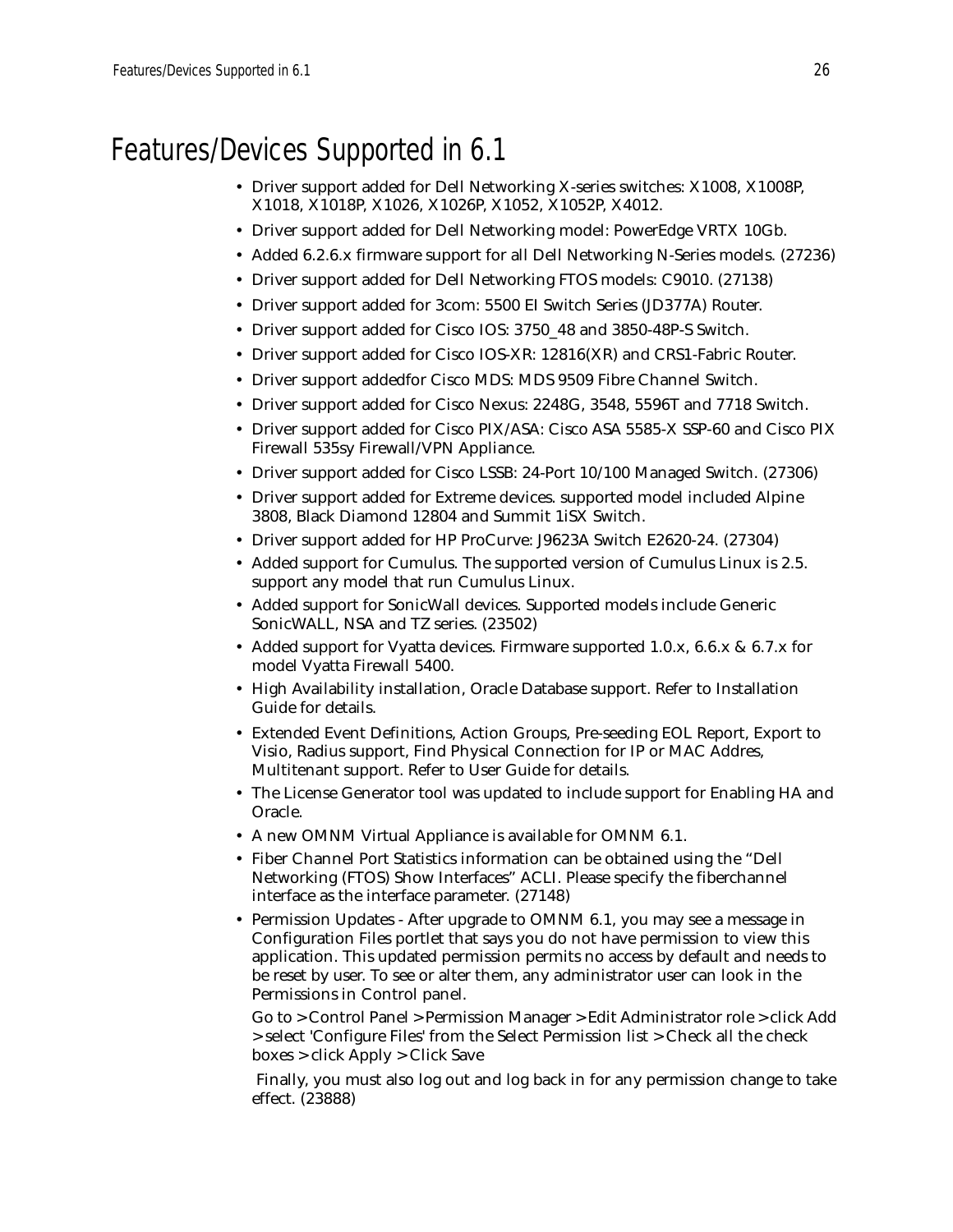- ctrl and shift will allow multi select in resource manager minimized portlets allowing delete of more than 1 device at a time.
- The "Alarms by location" page is a context driven view that depends on the preconfiguration and administration of containers from the container manager in the Admin tab. If there are no container configured the Container tree will be empty and the other context driven portlets will also be empty. Refer to the user manuals or search "Help" for "Container manager" for more information. (25373)
- With this release, traffic flow data is automatically converted to a new format that can be inserted into the DB and queried more efficiently. Our testing showed that the original implementation of IP conversations could be improved. This implementation involved a table that had a row for every unique IP conversation (sender/receiver combination, where IP A sends to IP Z is the same conversation as when B sends to A) where the only purpose of this table was to assign a unique ID to each conversation. At some customer sites where they measured all internet traffic going through their network, this table quickly grew to hundreds of millions of rows, and this was a significant performance drag when it tried to insert new data because it constantly had to query this table to see if the conversation is already on record and so it could get the ID. So we came up with a new approach that simply assigned a unique key to each conversation and stores this in the rollup tables. This key is derived from all essential factors that are relevant to the conversation (IP A and Z, protocol, port) and it converts this into a base 64 string so that it can be readable in string format. After upgrade to this new code, all conversation queries will assume the data is in this new format, but if the user had data before then the new data will be lost unless it is converted. When the server is started the first time after upgrade, there will be a thread running in the background to convert the user's legacy data. After this process is complete, the conversation data should be query-able.
- In earlier versions, there were restrictions for what types of managed equipment could be registered as exporters. This was handled by the system property: ta.exporter.types which was set to:

Router,Switch/Router,Switch,Converged Ethernet Switch,Firewall

Now this property has no value and instead we have a new property which disables ta.exporter.types and allows all devices to be registered as exporters, regardless of type: ta.exporter.restrictType

Which is set to false. It is still possible to override these properties so that these restrictions would be back in place. This can be done by setting ta.exporter.restrictType to true and then to setting ta.exporter.types to a list of equipment types.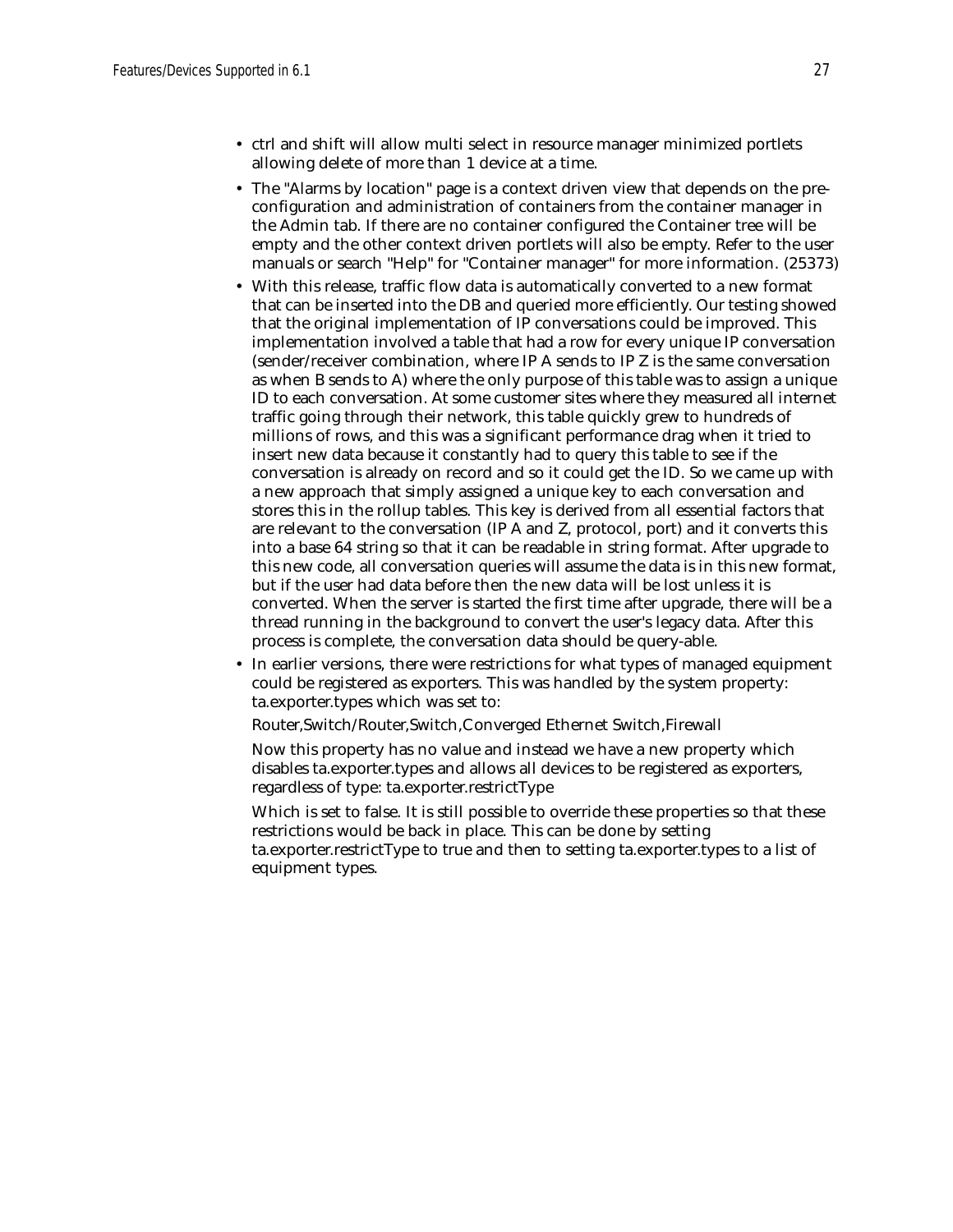- Virtualization enhancements
	- VMware or Hyper VM's with windows or Linux OS can be discovered using standard WMI or WBEM authentication protocols.
	- Linux machine Virtual and Physical now support an SSH management interface.
	- ESXi servers that support WBEM can be discovered with WBEM/HTTPS management interface. The inventory of VM's will be discovered and listed in the ESXi servers, reference tree.
- OMNM was validated to support these latest Browsers versions:
	- Microsoft Internet Explorer v11.0
	- Google Chrome V. 41.0.2272.101
	- Firefox v37.0
	- Safari v8
- New Device Support
	- CiscoLSSB See [Supported Cisco LAN Switches Small Business Equipment on](#page-48-1)  [page 49](#page-48-1)
	- Cumulus See [Supported Cumulus Equipment on page 49](#page-48-0)
	- SonicWall See [Supported SonicWall Devices on page 64](#page-63-1)
	- Vyatta See [Supported Vyatta Devices on page 65](#page-64-0)

## Features/Devices Supported in 6.0 Service Pack 3

- Added support for Dell Networking models: N1524, N1524P, N1548, N1548P. (27151)
- Added 9.8 firmware support for Dell Networking FTOS models: IOA/MXL, S4810, S4820, S5000, S6000, Z9500, FN 410S/410T, FN 2210S, S3048 ON, S4048 ON. (27237)

# Features/Devices Supported in 6.0 Service Pack 2

• Traffic Flow now displays estimates as well as raw data.

Refer to Enabling Estimated Flows Based on Sample Flows section in *User Guide* or online help for details.

- Installer now checks partition name for length and special characters. Refer to Partition Name Limitations section in User Guide or online help for details
- Added support for Wireless Controllers: W-7005, W-7010, W-7030.
- Added support for Instant Access Points: W-IAP103, W-IAP204, W-IAP205, W-IAP214, W-IAP215, W-IAP224, W-IAP274, W-IAP275.
- Added support for Access Points W-AP103, W-AP103H, WAP204, W-AP205, W-AP214, W-AP215, W-AP224, W-AP225, W-AP274, W-AP275.
- Added 6.3.1.8 firmware support for wireless Instant Access Point devices.
- Added 6.4.2.4 firmware support for wireless controller devices.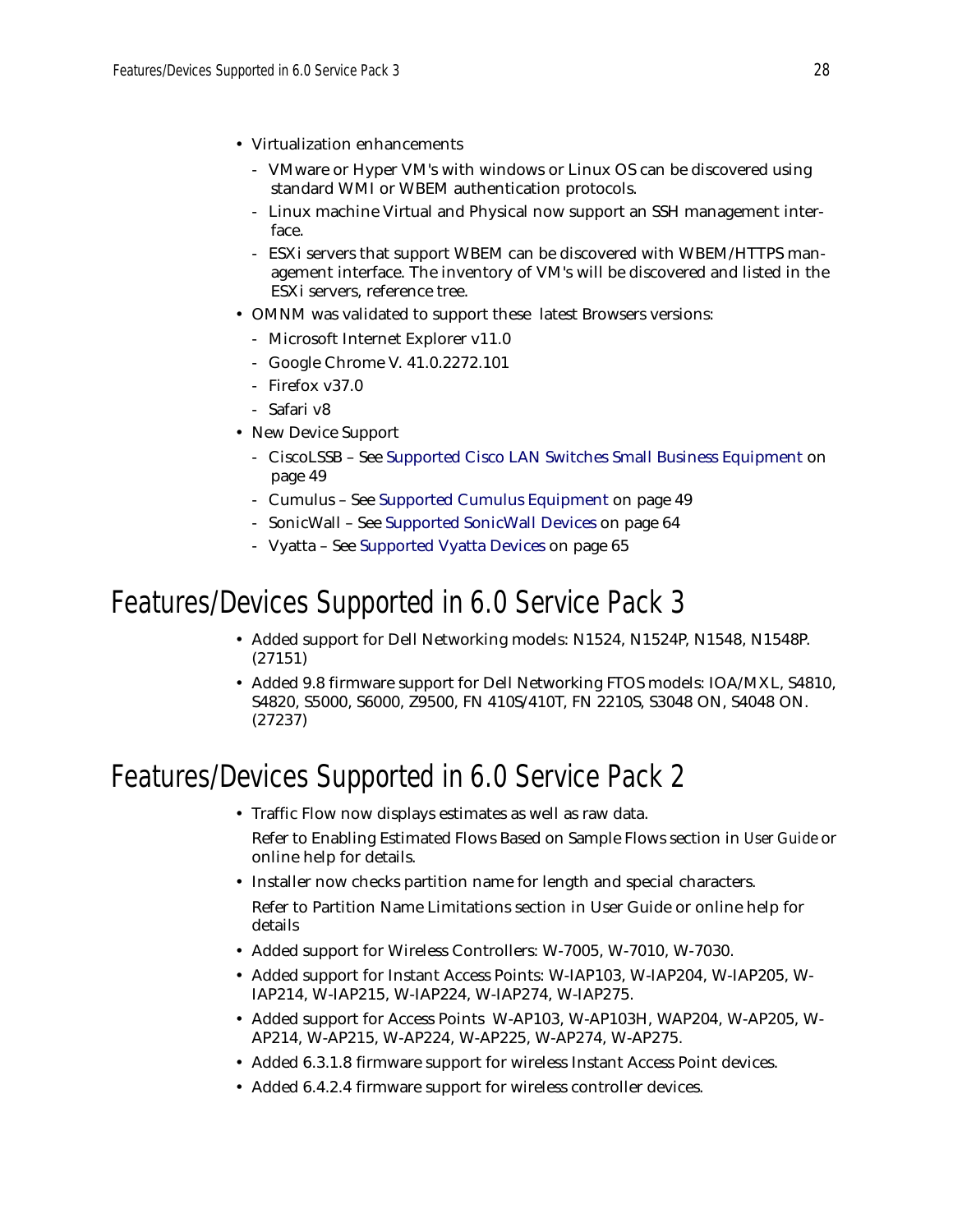- Added support for Dell Networking FTOS models Z9500, FN410S, FN410T, FN2210S.
- Added 9.7 firmware support for the following devices S4810, S4820,S5000, S6000, MXL, IOA, Z9000, Z9500, FN410S, FN410T, FN2210S.
- Added 6.2 firmware support for Dell Networking models: N2024, N2024P, N2048, N2048P, N3024, N3024F, N3024P, N3048, N3048P, N4032, N4032F, N4064, N4064F.

# Features/Devices Supported in 6.0 Service Pack 1

- Some Force10 Monitor names change, so if any Event Processing Rules require "Force10" (example: in the varbind of a threshold-crossing notification that triggers the rule), ensure you accommodate that name change for upgrade installations.
- When upgrading from OMNM 5.x to 6.x, to get the correct population of device groups, you must delete the Dell PowerConnect Group before doing the upgrade to OMNM 6.0. (24043)
- You must edit and save the default interface monitor for the Availability Confidence attribute to appear after an upgrade. (25593)
- This package includes sample Discovery Profiles and Authentications for Dell, Cisco, Juniper, Windows and Linux devices. Alter these to discover such devices on your network.
- The distribution and licensing has changed in Dell OpenManage Network Manager 6.0. The free 10-device version is no longer available. Support continues for existing users on previous versions. Dell OpenManage Network Manager 6.0 is available in 1,3, and 5 year subscriptions at incremental device counts. All existing users are eligible for a substantial discount for a license equivalent to their legacy one. A paid subscription provides access to support and any upgrades that are made available during the subscription period. Please contact your sales representative for more information.
- License expiration now produces a colored warning in the status bar, an alarm, and lets you order license updates by e-mail from within the license management screen.

When the communication to server was refused message appears in your browser, related to some portlets, it may indicate licensing as the source of the application server not starting.

The License viewer displays expiration dates for critical components. For example, *Oware* is necessary for application server to run. Components that do not display license expiration dates depend on application server for their licensing. A digital Service Tag referring to your license and level of support also appears in License Viewer. Consult the *User Guide* for details. (25757, 25860, 25981)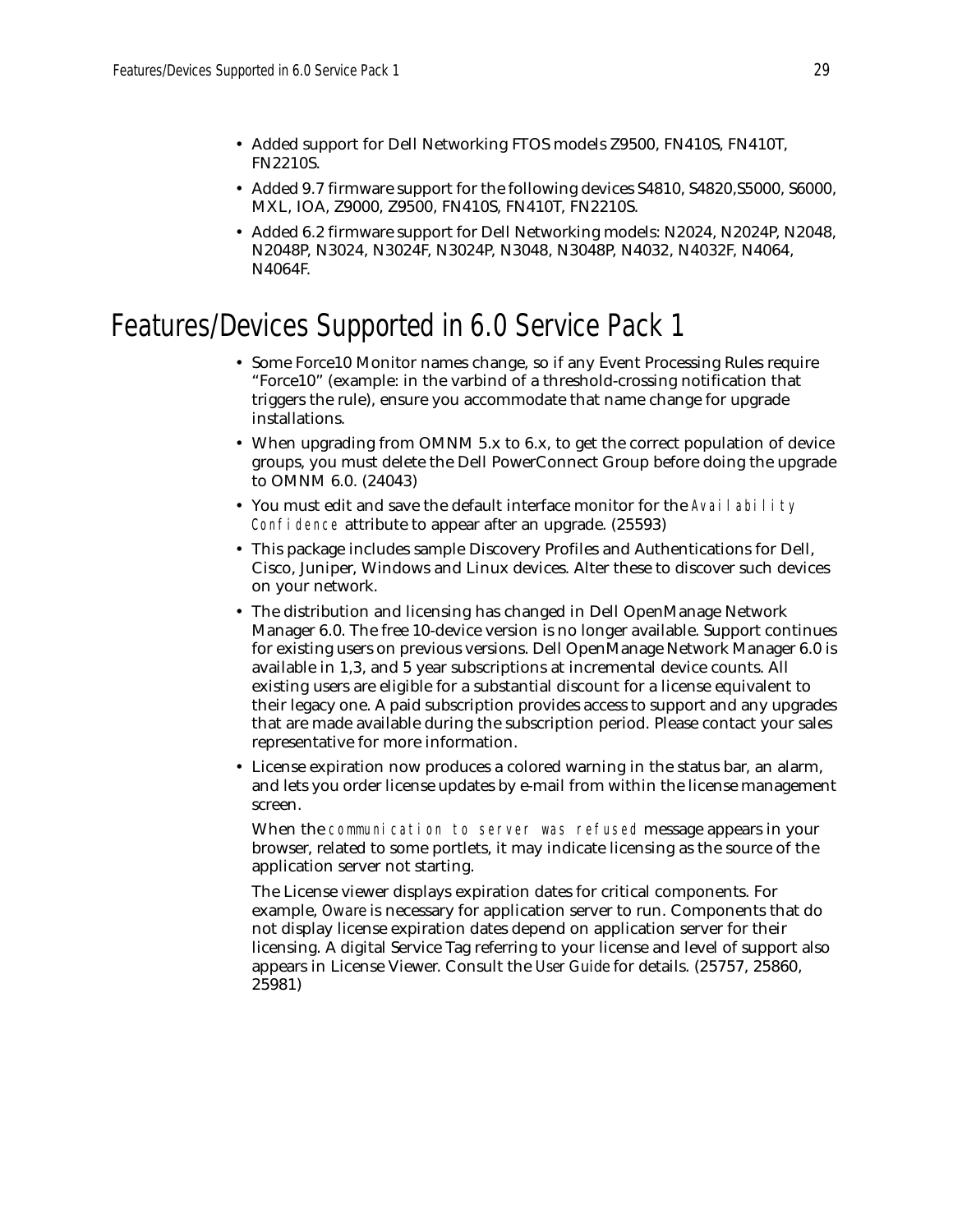• Discovery now automatically updates monitor targets by default. Web Service discovery also does not require a discovery profile exist in OMNM before it can trigger discovery. When none exists, web services create a default profile with the supplied parameters.

If you have updated your system, you must add the Refresh Monitor Targets action to any existing discovery profiles you have created before this is the default behavior in upgraded discovery profiles. (24151, 24477)

- Device Support
	- Brocade See [Supported Brocade/Brocade RX Equipment on page 47](#page-46-0)
	- Cisco See [Supported Cisco Equipment on page 47](#page-46-1)

This comes with two types of drivers:

*CATOS* - supports switches that only support CATOS firmware.

*IOS* - supports routers or switches that support IOS firmware. It also provides support for Switches that can run both IOS or CATOS firmware. When viewing the Driver information, model OID support will end in .catos or . ios if the hardware supports both. *Note:* Although both may be supported by the hardware, they may not be both supported by OMNM. (25258)

- Dell–See [Supported Dell Equipment on page 50](#page-49-0)
- HP See [Supported HP Procurve Devices on page 62](#page-61-0)
- Juniper See [Supported Juniper Devices on page 63](#page-62-0)

To see supported device models and OS versions, look in the *Manage > Show Versions* menu.

The following outlines various features included in this package:

#### **Adaptive CLIs**

Cisco—See [Adaptive CLIs on page 31](#page-30-0) and [Cisco Compliance Actions on page 36](#page-35-0)  below.

Juniper—See [Juniper JUNOS Adaptive CLIs on page 32](#page-31-0) below.

HP Procurve—N/A

Brocade—N/A

**Proscans**

Cisco—See the [Cisco Compliance Policies](#page-32-0) below.

Juniper—See [Juniper Compliance Policies](#page-36-0) below.

HP Procurve—N/A

Brocade—N/A

**Monitors**

Juniper—RPM

Cisco—IPSLA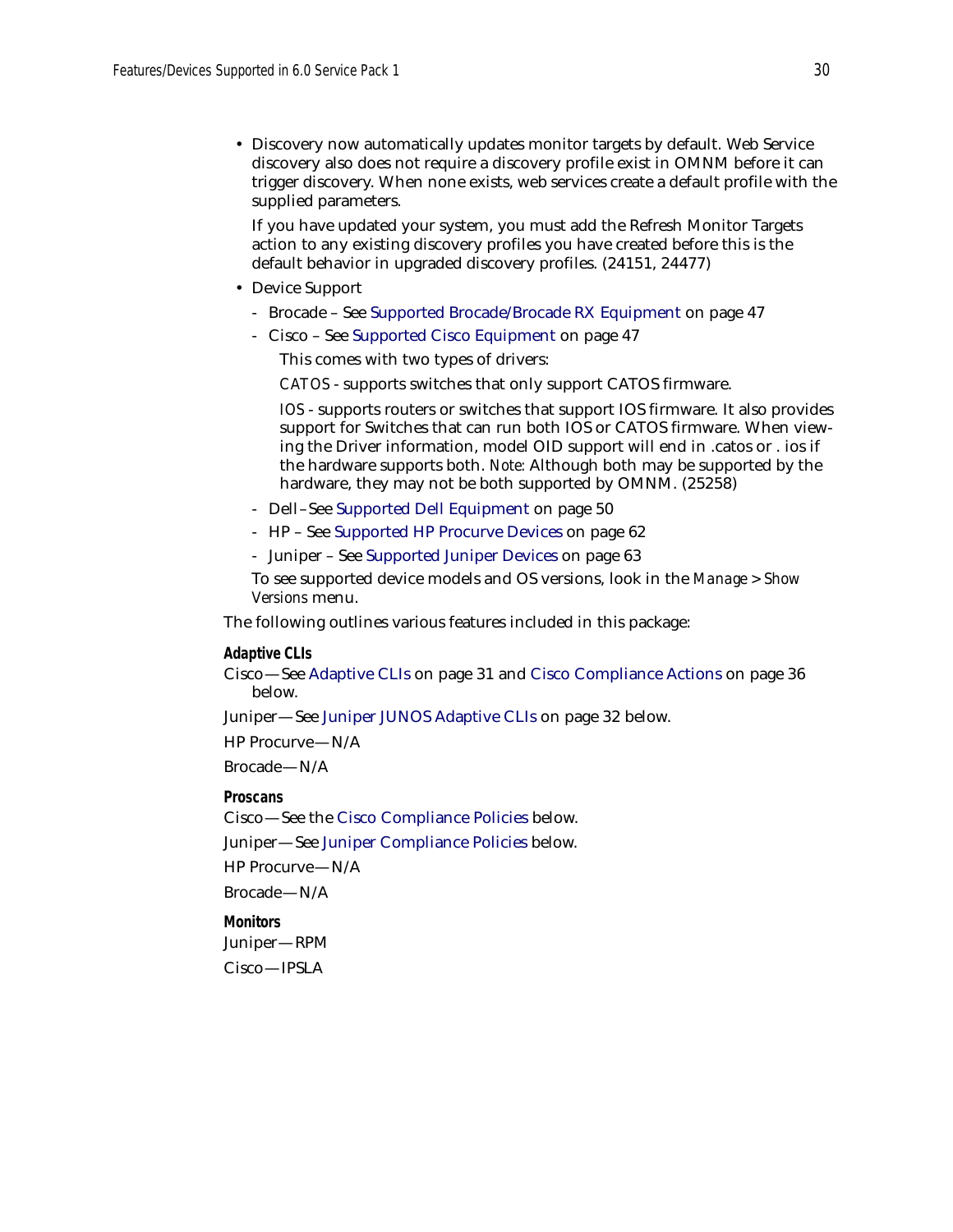#### **Filters/Groups**

Cisco—Cisco, All Cisco, excluding XR and PIX, All Cisco excluding PIX, vCisco Devices, Cisco IOS 12.0-12.4, Cisco IOS 12.2(33), Cisco Not IOS 12.2(33)

*Groups:* Cisco PIX, Cisco Routers, Cisco Switches

Juniper—Juniper VPLS MX-Series, Juniper VPLS, All Juniper Routers

*Groups:* Juniper JUNOS Driver devices

HP Procurve—N/A

Brocade—N/A

*Groups:* Brocade Vendor Group

**Schedules** N/A

### **Reports**

Cisco—Cisco Card Report

Juniper—BGP Groups, BGP Information, Bootp, Bootp Interfaces, ISIS Information, ISIS Interfaces, LDP Information, LDP Interfaces, MPLS Interfaces, OSPF Areas, OSPF Information, RIP Groups, RSVP Interfaces, SNMP Communities, SNMP Trap Groups, Static Routes

#### HP Procurve—N/A

Brocade—Fabric Basic Report, Fabric IP Address Report, Port Connection Report, Port Zone Membership Report.

#### **Operating Systems**

RedHat/CentOS Support—Version 6.4 of these Linux flavors is now tested and approved for Dell OpenManage Network Manager. (23807)

### <span id="page-30-0"></span>**Adaptive CLIs**

The following are pre-seeded Adaptive CLIs for Dell OpenManage Network Manager. Open the Adaptive CLI in the Actions portlet to examine the details of how it works

#### **Cisco Adaptive CLIs**

| Cisco IOS Write Mem    |                                      |
|------------------------|--------------------------------------|
| Cisco show run'        |                                      |
|                        | Cisco show mpls traffic-eng tunnels' |
|                        | Cisco show ip interface'             |
| Cisco show inventory'  |                                      |
|                        | Cisco show ip protocols'             |
|                        | Cisco show mpls forwarding-table'    |
| Cisco show protocols'  |                                      |
|                        | Cisco show ip policy-list'           |
|                        | Cisco show mpls ip binding'          |
|                        | Cisco show configuration'            |
|                        | Cisco show mpls interfaces'          |
| Cisco show ip policy'  |                                      |
| Cisco show interfaces' |                                      |
| Cisco show ip route'   |                                      |
|                        |                                      |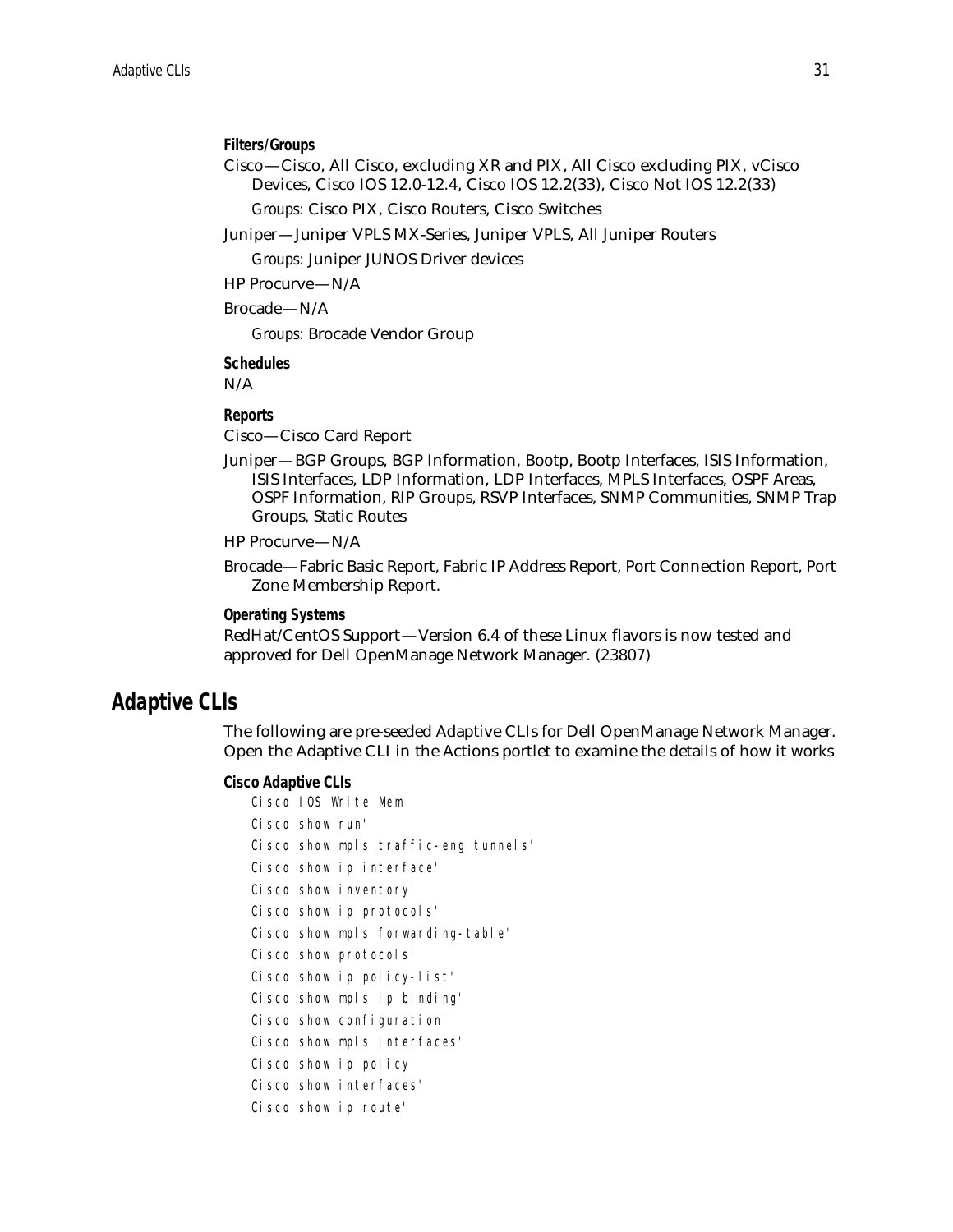```
Cisco show ip access-lists'
Cisco show ip traffic'
Cisco show hardware'
Cisco show interfaces rate-limit'
Cisco show interfaces summary'
Cisco show interfaces description'
Cisco IOS Class Map create
Cisco IOS Class Map delete
Cisco IOS Create Ext ACL Entry
Cisco IOS Create PrefixList
Cisco IOS Policy Map create
Cisco IOS Policy Map delete
Cisco IOS Write Mem
Cisco Interface Shutdown
```
#### See also [Cisco Compliance Actions on page 36](#page-35-0)

### <span id="page-31-0"></span>**Juniper JUNOS Adaptive CLIs**

|  |  | Juniper JUNOS 'show protocol' xml                       |
|--|--|---------------------------------------------------------|
|  |  | Juniper JUNOS 'show policy-options' xml                 |
|  |  | Juniper JUNOS 'show policy' xml                         |
|  |  | Juniper JUNOS 'show mpls path'                          |
|  |  | Juniper JUNOS 'show mpls lsp up'                        |
|  |  | Juniper JUNOS 'show mpls lsp statistics'                |
|  |  | Juniper JUNOS 'show lsp ingress'                        |
|  |  | Juniper JUNOS 'show lsp egress'                         |
|  |  | Juniper JUNOS 'show mpls lsp detail'                    |
|  |  | Juniper JUNOS 'show mpls lsp descriptions'              |
|  |  | Juniper JUNOS 'show mpls lsp brief'                     |
|  |  | Juniper JUNOS 'show mpls lsp'                           |
|  |  | Juniper JUNOS 'show mpls interface'                     |
|  |  | Juniper JUNOS 'show interfaces   routing instances' xml |
|  |  | Juniper JUNOS 'show interfaces routing'                 |
|  |  | Juniper JUNOS 'show interfaces policers'                |
|  |  | Juniper JUNOS 'show interaces filters'                  |
|  |  | Juniper JUNOS 'show interfaces descriptions'            |
|  |  | Juniper JUNOS 'show interfaces brief'                   |
|  |  | Juniper JUNOS 'show interaces -profiles' xml            |
|  |  | Juniper JUNOS 'show interfaces' xml                     |
|  |  | Juniper JUNOS 'show filewall policer' xml               |
|  |  | Juniper JUNOS 'show firewall log'                       |
|  |  | Juniper JUNOS 'show firewall' xml                       |
|  |  | Juniper JUNOS 'show cos schedulers' xml                 |
|  |  | Juniper JUNOS 'show cos scheduler-maps' xml             |
|  |  | Juniper JUNOS 'show cos rewrite-rules' xml              |
|  |  | Juniper JUNOS 'show cos interfaces' xml                 |
|  |  | Juniper JUNOS 'show cos forwarding-classes' xml         |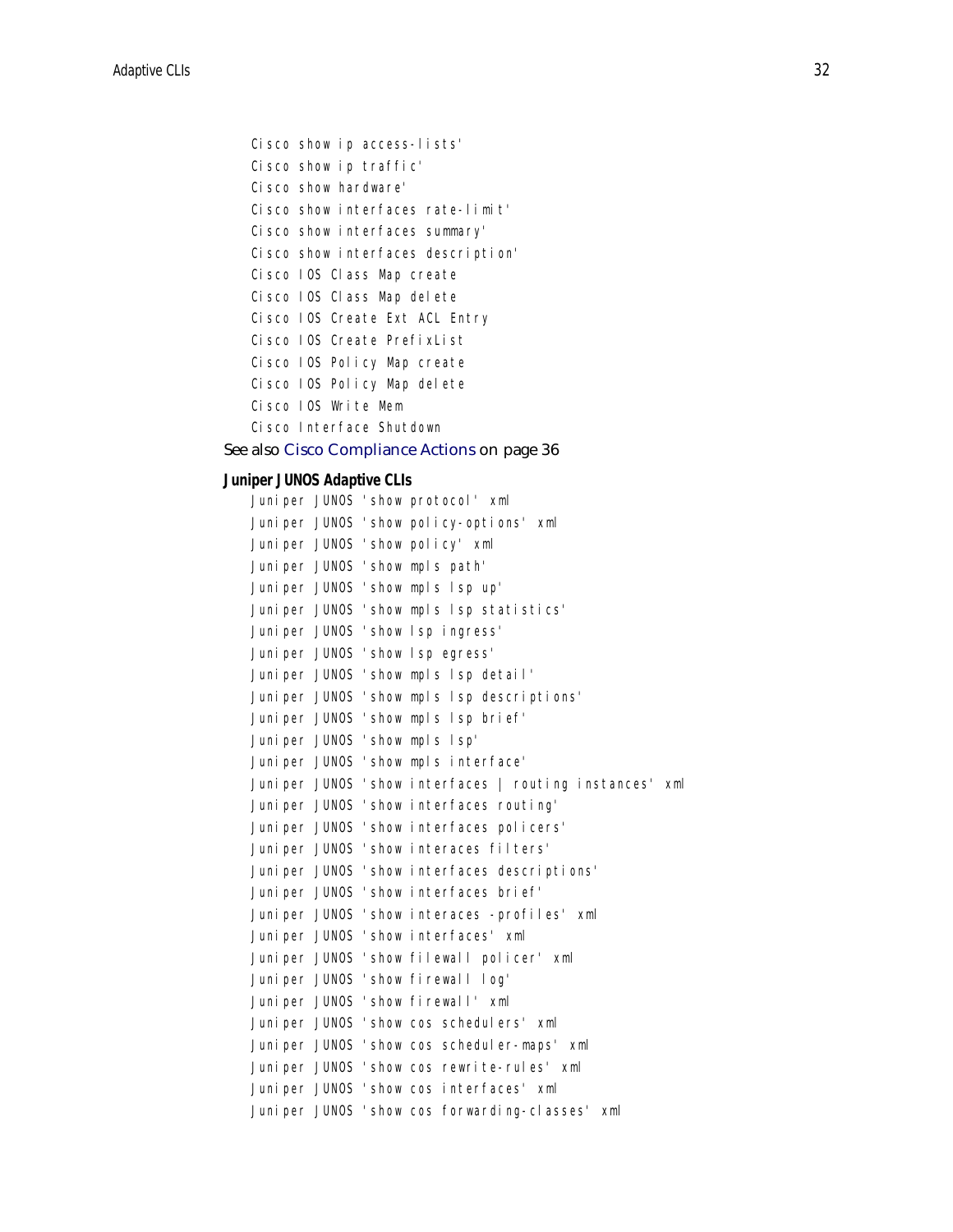Juniper JUNOS 'show cos drop-profiles' xml Juniper JUNOS 'show cos classifiers' xml Juniper JUNOS 'show configuration' xml Juniper JUNOS 'show configuration' Juniper JUNOS 'show class of service' xml Juniper JUNOS 'show access' xml Juniper JUNOS show system rollback ACLI

#### **HP Procurve Adaptive CLIs**

N/A

**Brocade Adaptive CLIs** N/A

# <span id="page-32-1"></span>Standard Change Management Policies

Change Management comes with several policies and actions by default. These include ProScan policies and policy groups, as well as the corresponding Actions for correcting any violations, and Event Processing Rules that automate remedy actions. The following sections briefly describe these.

- [Cisco Compliance Policies](#page-32-0)
- [Cisco Compliance Actions](#page-35-0)
- [Cisco Event Processing Rules](#page-36-1)

### $\triangle$  CAUTION:

Seeded Proscan policies are not necessarily correct by default. You must specify device targets at least. Given the variance in responses, particularly for Cisco devices, best practice is to test any such policy before you use it.

### <span id="page-32-0"></span>Cisco Compliance Policies

The following are Cisco Compliance policies included by default with your Change Management installation. Policies listed here are part of [Cisco Proscan Policy Groups](#page-34-0) scanning for PCI, HIPPA, SOX, NSA, and CISP compliance. These appear at the bottom of this list.

**COMPLIANCE Cisco Enable Secret**—Use enable secret for enable level access to device; PCI 8.4

- **COMPLIANCE Cisco Finger Service (12.1+)**—Disable Finger service; PCI 2.2.2
- **COMPLIANCE Cisco HTTP Server**—HTTP server should not be running; PCI 2.2.2
- **COMPLIANCE Cisco Finger Service (11.3-12.0)**—Disables finger service; PCI 2.2.2
- **COMPLIANCE Cisco Identd Service**—Disable Identd service globally
- **COMPLIANCE Cisco Timestamps Logging**—Use the timestamps service to show date and time on all log messages; PCI 10.2
- **COMPLIANCE Cisco Disable MOP**—Disable MOP support on all Ethernet and VLAN interfaces; PCI.
- **COMPLIANCE Cisco NTP Redundant Servers**—Ensures that more than one NTP server is defined; PCI 10.4
- **COMPLIANCE Cisco Disable NTP**—Disable NTP if not in use; PCI 2.2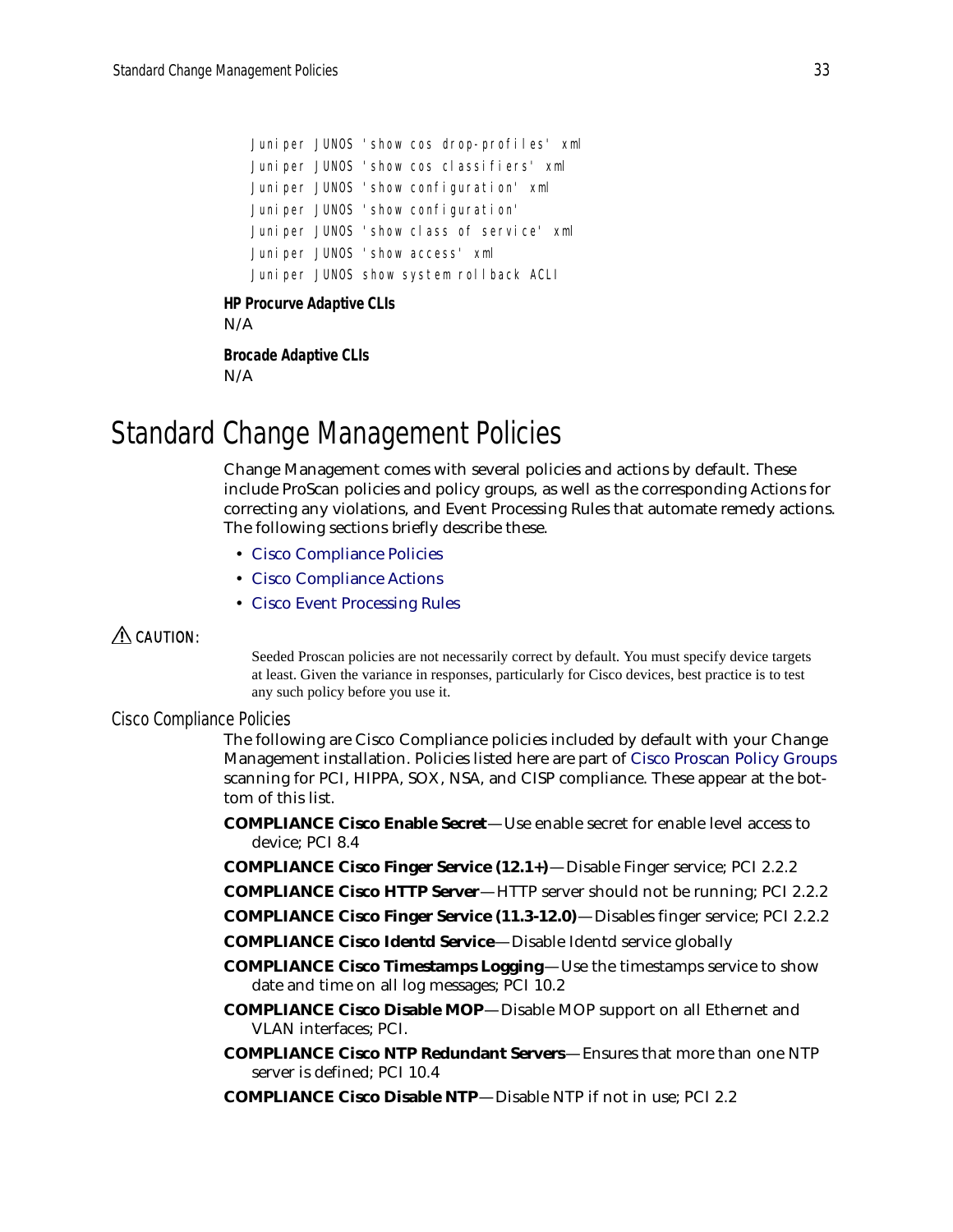- **COMPLIANCE Cisco PAD Service**—The packet assembler/disassembler (PAD) service supports X.25 links. This service is on by default, but it is only needed for devices using X.25; PCI 2.2.
- **COMPLIANCE Cisco Service Config**—Disable autoloading of configuration files from a server; PCI 2.2.2
- **COMPLIANCE Cisco Password Encryption**—The password-encryption service shows user passwords as encrypted strings within the configuration; PCI 8.4
- **COMPLIANCE Cisco IP Source Route**—Disable handling of source routed packets.
- **COMPLIANCE Cisco SNMP RW Communities**—Do not use SNMP Read-Write strings, and only use Read-Only strings with associated access lists; PCI 2.2.3.
- **COMPLIANCE Cisco TCP Small-Servers (11.2-)**—Disables unneeded TCP services such as echo, discard, chargen, etc; PCI 2.2.2
- **COMPLIANCE Cisco TCP Small-Servers (11.3+)**—Disables unneeded TCP services such as echo, discard, chargen, etc; PCI 2.2.2
- **COMPLIANCE Cisco UDP Small-Servers (11.2-)** Disables unneeded UDP services such as echo, discard, chargen, etc.; PCI 2.2.2.
- **COMPLIANCE Cisco UDP Small-Servers (11.3+)**—Disables unneeded UDP services such as echo, discard, chargen, etc; PCI 2.2.2
- **COMPLIANCE Cisco VTY Exec Timeout**—Set Exec Timeout on VTY ports; PCI 8.5.15
- **COMPLIANCE Cisco VTY Access Class Inbound**—Set inbound access class on VTY ports; PCI 2.2.3.
- **COMPLIANCE Cisco VTY Login**—Enable Login on VTY ports; PCI 2.2.3
- **COMPLIANCE Cisco VTY Transport Input Limit**—Limit Input Transport on VTY ports; PCI 2.3
- **COMPLIANCE Cisco Set Login on Console Port**—Enable login on console port; PCI 2.2.3
- **COMPLIANCE Cisco AAA Login**—AAA login should be enabled; PCI 8.3
- **COMPLIANCE Cisco BOOTP Server**—The BOOTSP server should be disabled; PCI 2.2.2
- **COMPLIANCE Cisco CDP Service**—Disable CDP (Cisco Discovery Protocol) globally
- **COMPLIANCE Cisco Console Exec Timeout**—Set an exec timeout console port; PCI 8.5.15
- Cisco tacacs+ enabled
- Cisco monitor logging Enabled
- Cisco console logging Enabled
- Cisco buffered logging Enabled
- Cisco SNMP Community String NOT public
- Cisco SNMP Community String NOT private
- Cisco RADIUS Enabled
- Cisco Interfaces MUST have Description
- Cisco Banner Enabled
- Cisco ACL RFC 1918 space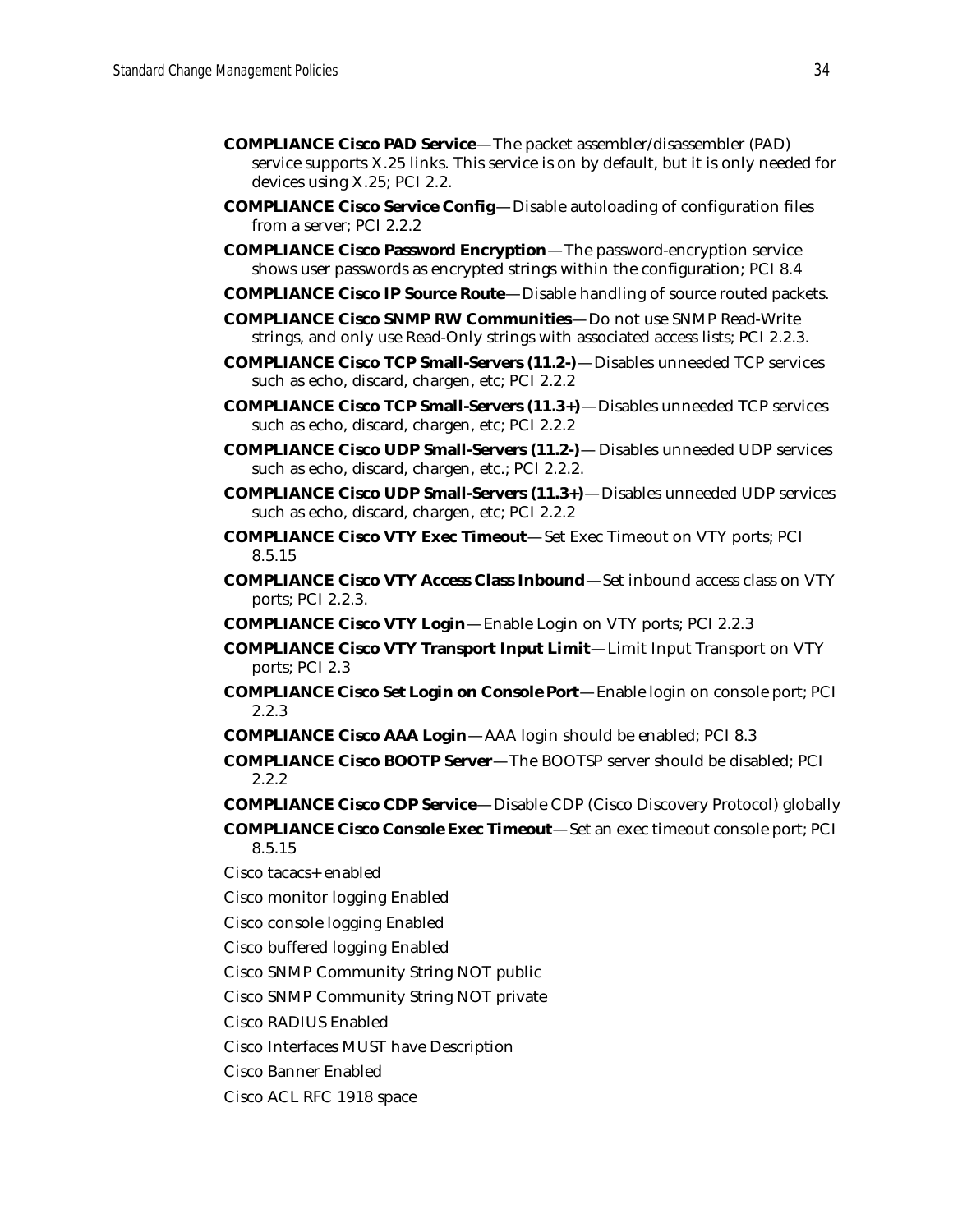Cisco ACL Permit Transit Traffic

Cisco ACL Permit RIP

Cisco ACL Permit OSPF

Cisco ACL Permit IGRP

Cisco ACL Permit EIGRP

Cisco ACL Permit BGP

Cisco ACL Deny access to internal infrastructure

Cisco ACL BGP AS Source

Cisco ACL Anti Spoofing

Cisco ACL - Deny special use address source

Cisco session-timeout' Enabled - ALL LINES

Cisco exec-timeout' enabled ALL LINES

<span id="page-34-0"></span>**Cisco Proscan Policy Groups**

The following combine the ProScan Policies described above into groups to scan for compliance.

- **PCI Compliance for Cisco**—This includes the following COMPLIANCE policies: Cisco VTY Transport Input Limit, Cisco VTY Login, Cisco VTY Exec Timeout, Cisco VTY Access Class Inbound, Cisco SNMP RW Communities, Cisco Password Encryption, Cisco Finger Service (12.1+), Cisco Finger Service (11.3-12.0), Cisco Disable NTP, Cisco Identd Service, Cisco AAA Login, Cisco UDP Small-Servers  $(11.2-)$
- **HIPPA Compliance for Cisco**—A policy group. This includes the following COMPLIANCE policies: Cisco VTY Transport Input Limit, Cisco VTY Login, Cisco SNMP RW Communities, Cisco Set Login on Console Port, Cisco Password Encryption, Cisco PAD Service, Cisco HTTP Server, Cisco Enable Secret, Cisco Timestamps Logging, Cisco NTP Redundant Servers, Cisco Finger Service (11.3- 12.0), Cisco Finger Service (12.1+), Cisco BOOTP Server, Cisco CDP Service.
- **SOX Compliance for Cisco**—A policy group. This includes the following COMPLIANCE policies: Cisco VTY Login, Cisco VTY Transport Input Limit, Cisco SNMP RW Communities, Cisco Set Login on Console Port, Cisco Password Encryption, Cisco PAD Service, Cisco Finger Service (11.3-12.0), Cisco Finger Service (12.1+), Cisco HTTP Server, Cisco Identd Service, Cisco UDP Small-Servers  $(11.3+)$ .
- **NSA Compliance for Cisco**—A policy group. This includes the following COMPLIANCE policies: Cisco VTY Login, Cisco VTY Transport Input Limit, Cisco SNMP RW Communities, Cisco VTY Exec Timeout, Cisco Service Config, Cisco Password Encryption, Cisco PAD Service, Cisco HTTP Server, Cisco Finger Service (12.1+), Cisco Finger Service (11.3-12.0), Cisco Enable Secret, Cisco Disable MOP, Cisco Disable NTP, Cisco NTP Redundant Servers.
- **CISP Compliance for Cisco**—A policy group. This includes the following COMPLIANCE policies: Cisco UDP Small-Servers (11.3+), Cisco VTY Transport Input Limit, Cisco VTY Login, Cisco VTY Exec Timeout, Cisco VTY Access Class Inbound, Cisco Password Encryption, Cisco Finger Service (12.1+), Cisco Finger Service (11.3-12.0), Cisco Enable Secret.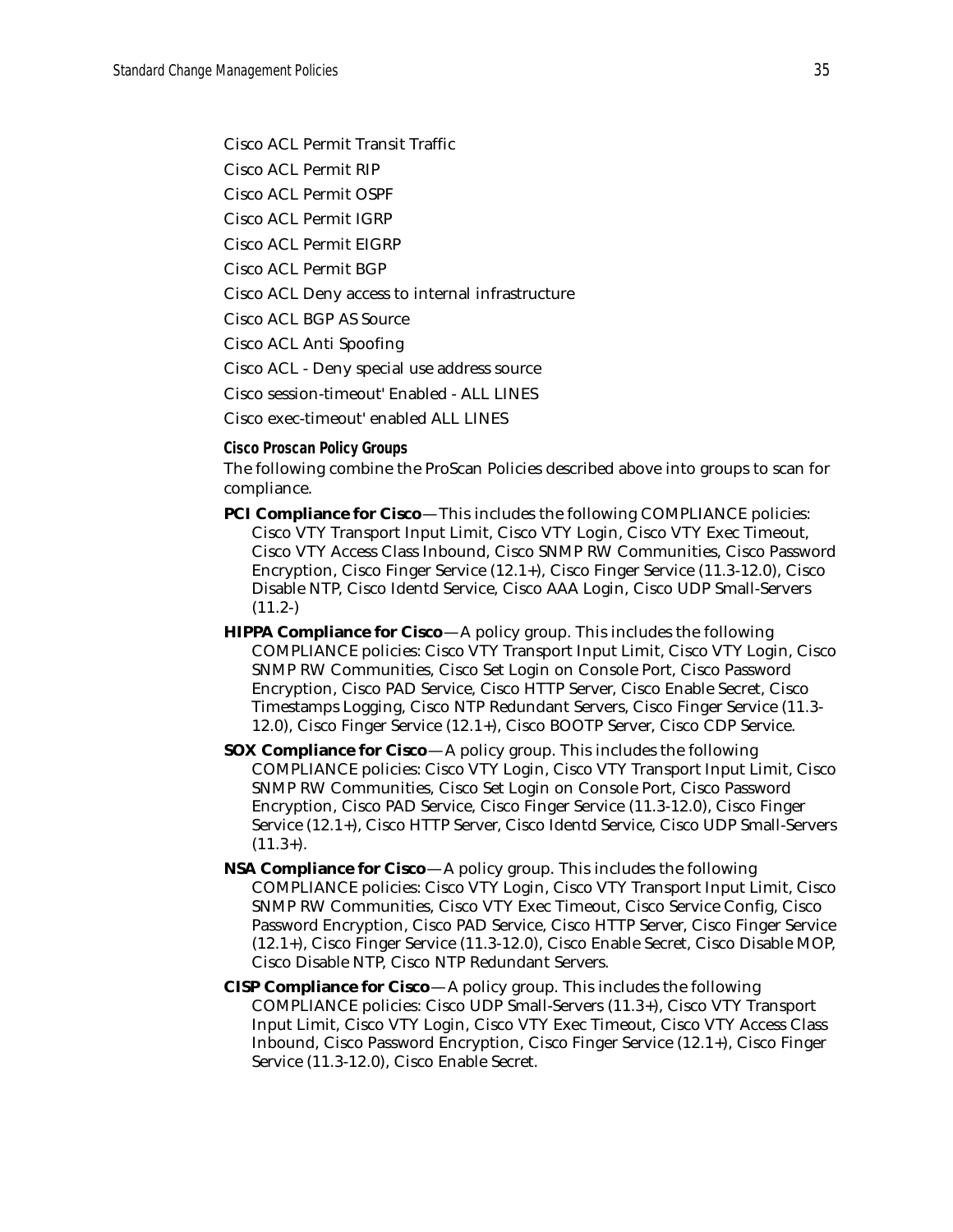#### <span id="page-35-0"></span>Cisco Compliance Actions

Remedial actions are often part of the process of change management. These may be triggered by the [Cisco Event Processing Rules,](#page-36-1) and are included as part of the

[Standard Change Management Policies](#page-32-1)

- **Compliance Cisco AAA Login**—To avoid being locked out of the router, define username and password on the access server before starting the AAA configuration.
- **Compliance Cisco Finger Service (11.3-12.0 & 12.1+)**—Disables the ip finger service.
- **Compliance Cisco HTTP Server**—Disables http.
- **Compliance Cisco Identd Service**—Disables identd
- **Compliance Cisco IP Source Route**—Disables ip source route
- **Compliance Cisco UDP Small-Servers (11.2- and 11.3+)**—Disables PCI UDP Small-Servers (11.2- and 11.3+).
- **Compliance Cisco TCP Small-Servers**—Displace PCI Cisco TCP Small-Servers.
- **Compliance Cisco BOOTP Server**—Disables PCI Cisco BOOTP Server.
- **Compliance Cisco PAD Service**—Disables the PAD service.
- **Compliance Cisco Timestamps Logging**—Enables PCI Cisco Timestamps Logging.
- **Compliance Cisco SNMP RW Communities**—Removes RW community string with user input.
- **Compliance Cisco Password Encryption**—Enables PCI Cisco Password Encryption.
- **Compliance Cisco CDP Service**—Disables CDP Cisco Discovery Protocol.
- COMPLIANCE Cisco VTY Transport Input Limit
- COMPLIANCE Cisco VTY Login
- COMPLIANCE Cisco VTY Exec Timeout
- COMPLIANCE Cisco VTY Access Class Inbound
- COMPLIANCE Cisco Set Login on Console Port
- COMPLIANCE Cisco Service Config
- COMPLIANCE Cisco SNMP RW Communities
- COMPLIANCE Cisco Password Encryption
- COMPLIANCE Cisco PAD Service
- COMPLIANCE Cisco NTP Redundant Servers
- COMPLIANCE Cisco Enable Secret
- COMPLIANCE Cisco Disable NTP
- COMPLIANCE Cisco Disable MOP
- COMPLIANCE Cisco Console Exec Timeout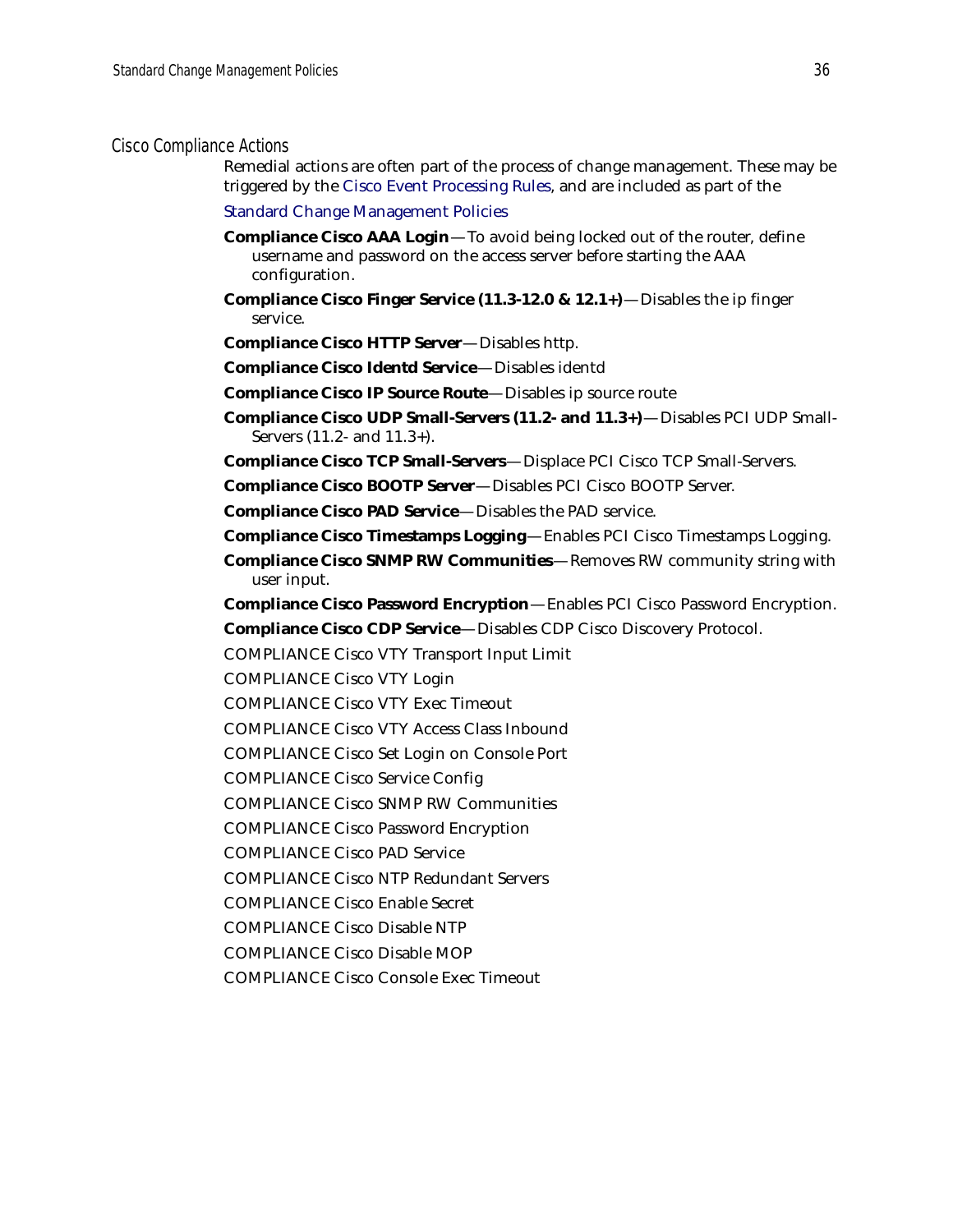#### <span id="page-36-1"></span>Cisco Event Processing Rules

The event processing rules here typically tie [Cisco Compliance Policies](#page-32-0) with remedial [Cisco Compliance Actions](#page-35-0).

- **Compliance Cisco AAA Login Remediation** Triggers a task to configure an AAA login.
- **Compliance Cisco BOOTP Server**—Corrects PCI Cisco BOOTP Server compliance failures.
- **Compliance Cisco CDP Service**—Corrects PCI Cisco CDP Service compliance failures.
- **Compliance Cisco Finger Service**—Corrects PCI Cisco Finger Service compliance failure.
- **Compliance Cisco HTTP Server**—Corrects http server compliance failures.
- **Compliance Cisco Identd Service**—Corrects PCI Cisco Identd Service compliance failures.
- **Compliance Cisco IP Source Route**—Corrects PCI Cisco IP Source Route compliance failures.
- **Compliance Cisco PAD Service**—Corrects PCI Cisco PAD Service compliance failures.
- **Compliance Cisco TCP Small-Servers**—Corrects PCI Cisco TCP Small-Servers compliance failures.
- **Compliance Cisco Timestamps Logging**—Corrects PCI Cisco Timestamps Logging compliance failures.
- **Compliance Cisco UDP Small-Servers (11.3+)**—

### <span id="page-36-0"></span>Juniper Compliance Policies

Packages that support Juniper devices have the following policies:

**Juniper FW Filter Private IP**—RFC 1918

- **Juniper Policer DNS**—Protect from source address spoofing
- **Juniper Policer NTP**—Protect from source address spoofing
- **Juniper Policer RADIUS**—Protect from source address spoofing

**Juniper Policer SNMP**—Protect from source address spoofing

**Juniper Policer SSH**—Protect from source address spoofing

**Juniper Policer Small BW**—Protect from source address spoofing

**Juniper Policer TCP**—Protect from source address spoofing

**Juniper Recommended Logging**—Confirms recommended logging is on.

- **Juniper SNMP community NOT public Checks the SNMP community is not** "public" closing a potential security hole.
- **Juniper SNMP community NOT private** Checks the SNMP community is not "private" closing a potential security hole.
- **Juniper ALL Services Policy**—*Note:* this compliance policy will typically be modified per deployment.

**Juniper Recommended SSH**—Confirms recommended SSH is on.

**Juniper Recommended Syslog**—Confirms recommended syslogging is on.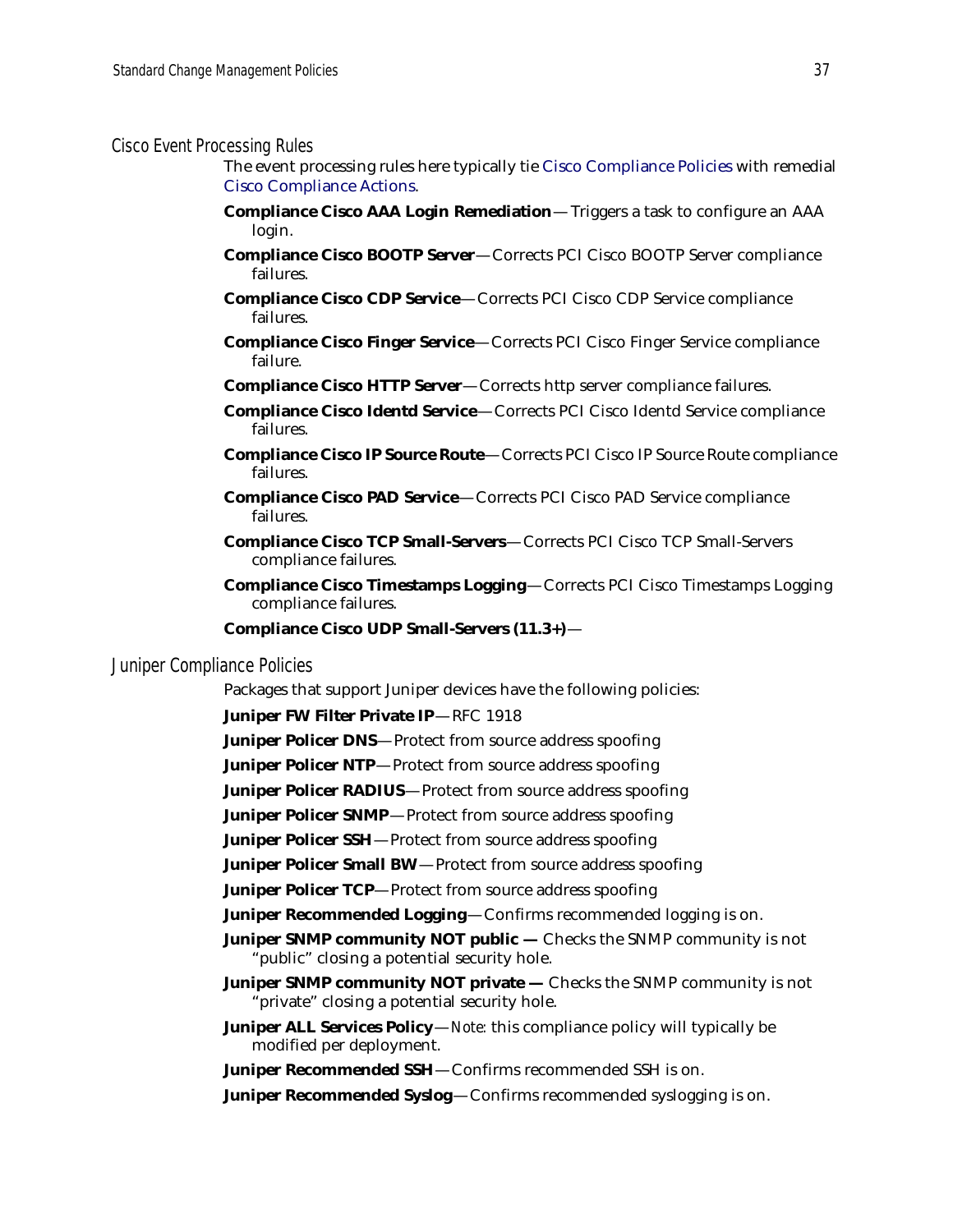### Known Issues

#### **General**

- While IPv6 is supported some Filter fields may still not fully support IPv6 data entry. These include: in/not in operands. The "ip address" filter attribute is too short to display a full IPv6 address but filter capability is still supported. (27973)
- There is a known issue in OMNM 6.2 where edits of a save file server will uncheck the previously saved TFTP server option.This occurs on every other edit of the file server. The work around is to re-edit and save the file server. Validation of the tftp setting should be confirmed by testing backup with a TFTP only device or through the test function. (28006)
- **Linux HA does not support IPv6 as default** While IPv6 is supported on Windows HA, Linux HA does not support IPv6 as default. To acquire IPv6 on Linux HA, it's suggested that users must follow these steps enable unicast within the Mediation cluster. Apply the configuration changes to all Mediation servers. Please refer to Chapter Troubleshooting Your Application in User Guide for more details. (27978)
- Installation now requires a minimum of 8G RAM.
- Getting "Bad request Error 400" while clicking on the Google link in the Site page. (27582)
- "no protocol " as error message in os image upload page while providing the input in the Remote (HTTP) URL field. (27511)
- Tool tip states "Null is required", should read "Management State is required" in Management State Settings form. (27476)
- Incorrect popup message appears when trying to save duplicate contact. (27472)
- Incorrect popup message appears when trying to save duplicate location. (27471)
- Pop Up message is not displaying after deletion of any contacts/locations. (27465)
- Incomplete pop up Message for Manage options. (27344)
- TFA exporters should use device names, not just IP addresses. (27386)
- performance network dashboard missing green threshold for percent packet loss %% (27171)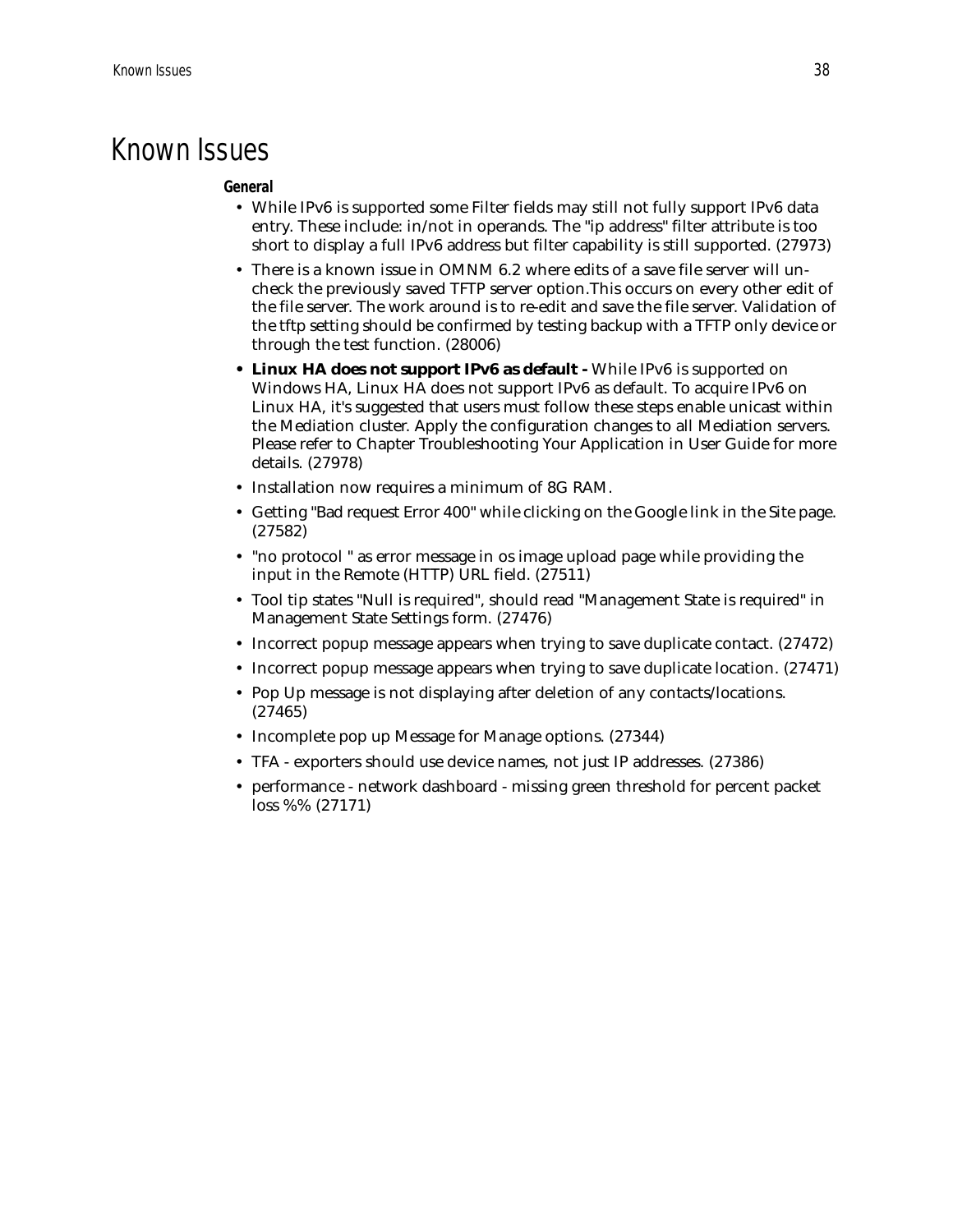- **Login form missing** workaround: (3526, 3765)
	- 1. Shut down web server.
	- 2. In a command shell type the following: oware
	- 3. Type mysql -u root --password=dorado This will log you into mysql database
	- 4. Copy and paste the following into mysql shell and hit enter:

```
update lportal.layout set typeSettings = 'layout-template-
id=1_column\ncolumn-1=58,\n'
where (groupId=10180)
 AND(privateLayout=0 )
 AND(friendlyURL='/login' );
```
- 5. restart web server
- 6. Log into OMNM
- **Port Details** Switch Mode is only populated for devices that support the Bridge-MIBs. The default value is unknown. (27498)
- **Adaptive CLI** NPE when executing ACLI that is not associated to the device using groups. (27603)
- **Topology Crashes—** Topology crashes at random intervals in Chrome Browsers. This appears to be a stability problem with the internal Pepper Flash player that comes bundled with Chrome. **Workaround:** Download and install an external Flash player. (<http://get.adobe.com/flashplayer/>)

Set Chrome to use the external player rather than its internal player.

- 1. Type about:plugins as a url.
- 2. Click on details in the upper right corner.
- 3. Scroll through list looking for Adobe Flash Player and disable the internal one and enable (if not already enabled) the external version.
- 4. The internal one will be located in a path something like this

```
C:\Program Files(x86)\Google\Chrome\Application\39.0.2171.65\ 
  PepperFlash\pepflashplayer.dll"
```
5. The external Flash has a path something like this

C:\Windows\system32\Macromed\Flash\pepflashplayer32\_16\_0\_0\_233.dll (hd-3057)

• **Menus**—If your menu appears vertically, on the left side of the screen, you may have difficulty opening all of the items that appear in it if you move the cursor from top to bottom to open pages and sub-pages. **Workaround**: Move the cursor

from bottom to top. (37177) • **Thread Dumps Impact Disk Space**— Java JVM problems can generate over

10GB of thread dump in case of memory error. **Workaround:** Delete the \*.hprof files in the /oware/jboss-5.1/bin directory to free up the disk space. You can also clean out temp directories. Finally, ensure your hardware has enough RAM for the tasks it was assigned. The Server Statistics portlet displays performance information. (24405)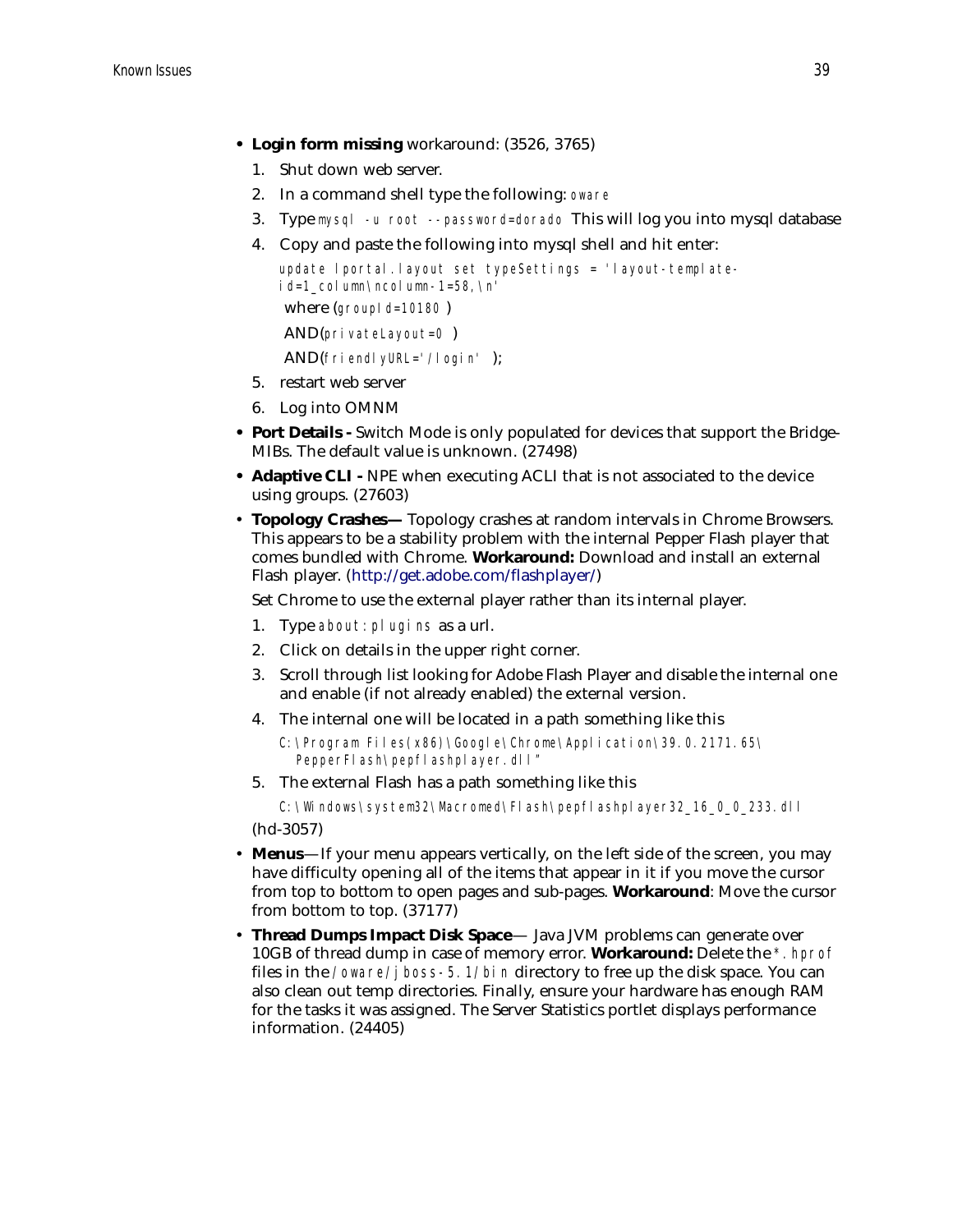- **SNMP v3 and Traps** —Traps from an SNMP v3-accessed device do not appear when you change an SNMP v3 login or password on the device or OMNM, unless you resync the device, or until an SNMP monitor polls the device. (23818)
- **IP v6—**Traffic Flow Analysis discards IP v6 packets. You also cannot install to an IP v6 server, and inter-server communications in distributed installations must be  $IP v4$ .
- When end user presses on Export button while no data in MIB table, an empty URL comes up. Load Mib table before exporting. (26999)
- **Direct Access**  As of Chrome version 42, 43, and 44, Chrome web browser disables NPAPI as default. This means Direct Access will no longer work on those versions, unless NPAPI is enabled.

To enable NPAPI in Chrome Version 42, 43, and 44, an additional configuration step is required to continue using NPAPI plugins.

In your URL bar, enter:

chrome://flags/#enable-npapi

Click the Enable link for the Enable NPAPI configuration option.

Click the Relaunch button that now appears at the bottom of the configuration page.

As of Chrome 45 (September 2015) Chrome will no longer support the NPAPI plugin. This means java will no longer be supported in the Chrome web browser. The only work around is to use a non chrome browser that supports java.

This only affects the Direct Access feature used to invoke a direct session to a target device. (27229)

**Install/Upgrade**

• Permission Updates - After upgrade to OMNM 6.1, you may see a message in Configuration Files portlet that says you do not have permission to view this application. This updated permission permits no access by default and needs to be reset by user. To see or alter them, any administrator user can look in the Permissions in Control panel.

Go to > Control Panel > Permission Manager > Edit Administrator role > click Add > select 'Configure Files' from the Select Permission list > Check all the check boxes > click Apply > Click Save

 Finally, you must also log out and log back in for any permission change to take effect. (23888)

- When upgrading, you must delete the *Dell PCT Set SNMP User Name* and *Dell PCT L3 Set CoS Interface Settings* Adaptive CLIs to avoid duplicates when upgrading to v6.0. (24932)
- Allowed Negative and special characters for Initial Size and Max Size fields during HA install. (27513)
- Validation is not provided for Config Server IP field during OMNM 6.1 installation. (27456)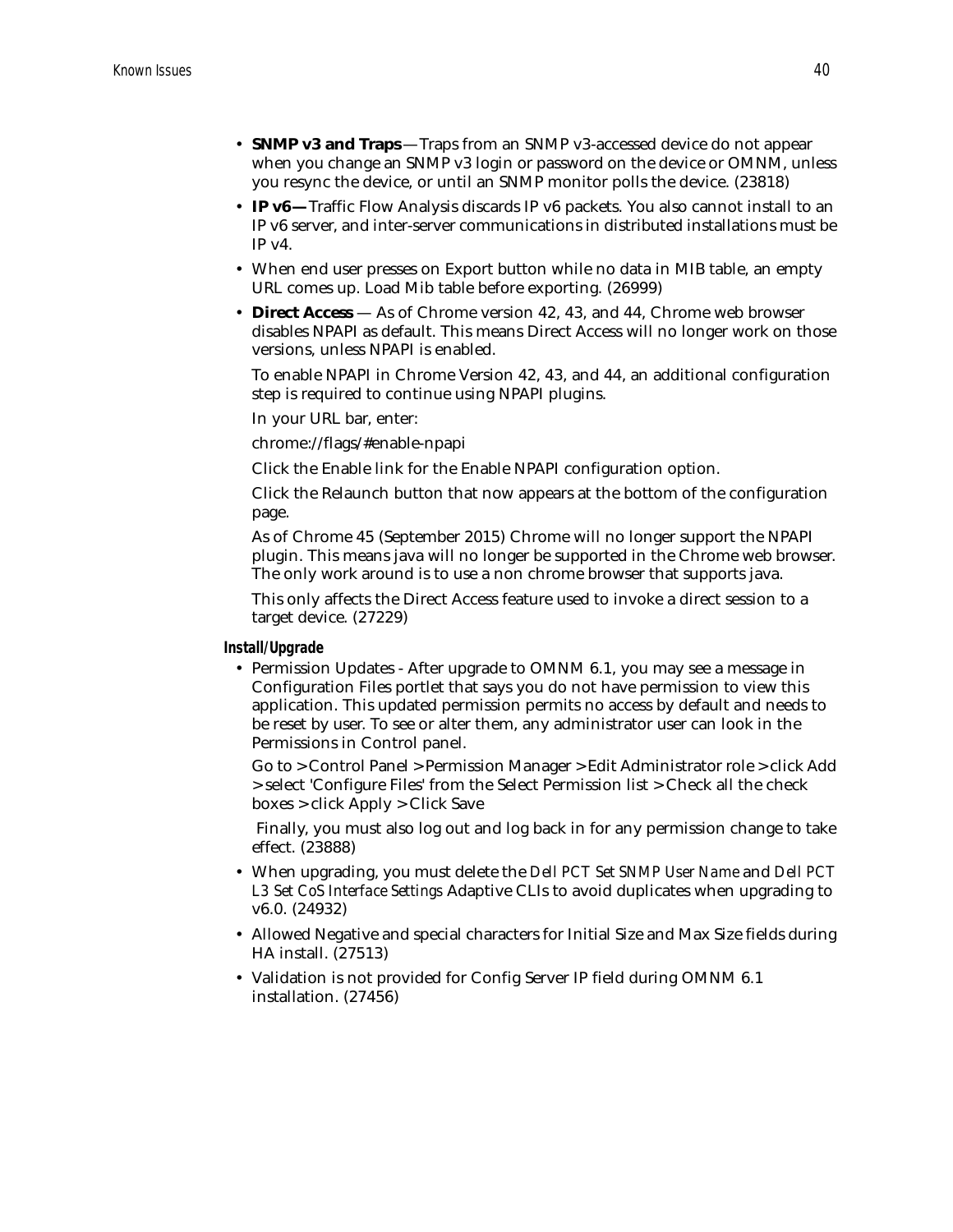- Migration or upgrade from the OMNM standalone/single server environment to a HA environment is not support. Migration or upgrade from an HA environment to a standalone/single server environment is also not supported. User is expected to uninstall and re-install the target platform in these cases (27502)
- Installation scans the following ports:

Database: 3306 or user-configured database host, if using MySQL server.

Application server: 8089, 8162, 8489 [HTTPS], 8082

Web Portal: 8080

TCP: 161, 162

Syslog: 514

When installation encounters a conflict with any of the above ports, a panel appears displaying a warning and the ports in conflict. If your installation has no port conflicts, then no panel appears. (22209)

- MySQL Setup window erroneously allows alphabetical characters in *Initial Size* and *Max Size* fields in the MySQL Setup window. (26938}
- The installation wizard controls the presence of its console. To see the console's contents, look in the installation's target directory for install.log. (25712)
- You can upgrade to this release only from OMNM 5.0 or later. Upgrades from previous versions of OMNM are not supported. —If you upgrade from 5.0, you must re-register any additional licenses you have purchased by opening the Settings > Permissions > Register Licenses menu, and locating the license upgrades for what you have installed previously.
- If you upgrade from packages that install to a different path from the default (for example OMNM 5.3) to OpsCenter, you may encounter the following problems:
	- The shortcuts in Windows Program menu all point to c:\Dorado rather than the package's path ( for example: C:\Program Files\Dell\OpenManage\Network Manager\oware\synergy\tomcat-7.0.40\bin\startsynergy.cmd).
	- Windows also tries to retrieve the shortcut icons from c:\Dorado. **Workaround:** Right-click the shortcut and enter the correct path to the application and/or icon.
	- After upgrading, permissions for the Configuration File portlet need to be reset. **Workaround:** Grant permissions for roles in Control Panel's Permission Manager (23712)
- The first time you start the application after you install it, you may have to wait an additional five minutes for Application to completely start. One indication you have started too soon is that the Quick Navigation portlet does not appear properly. **Workaround:** Force OMNM to re-initialize the admin user. To do that: Login as Admin. Go To > Control Panel > Users and Organizations. Select and edit the Admin user. Edit any field (Middle Name for example). Save. Signout. Log back in with admin. (hd-2259)
- After upgrade, now supported, but previously unsupported devices may appear with their vendor designated as 6027 (in other words: unknown). **Workaround:**  Follow these steps:
	- 1. In web client remove the device(s) in the Managed Resources portlet (right click, then select *Delete*)
	- 2. Rediscover the device(s) (26569)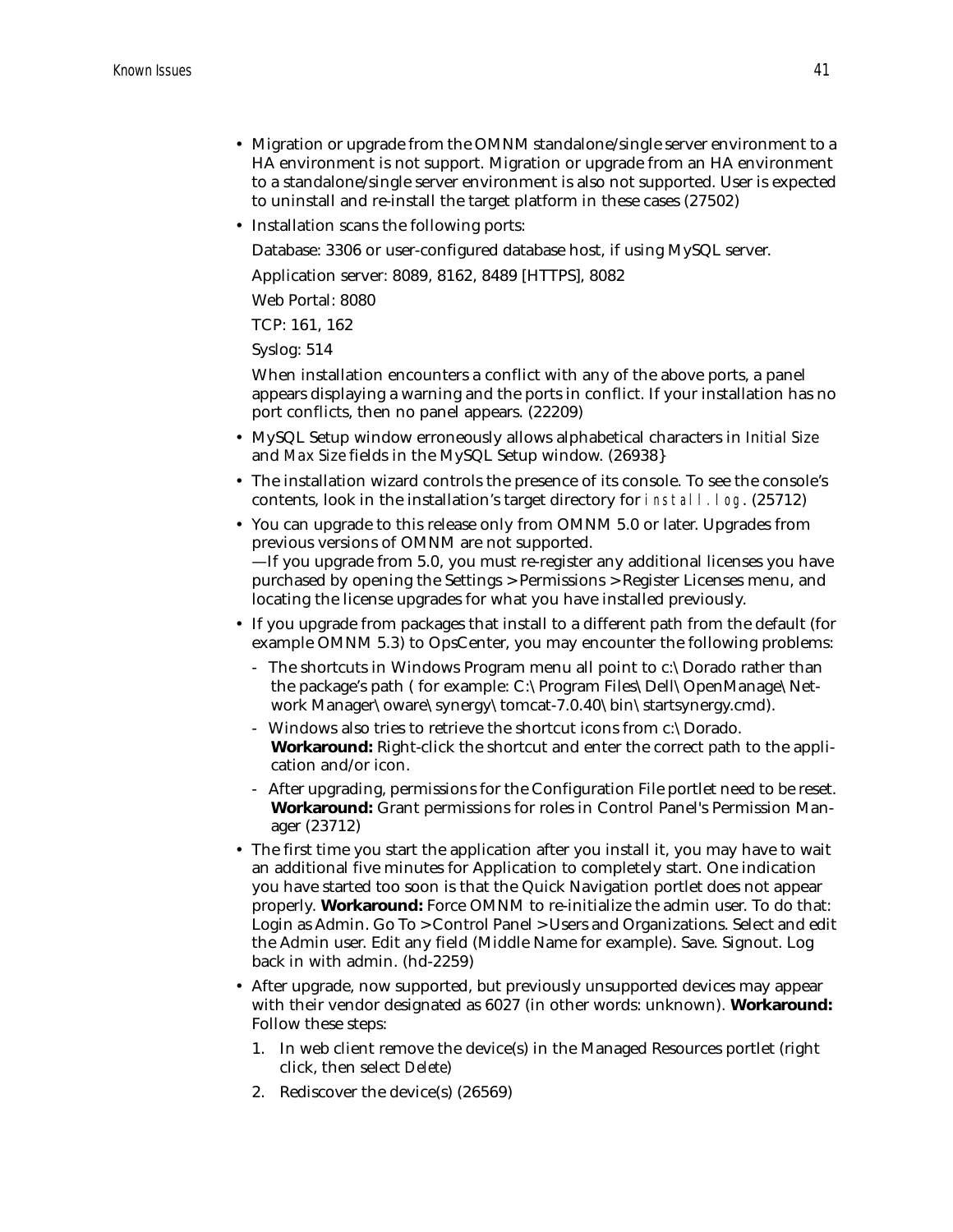- **Ethernet Link Discovery Limitation**—For all Force10 devices, Dell OpenManage Network Manager does not discover ethernet links when they are attached to management port because the LLDP table on the device is not populated. (20579)
- **Server Start Delay—**The Windows tray icon may prematurely indicate application server has started. **Workaround:** Wait for five minutes, and the application server should start completely with the proper icon shown. (18778)
- **Virus Warnings**—Two files installed with this product—bash.exe or md5sum.exe—may trigger warnings with some anti-virus software. If you get a virus detection warning for these files during installation, take no action. You may want to turn off virus detection while installing.
- **Installing on Windows 2012** must be in compatibility mode. Right-click the win install.exe file (not the shortcut, but the file in the NM directory under the installation source directory), and select the Compatibility tab. Check Run this program in compatibility mode for ... then select either Windows 7 or Vista. Command line installations are supported without any compatibility issues. (22634)
- Microsoft Windows 2008 Terminal Server is not supported. The installer becomes non-responsive with Data Execution Prevention enabled. This option is disabled by default on Windows Server 2008, but is enabled on a Windows Server 2008 machine running Terminal Server. (2310)
- Uninstalling sometimes does not delete files in use. Examples can include the following:
	- Uninstalling can leave behind a folder or file in the installation director that was open.
	- If an oware prompt in a command shell is running the oware3rd directory can remain after restart.
	- If your system is slow to shutdown and release the Synergy or Oware services, the oware/synergy or oware folder can remain after uninstall.
	- The uninstaller itself is slow to shutdown and release its own resources. This can result in the jre folder or the Uninstaller folder remaining after uninstall. (23146)
- The traffic flow analysis display does not wrap the names of devices listed in the flow chart, so a published pdf of the chart may cut off names. (26545)
- The Adaptive CLI editor does not apply changes made to all its tabs (Script Content, Continue Pattern, Error Pattern and Value Extraction) when you click *Apply*. The *Close* button may still erroneously apply changes in other than *Script*  content tab. **Workaround:** Delete any erroneously saved change, re-make the Error Pattern or other changed tab, Apply changes for each tab, one at a time. Then save the Adaptive CLI from the script edit screen. (hd-2919)
- Network Dashboard portlet fails after the discovery of a WMI device. **Workaround:** Restart application and/or web server. **Fixed:** Release 7.2.3. (25923)
- Converged ethernet switches do not display their equipment type information in network view (Topology) and the icon is different. **Workaround:** This information appears in the Details panel. (24600)
- You cannot filter port-based Adaptive CLIs based on device attributes like *Vendor*. This means selecting *Actions* for a Force10 device port may display other vendors' Adaptive CLIs (24332)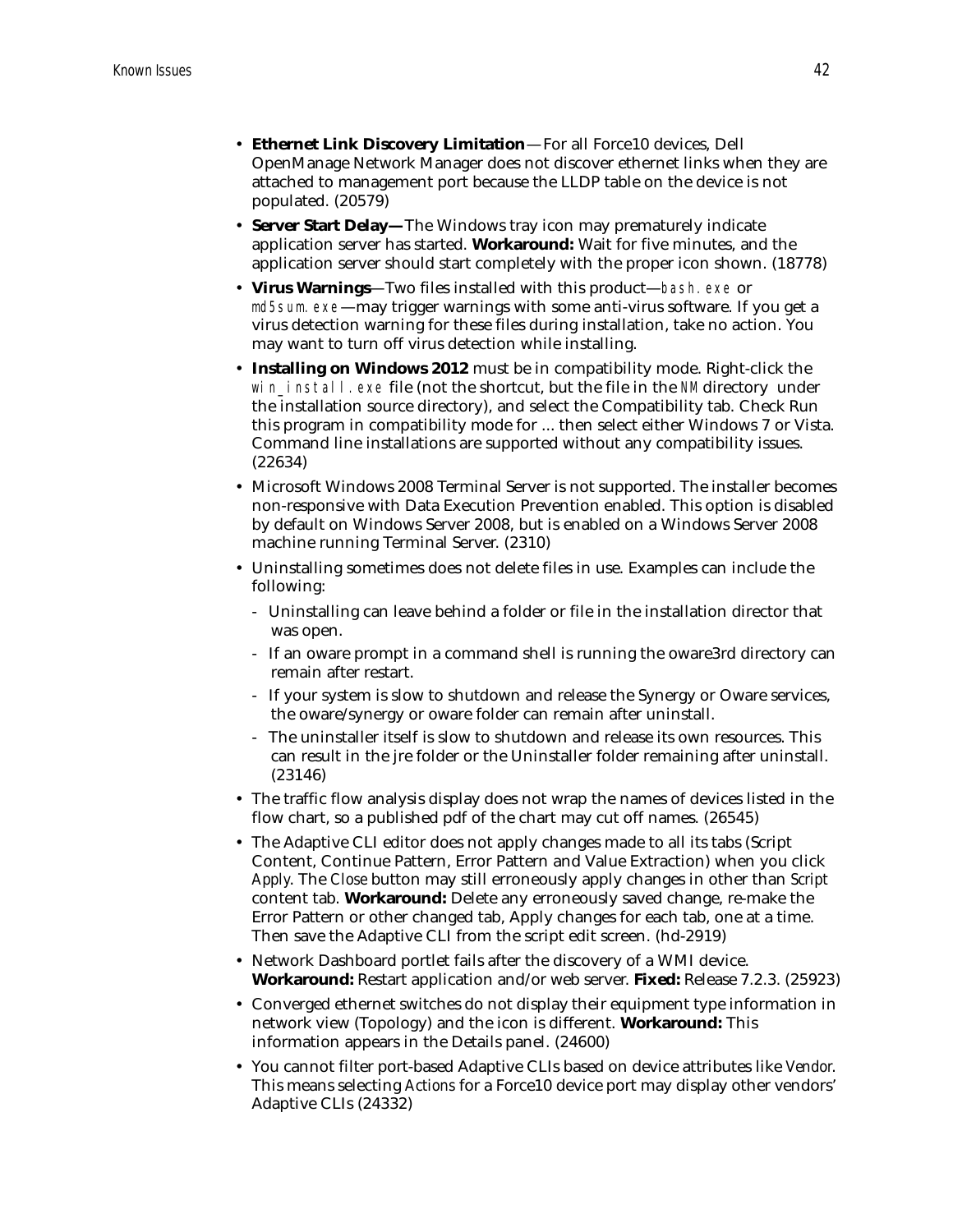- OMNM does not support Traffic flow analysis on sFlows from devices using sFlow earlier than v5. Typical error content reads "Data array too short" if you have an unsupported sFlow version. (25134)
- OMNM now shows the top N exporters if it finds no traffic flow data for a selected resource in the selected time frame. (22335)
- To see if a device is registered to display traffic flow in the Managed Resources portlet, you must expand the portlet. You can then display the *Registered* column in the portlet configuration menu (the wrench). (25101)
- The *Freeform* page layout may not work correctly, or may stack portlets on top of one another. **Workaround:** Best practice is not to use it. (25111)
- Limit monitor targets to 10,000 or less per monitor. The *User Guide* also offers suggestions about how to manage such limitations. (hd-1940)
- With SSL enabled, Firefox (v23.0.1) and Flash (v11.8) do not allow monitor importing to work. **Workaround:** Use Chrome. (23671)
- **Java Security and Direct Access**—Some Java installations may block self-signed websites, interfering with Direct Access. The workaround is to provide a security exception for the application server, as follows: (24736)
	- 1. Click Start
	- 2. Type configure java and hit [Enter]
	- 3. Select the *Security* tab.
	- 4. Click *Edit Site List*
	- 5. Click *Add*
	- 6. Type the Dell OpenManage Network Manager URL (example: http:// 192.168.0.51:8080/
	- 7. Click *OK* and *Continue.*
	- 8. *Apply* this change, and/or click *OK.*
- If *Max Items per Page* in portlet displays does not retain your settings, it may require second attempt. (24786)
- Saving topology views works on Safari browsers version 6 +, but not older versions (16336)
- When attempting to access a device configured with SNMP v3, if you see an error message like "unable to read device serial number for selected credential," discovery or other access fails. **Workaround:** This indicates the SNMP v3 credential is faulty. Correct it, and discovery and access should be available. (19172)
- Dell OpenManage Network Manager Traffic flow analyzes only IP-type traffic. Consequentely the following parse errors can appear in the application server log for some flow data.

Parse error: Unable to process non IP type flow. Type: <Number>

<Number> represents an Sflow packet type. This application only parses data of type IP. When Dell OpenManage Network Manager receives non-IP packets, it drops packets and this error appears. (23218)

• You can safely ignore a Solaris shell message saying solaris\_install.bin not found. (19108)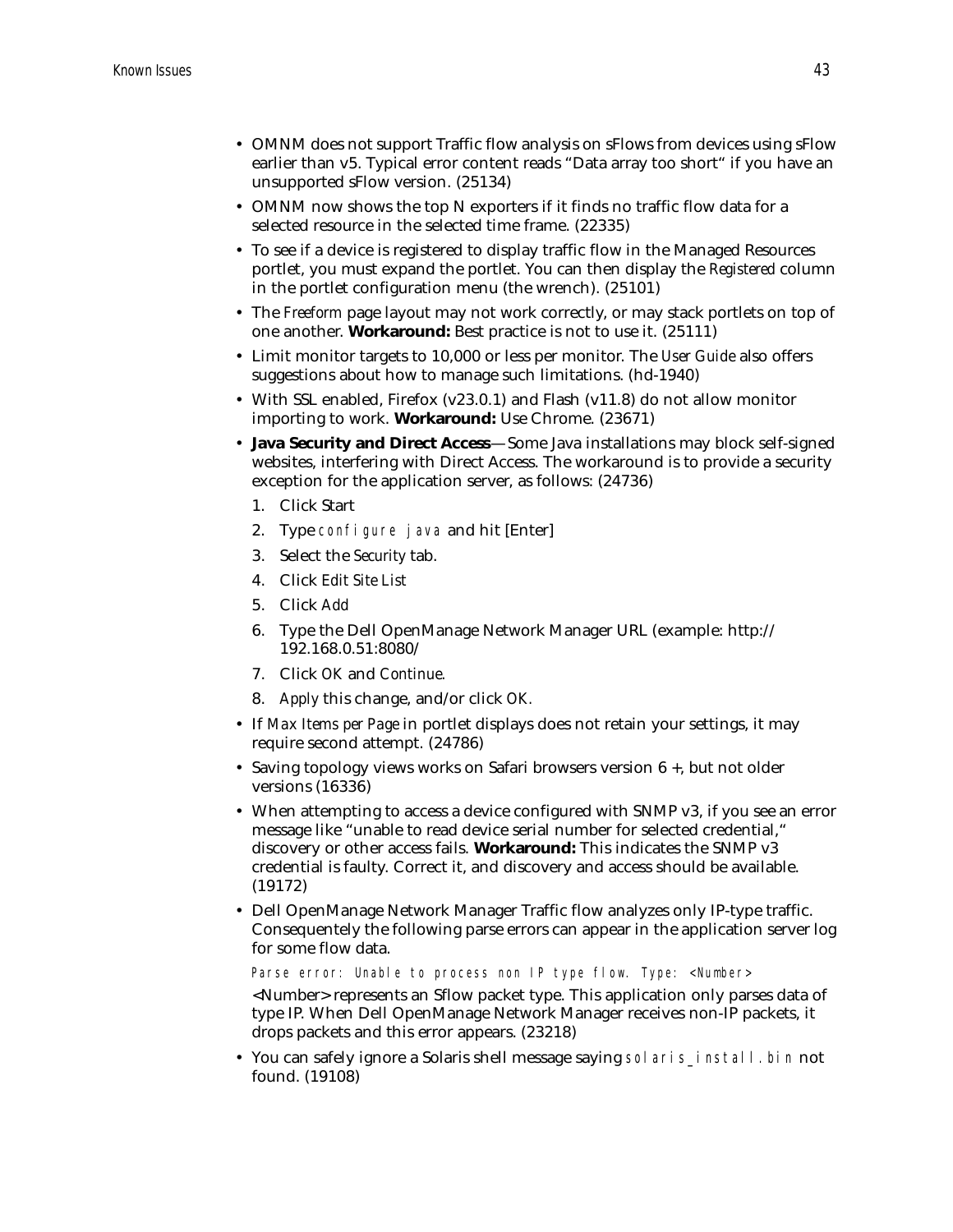- After upgrading, Users may not initially appear associated to their roles, but you can work around this apparent failure by clicking *Update Associations*. This is in the Roles portion of the Control Panel. *Click Actions > Assign Members*, then click the *Update Associations* button on the following screen. Alternatively, you can go to the Server Administration portion of the Control Panel and click *Execute* to Reindex all search indexes. (19876)
- If a problem occurs during firmware deployment, the error message displayed may not specify the cause. Failed connectivity may produce a message like "Error pattern '.\*(is required ' matched 'already full'" **Workaround:** For such messages, the content of the error message, visible at the bottom of the audit screen, may provide more information. Click the message in the top of the audit screen to read its contents in the bottom of the screen. (18636)
- The Organization User in Roles has no description. Its features are covered in the online help and User Guide. (18669)

#### **Web Client**

- Screen resolution must equal or exceed 1280 x 1024 pixels. Your screen must be at least 1250 pixels wide. Even in these circumstances, some cosmetic aberrations may occur (duplicate forms for one example). You can safely ignore such aberrations. (25085)
- Audit Trail may show blanks for the Subject column in the Audit Trail portlet. This is because some audited tasks are targetless. (17643)
- Exporting to Excel does not work in Internet Explorer. **Workaround:** Ctrl + click the Excel export button in Dell OpenManage Network Manager. (13456)
- Mutlitab browsing is not supported and may produce unpredictable results. (10963)
- In a job viewer window, some audit trail messages may appear too narrow to read in their entirety. **Workaround**: Maximize the browser and you should see the message details in the expanded job viewer window. (16320)
- In some cases a single managed object may be discoverable via multiple IP addresses. Each discovered IP creates a new inventory object and will count against any licensed Right To Manage total. **Workaround:** Network elements should be managed through a single interface/IP. Additional discovered interfaces should be deleted leaving only one managed object in inventory. (11540)
- Link discovery currently does not find one-ended links. (16305)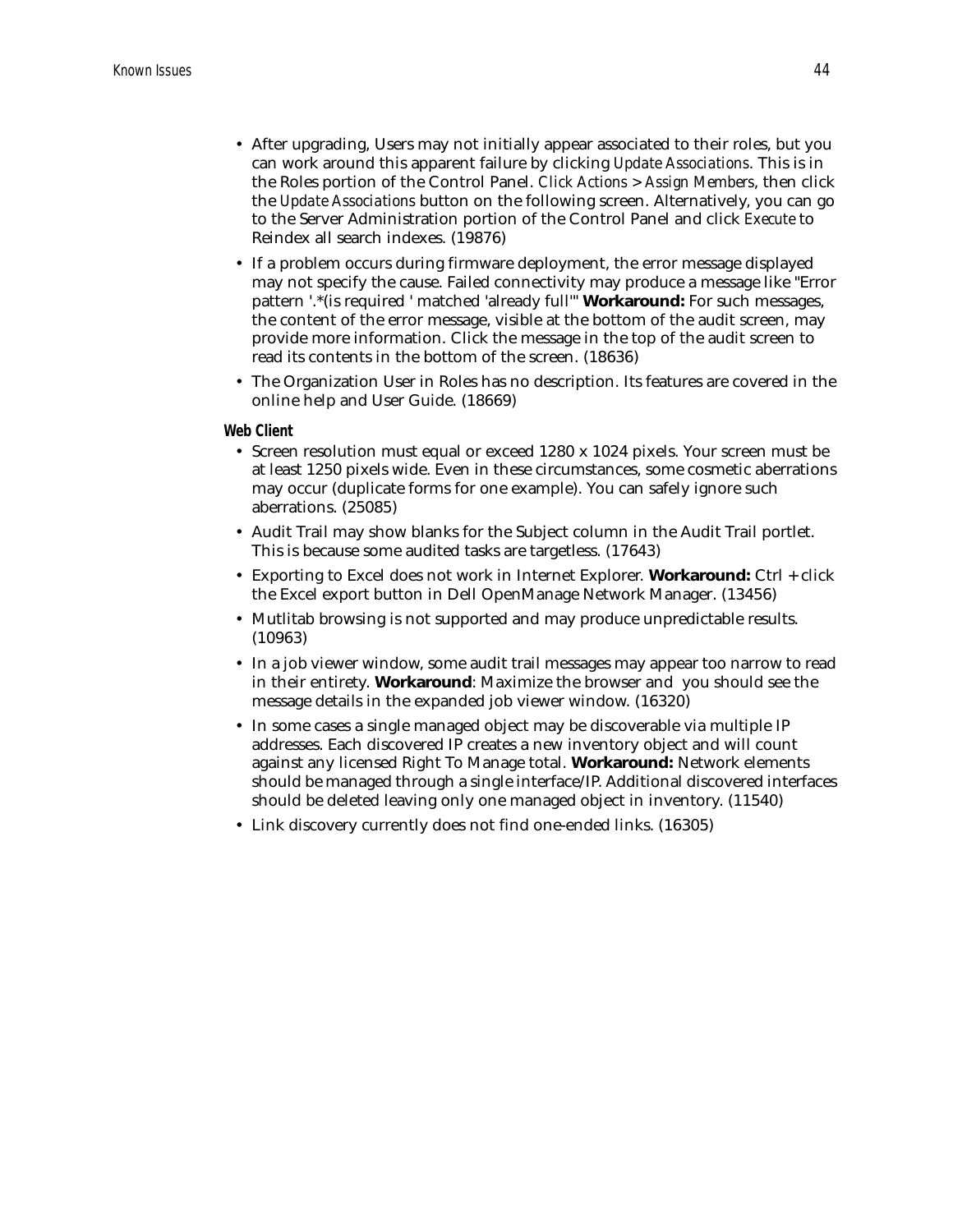- Devices not implementing LLDP MIBs with complete and correct data will prevent OMNM from discovering links for the device. Also some devices encode STP data collected via SNMP in a way that is difficult to decipher. In these cases, Dell OpenManage Network Manager logs a warning message Problem determining designated port encoding algorithm during device link discovery. (16438)
- A device login banner can not contain the same character(s) that are used during the device login sequence. For example hashmarks (#) greater than symbols (>) etc. (24992)
- Due to a bug in the implementation of a card-marking performance optimization in the JVM (version 6u18), Synergy can crash under heavy load caused by heap corruption.

To avoid this issue, users should disable card-marking performance optimization: For Windows

- 1. Edit setenv.bat file located in ...\oware\synergy\tomcat-xx\bin
- 2. Add -XX:-ReduceInitialCardMarks as one of JAVA\_OPTS variables
	- set "JAVA\_OPTS=%JAVA\_OPTS% -XX:-ReduceInitialCardMarks -XX:NewSize=%PORTAL\_GC\_NEWSIZE%....
- 3. In Oware environment, navigate to ... \oware\synergy\tomcat-xx\bin directory and execute service.bat update

>oware

\$service.bat update

4. Restart Synergy

For Linux

- 1. Edit setenv.sh file located in .../oware/synergy/tomcat-xx/bin
- 2. Add -XX:-ReduceInitialCardMarks as one of JAVA\_OPTS variables JAVA\_OPTS="\$JAVA\_OPTS -XX:-ReduceInitialCardMarks -XX:NewSize=PORTAL\_GC\_NEWSIZE....
- Restart Synergy.

*Configuration Management*

- When a device does not support the selected backup protocol, or if no file server is available for the selected protocol, OMNM uses the most secure backup protocol possible given those constraints. This behaviour is works as designed. However, no message appears in the audit trail to indicate that the default was chosen over the selected, but unavailable, protocol (25848)
- Dell Powerconnect devices do not support FTP for backup. If you select FTP, OMNM defaults to the most secure protocol possible (SFTP). (25918)

#### *Event Management*

• Starting with v.5.3, ICMP Monitor includes Force10 devices responding to ping.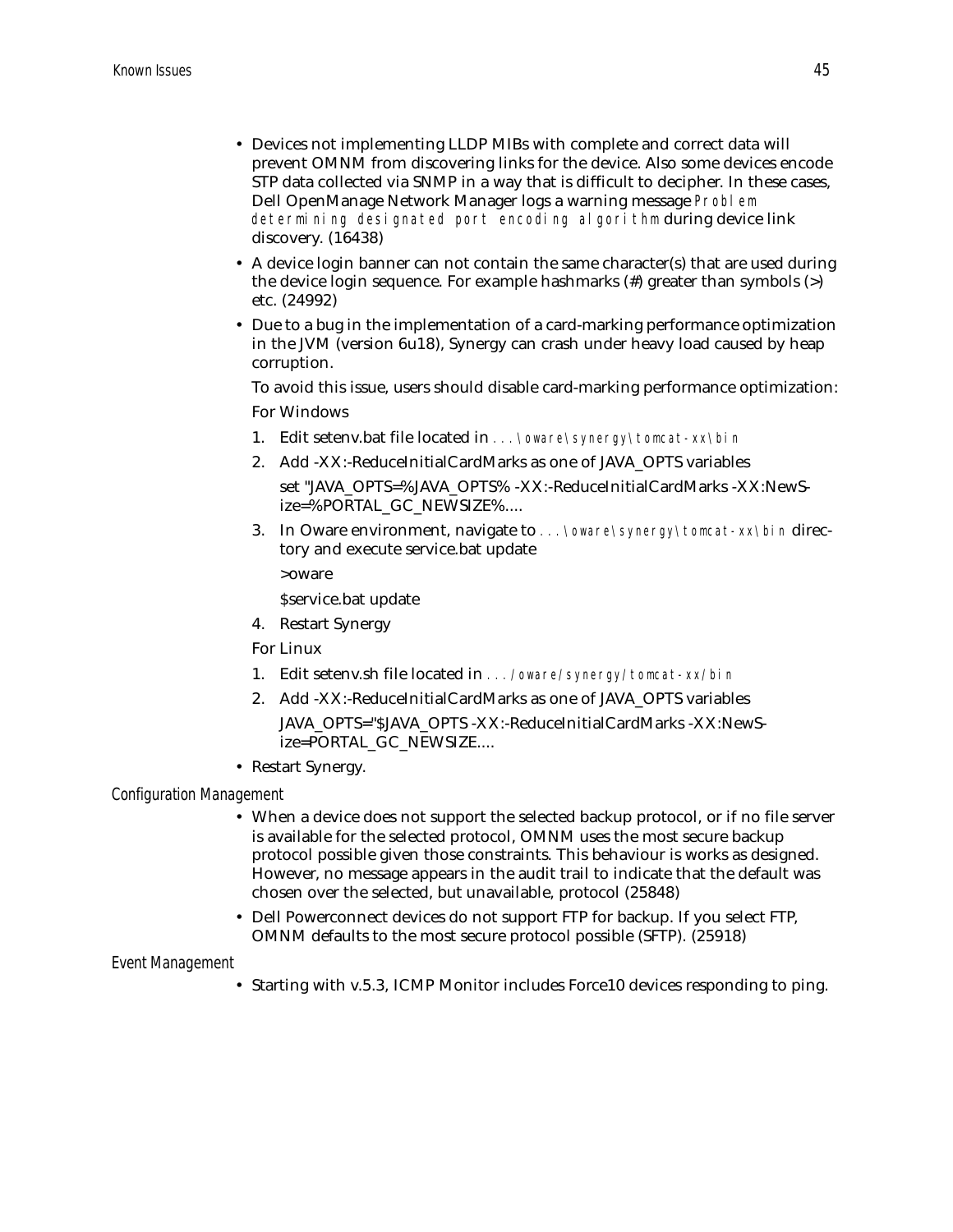*Reports*

- OMNM does not generate a report when the associated template includes too many available columns for PDF to handle (24837)
- Some reports or templates may appear pre-seeded that are not supported by OMNM. For example, pool report templates may appear for programmatic restrictions on pooled assets like IP addresses, or Route Targets that may not be supported. (18882)
- Report icon is cut off using chrome version 42. This is working fine when using chrome version 41. (27221)
- Sometimes it returns data points in the middle of the month. If you are reporting on monthly data then it should only have one data point per month for each entity and attribute. It only does this if you add targets in the middle of the month. Also the code looks like it is averaging averages, which is mathematically inaccurate. It should instead add up all the values and divide by the total number. (27612)

# <span id="page-45-1"></span>Supported Aerohive Equipment

The following describes supported Aerohive equipment and its known issues.

- Supported device models include: HiveAP1130, AP121, AP122, AP130, AP141, AP170, AP230, AP245X, AP250, AP330, AP350, AP370, AP390, AP550.
- Supported features include the following: Discovery SNMPv1, SNMPv2, SNMPv3, Telnet, SSH, HTTP; Deep Discovery; Configuration File Backup, Restore, Deploy; Proscan, Change Management; Action/Adaptive CLI; Event Management; Performance Monitors (ICMP, SNMP Interface, SNMP, CPU and memory); Reports; Network Views.

Known Issues

No known issues at this time.

# <span id="page-45-0"></span>Supported Alcatel Equipment

The following describes supported Alcatel equipment and its known issues.

- Supported device models include: OS6250-24, OS6250-24M, OS6250-24MD, OS6250-8M, OS6250-P24, OS6450-24, OS6450-24L, OS6450-48, OS6450-P10L, OS6450-P24, OS6450-P48, OS6450-P48L, OS6850-24, OS6850-24L, OS6850-24LU, OS6850-24X, OS6850-24XL, OS6850-24XLU, OS6850-48, OS6850-48L, OS6850- 48LU, OS6850-48X, OS6850-48XL, OS6850-48XLU, OS6850-P24, OS6850-P24L, OS6850-P24LU, OS6850-P24X, OS6850-P24XL, OS6850-P24XLU, OS6850-P48, OS6850-P48L, OS6850-P48LU, OS6850-P48X, OS6850-P48XL, OS6850-P48XLU, OS6850-U24, OS6850-U24X, OS6850E-P48, OS6850E-P48X, OS6850E-U24X, OS9600, OS9600-CMM, OS9600E, OS9700, OS9700-CMM, OS9700E, OS9800, OS9800-CMM, OS9800E.
- Supported features include the following: Discovery SNMPv1, SNMPv2, SNMPv3, SSHv2, HTTP; Deep Discovery; Link Discovery; Configuration File Backup, Restore, Deploy; Proscan, Change Management; Action/Adaptive CLI; Event Management; Performance Monitors (ICMP, SNMP Interface, SNMP); Reports; Network Views.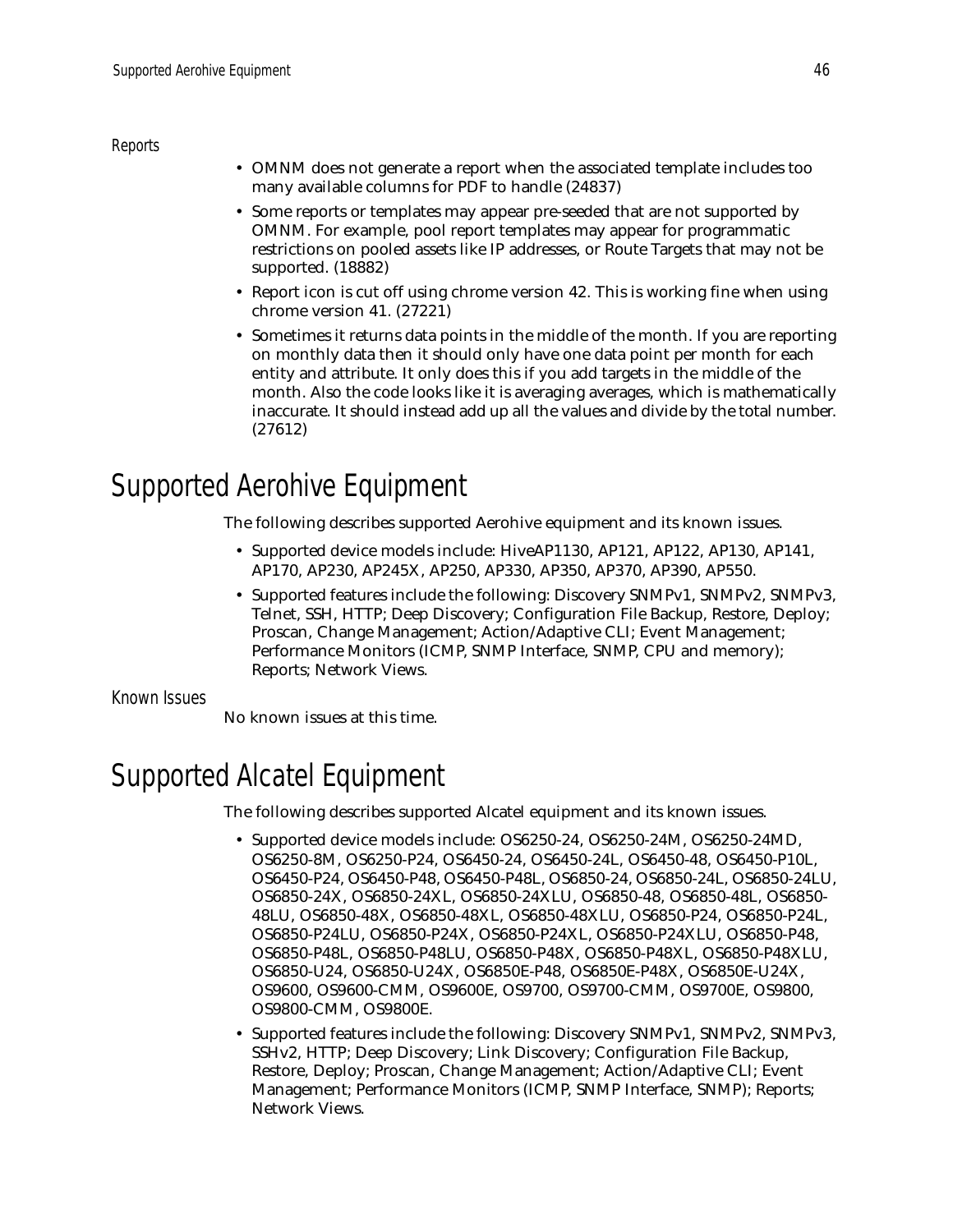### Known Issues

• OMNM does not support telnet for alcatel devices. The alternative is to use SSH. (28836)

## <span id="page-46-0"></span>Supported Brocade/Brocade RX Equipment

The following describes supported Brocade equipment and its known issues.

- Supported devices include the following: 6510, AP7600, Connectrix ED-480000B, DCX4S, Silkworm 2800, Silkworm 4100, B-DC 4XS and B-80, B-MLXe4, B-MLXe8, B-MLXe16, B-FCOE1024, B-FCX624, B-FCX624S, B-FCX648, B-FCX648S, B-TI24X, B-RX4, B-RX8, B-RX16, B-8000/8000e, B-DCX4S, M8428k.
- Supportded firmware versions: 5.2.0 or higher.
- Supported features include the following: Discovery SNMPv1, SNMPv2, SNMPv3, Telnet, SSHv2; Deep Discovery; Configuration File Backup, Restore; Proscan, Change Management; Action/Adaptive CLI; Direct Access; Event Management; Fault Management, Performance Monitors (ICMP, SNMP Interface, SNMP); Reports; Network Views.

### Known Issues

- If you upgrade to OMNM, fabric information does not appear for some devices. **Workaround:** Delete and rediscover the device after upgrading. (25280)
- OMNM does not discover the management port on Brocade devices. (25024)
- Ports are listed in Brocade's MIBs as ethernet, so OMNM always discovers them as ethernet. (24982)
- M8428K does not display performance indicators in the details panel. (17447)
- A limited amount of interface data is collected from Brocade Ethernet capable switches. As a result, interface reports and the Interfaces portlet do not contain Ethernet Link data.(18800, 18802)
- Right-click menu in Performance Top Ping Response portlet does not appear. **Workaround:** Right-click in the Managed Resources portlet. (18827)
- OMNM will not telnet connect to some devices if they use the factory default password. You must set the password to something other than that default. OMNM does not recognize the additional prompt asking that default password be changed each time log in occurs. (12240)

# <span id="page-46-1"></span>Supported Cisco Equipment

The following describes supported Cisco equipment and its known issues.

- Driver support added for Cisco 2960X-24TS-L. (32118)
- The following monitors were added: Cisco Ethernet SLA, Cisco IP SLA, Cisco QOS. (28136)
- Driver support added for Cisco SFP DOM pluggable transceiver components, including Key Metrics monitoring. (24640)
- Driver support added for Cisco ASR 1000 series devices running IOS XE v. 15.x. Devices supported: ASR 1001,1002, ASR 1002F, ASR 1004, ASR 1006, ASR 1013, CSR 1000V (Virtual Emulator). (19509)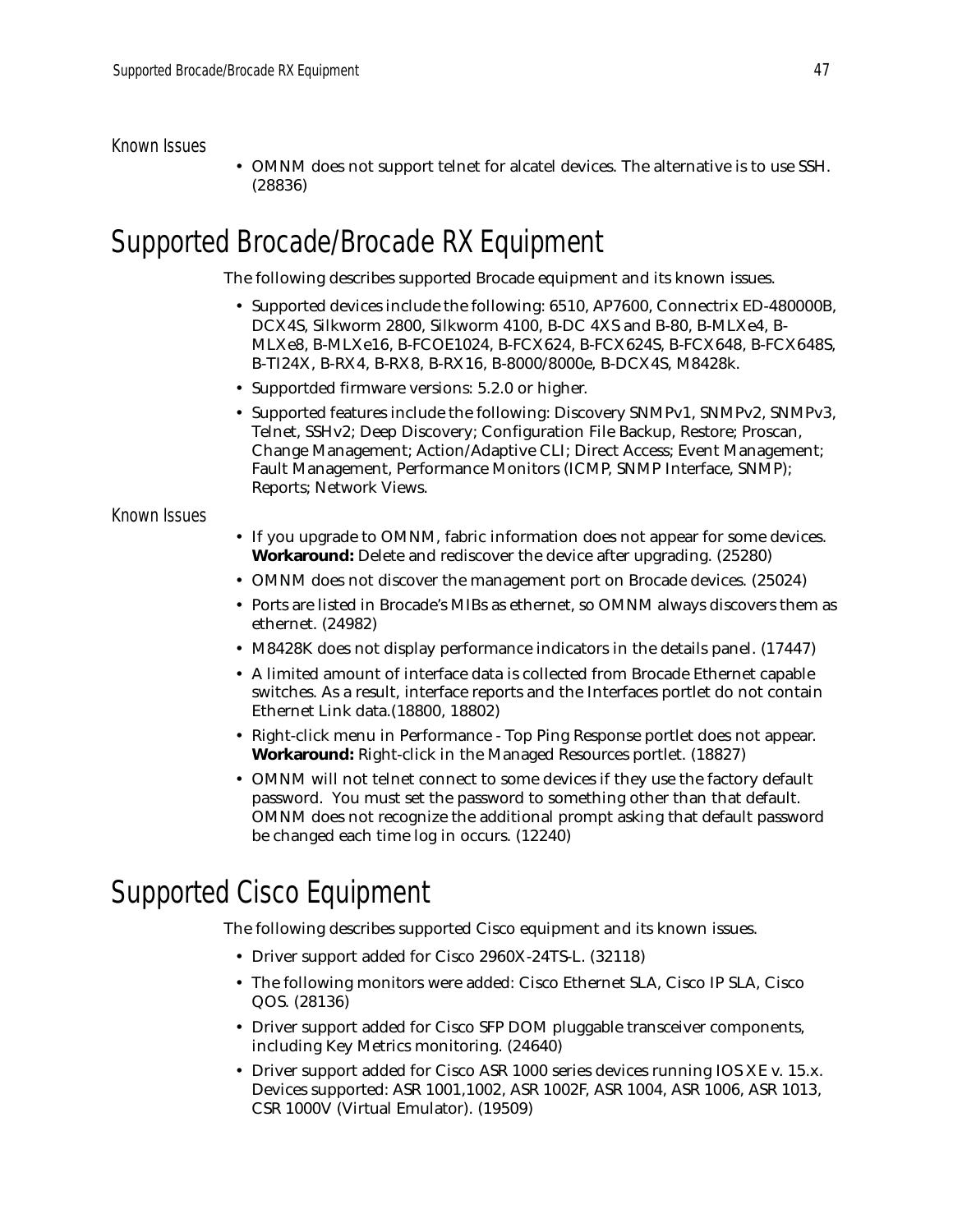- Driver support added for Cisco SFTP, IE-30004-TC, IE-30008-TC, ASR 1002-X, 3850-48P-S. (24682, 2871)
- New Cisco Metro Ethernet SLA Monitor (24633)
- Cisco devices running IOS or IOS-XR can calculate bandwidth. Consult the Monitoring Chapter of the *User Guide* for details. (24997)
- Added support for the following devices: Catalyst 4500 L3 Switch, Catalyst 6500, CBS31X0, C1900, Catalyst WS-C4948-10GE, Router 3600, Router 3800, Router 3900, Nexus 3064, Nexus 5548, Nexus 6506, 6509, 6513, Nexus 7000, 7010, 7018,(24682, 23808, 24012)
- In configuration management, OMNM uses either SCP or SFTP depending on which one is supported. If both are supported, whichever it finds first. If you select *Default* as the Transfer Protocol, OMNM chooses in order of higher priority: SCP/SFTP > FTP > TFTP. (24682)
- Cisco IPSLA Monitor provides end-to-end service verification. Alarms appear in the Service Details Panel and service topology. (18423)
- Support for second generation Cisco devices, including 1921. (19665)
- Discovery—Dell OpenManage Network Manager must be authorized to set CLI session parameters; permissions-related timeouts may occur during device access if it is not. For example, Cisco CLI access requires the command set terminal length 0. (20679)
- Cisco IOS-based devices now support web interfaces for backup, restore, deploy and direct access. OMNM no longer has an option to restore running or startup configurations. Such devices always restore to the running configuration, then copy to startup for IOS versions below 12.4. For versions 12.4 and greater, devices no longer merge, but use the configure replace command to restore the new config file cleanly then copy to startup. (14004)

### Known Issues

- OMNM **does not** currently support deployment of Cisco Nexus devices. (30812)
- Initial discovery of Cisco XR devices could fail while configuring the SNMP trap settings on the device. This could be because the application couldn't login to the devices as the number of cli sessions to the device was maxed out. If this happens, the snmp trap setting can be done by running the snmp task from the actions portlet against the xr device. (29389)
- Nexus configuration restore to start-up is not supported. When you attempt this, an error including This command is deprecated appears on 3000 series devices. On 5000 series, the error is sysmgr\_copy\_nvram\_dest\_action: src uri\_type = 1 is not supported yet. (25242)
- An Adaptive CLI whose script is show protocols fails for devices with IOS 12.4(9)T7 firmware. No such issue exists in the newest version of IOS 12.4T which is 12.4(24)T. Workaround: Update the device's firmware. (23132)
- LLDP link discovery on switches running old versions of Cisco IOS 12.2 (pre-55 revision) not supported. **Workarounds:** Upgrade the IOS version. Alternatively, enable CDP and find the link using CDP instead. (16468)
- OMNM only supports Cisco router to router, or router to switch ethernet link discovery when the CDP is turned on for ports on each end. For other vendors, you must have LLDP active, or ethernet link discovery is not supported. (16261)
- Cisco Firewall Services do not backup, restore, deploy and Direct Access. (15765)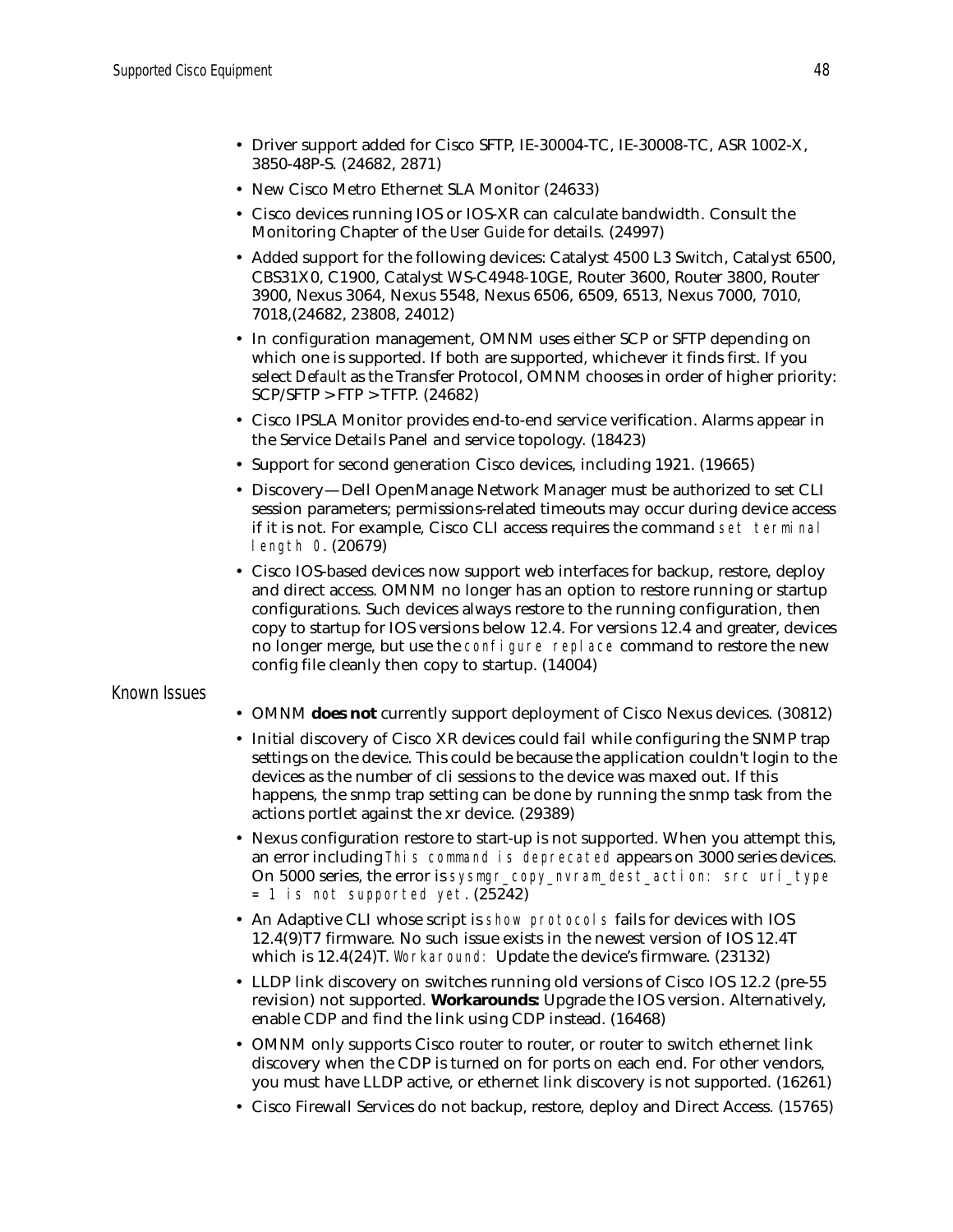Issues Resolved

No resolved issues to report/

# <span id="page-48-1"></span>Supported Cisco LAN Switches Small Business Equipment

The following describes supported Cumulus equipment and its known issues.

• Supported devices include:

SF 200-24, SF 200-24FP, SF 200-24P, SF 200-48, SF 200-48P:

SF 300-08, SF 300-10, SF 300-10MP, SF 300-10P, SF 300-20, SF 300-24, SF 300-24P, SF 300-28, SF 300-28P, SF 300-48, SF 300-48P, SF 300-52:

SF 302-08, SF 302-08MP, SF 302-08P.

SF 500-24, SF 500-24P, SF 500-48, SF 500-48P;

SG 500-28, SG 500-28P, SG 500-52, SG 500-52P;

SG 500X-24, SG 500X-24P, SG 500X-48, SG 500X-48P.

- Support SX300 firmware 1.4.x.
- Supported features include the following: Discovery SNMPv1, SNMPv2, SNMPv3, Telnet, SSHv2, HTTP; Deep Discovery; Link Discovery; Configuration File Backup, Restore, Deploy; Proscan, Change Management; Action/Adaptive CLI; Direct Access; Event Management; Performance Monitors (ICMP, SNMP Interface, SNMP); Reports; Network Views.

Known Issues

• Memory and temperature are not supported by device. (27637)

# <span id="page-48-0"></span>Supported Cumulus Equipment

The following describes supported Cumulus equipment and its known issues.

- The supported version of Cumulus Linux is 2.5. support any model that run Cumulus Linux.
- Supported features include the following:
	- Device Discovery.
	- LLDP Link Discovery.
	- Configuration File Backup/Restore.
	- Reporting for any data/attributes collected. Inventory/Asset etc.
	- Command line access.
	- Actions (these are pre-seeded or user defined scripts that can be executed against devices).
	- Proscan.
	- Configuration Change and compliance management
	- Performance Monitoring (ICMP, SNMP, Memory and CPU ultilization).
	- Topology.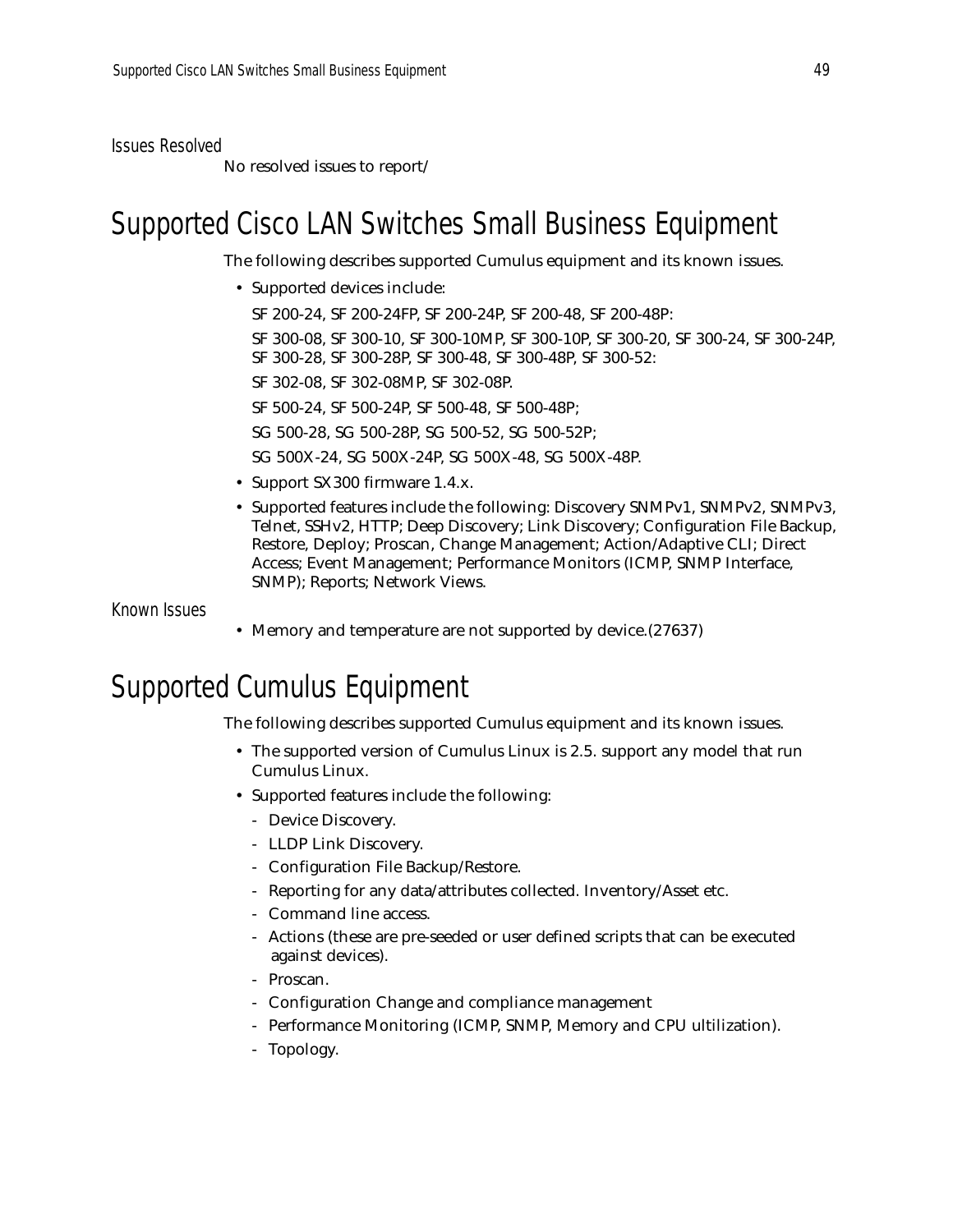### $\mathscr{Q}$  note:

*The device needs to have these settings for snmp oids to return the right values for cpu and memory. (27489)*

https://support.cumulusnetworks.com/hc/en-us/articles/203922988-Exposing-CPU-and-Memory-Information-via-SNMP

### Known Issues

- OMNM does not support Cumulus Linux device discovery using root user as CLI authentication. (27289)
- Non-root user must be in the sudoers list (27289)

To add a user to sudoers list:

login as root and type 'visudo' to edit /etc/sudoers.tmp file

- Under the line:
- root ALL=(ALL) ALL

Add the following (replacing user with your username):

user ALL=(ALL) ALL

Ctrl+X and press Y when to save and exit

# <span id="page-49-0"></span>Supported Dell Equipment

The following describes supported Dell equipment and its known issues.

### **6.5**

- Added 6.4 firmware support for Dell Networking N1xxx, N2xxx, N3xxx, N4xxx models. (30171)
- Dell Networking PCT and FTOS drivers support PVID. (29211)
- Driver support added for Dell EMC Networking models N11XX, N2128PX, N3132PX. (28613).
- **6.2 Service Pack 3**
	- Added 9.11 firmware support for Dell Networking FTOS models: S6100, S6010, S4048T-ON, S3100, S3148, S3124, S3124F, S3124P, S3148P, IOA/MXL, FX2 IOA, S4810, S4820T, S5000, S6000, Z9500. (28755)
	- Driver support added for Dell Networking N3132PX model running 6.3.5.x firmware. (28768)
- **6.2 Service Pack 2**
	- Added 6.3.0.19 firmware support for Dell Networking N1xxx, N2xxx, N3xxx, N4xxx models. (28389)
- **6.2 Service Pack 1**
	- Driver support added for Dell Networking FTOS models: S6010, S4048T-ON. (27836) (27838)
	- Added 9.10 firmware support for Dell Networking FTOS models: S6100, S6010, S4048T-ON, S3100, S3148, S3124, S3124F, S3124P, S3148P, IOA/MXL, FX2 IOA, S4810, S4820T, S5000, S6000, Z9500. (27757) (28042) (27909)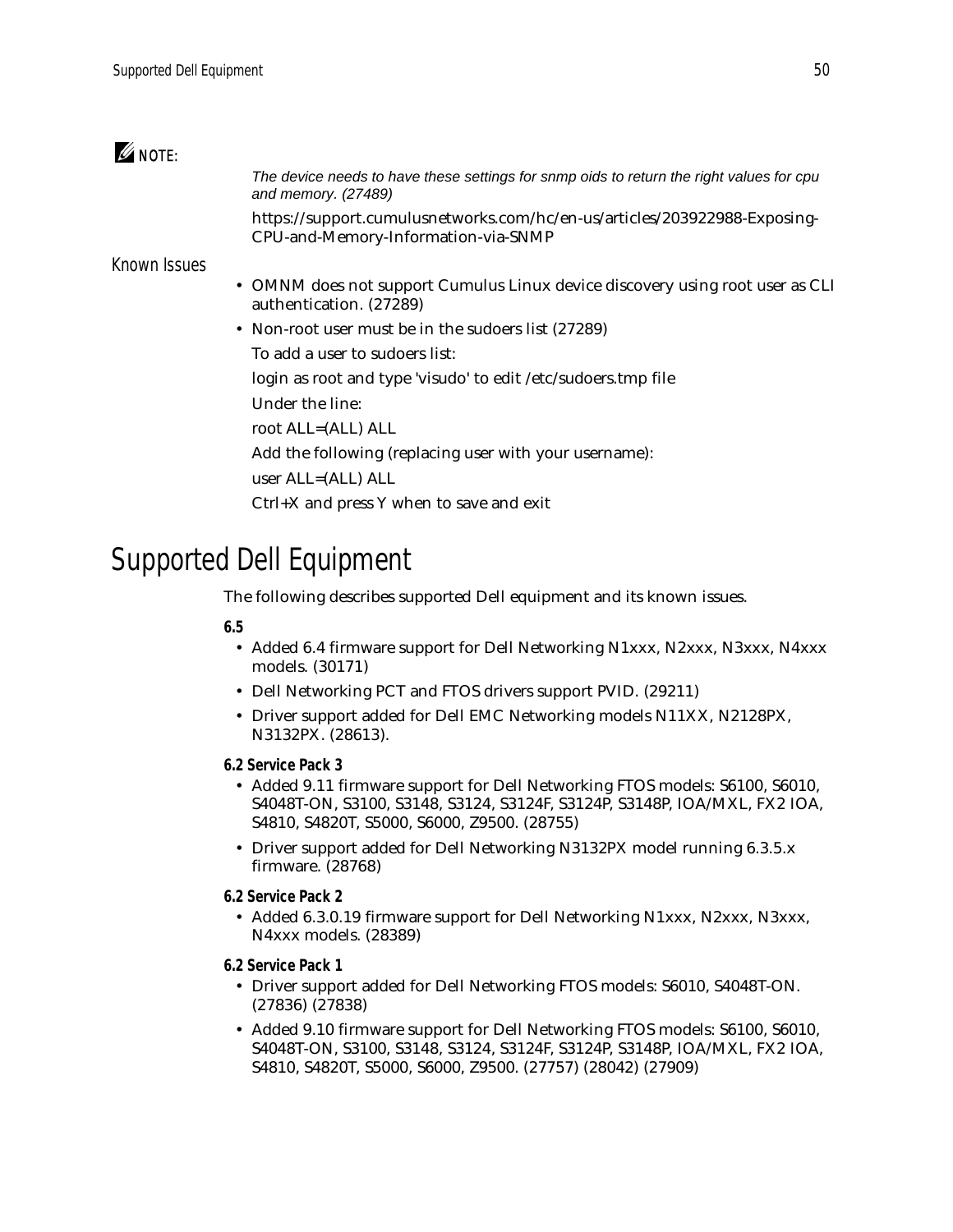- Added firmware 3.0.0.70 support for Dell Networking X-1000 Series switches. (28043)
- Devices running 9.10 firmware version or newer are collecting KPI information using SNMP protocol. Since older firmware doesn't support KPI information using SNMP protocol, OMNM still needs to use CLI to retrieve information from the devices. (27757)

**6.2**

- Driver support added for Dell Networking W-series : W-7205, W-7024, W-7240XM, W-IAP277, W-IAP228, W-IAP205H, W-IAP324, W-IAP325, W-AP228, W-AP205, W-AP324, W-AP325, W-AP277 (27756)
- Driver support added for Dell Networking FTOS models: S6100, S3100. (27754) (27755)
- Z9100-ON support for Dell FTOS 9.8. Cumulus linux not supported. (27752)

**6.1**

- Driver support added for Dell Networking X-series switches: X1008, X1008P, X1018, X1018P, X1026, X1026P, X1052, X1052P, X4012.
- Driver support added for Dell Networking model: PowerEdge VRTX 10Gb.
- Fiber Channel Port Statistics information can be obtained using the "Dell Networking (FTOS) Show Interfaces" ACLI. Please specify the fiberchannel interface as the interface parameter. (27148)

**6.0 Service Pack 3**

- Driver support added for Dell Networking models: N1524, N1524P, N1548, N1548P.
- Added 9.8 firmware support for Dell Networking FTOS models: IOA/MXL, S4810, S4820, S5000, S6000, Z9500, FN 410S/410T, FN 2210S, S3048 ON, S4048 ON.
- **6.0 Service Pack 2**
	- Driver support added for Wireless Controllers: W-7005, W-7010, W-7030.
	- Driver support added for Instant Access Points: W-IAP103, W-IAP204, W-IAP205, W-IAP214, W-IAP215, W-IAP224, W-IAP274, W-IAP275.
	- Driver support added for Access Points W-AP103, W-AP103H, WAP204, W-AP205, W-AP214, W-AP215, W-AP224, W-AP225, W-AP274, W-AP275.
	- Added 6.3.1.8 firmware support for wireless Instant Access Point devices.
	- Added 6.4.2.4 firmware support for wireless controller devices.
	- Added support for Dell Networking FTOS models Z9500, FN410S, FN410T, FN2210S.
	- Added 9.7 firmware support for the following devices S4810, S4820,S5000, S6000, MXL, IOA, Z9000, Z9500, FN410S, FN410T, FN2210S.
	- Added 6.2 firmware support for Dell Networking models: N2024, N2024P, N2048, N2048P, N3024, N3024F, N3024P, N3048, N3048P, N4032, N4032F, N4064, N4064F..
- **6.0 Service Pack 1**
	- Added support for FTOS 9.4, 9.5 and 9.6 firmware.

**Important:** If you upgrade OMNM to support these firmware versions, the upgrade also includes a device name change from *Force10* to *Dell Networking*. The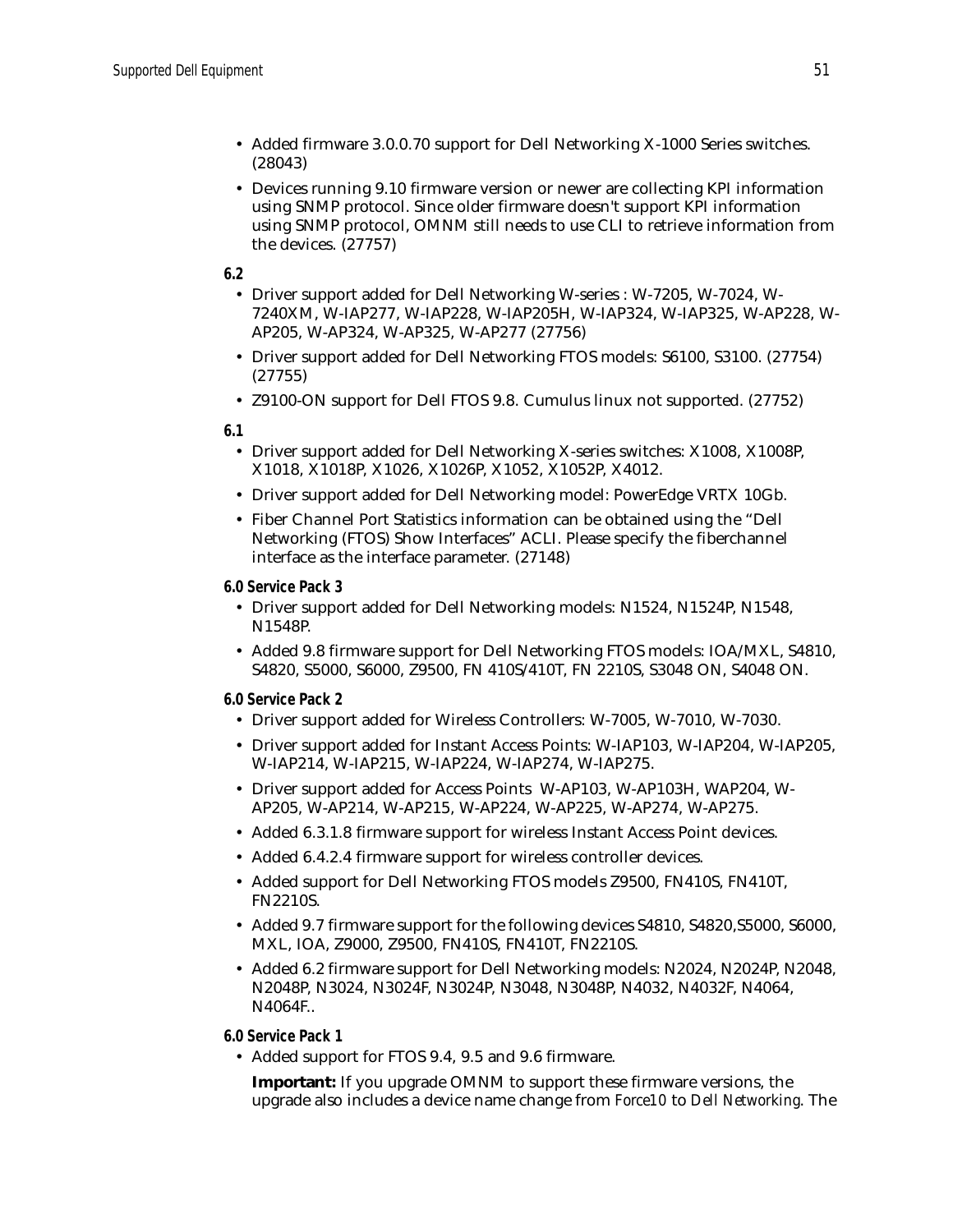*Changes:* below outline the changes for devices using firmware 9.4 and later. You may also have to perform manual tasks after upgrade. These are described below. If you are installing this version fresh (non upgrade) you can ignore these *Changes*.

#### **Changes:**

- Device models change from name *Dell FTOS <model name>* to *Dell Networking <model name>*
- OS images change from *Dell Force10* to *Dell FTOS*
- Because of the name change, some groups and filters in previous packages will not be fully functional for devices on 9.4 or later firmware. To resolve this, the upgrade adds new groups to pick up both the pre 9.4 and post 9.4 firmware.

These group changes are mapped old to new. (These are in the Group Manager Portlet)

| OL D                   | <b>NFW</b>                       |
|------------------------|----------------------------------|
| Dell Force10 Devices   | Dell Networking C/E/M/S/Z Series |
| Dell Force 10 C-Series | Dell Networking C Series         |
| Dell Force 10 E-Series | Dell Networking E Series         |
| Dell Force10 M-Series  | Dell Networking M Series         |
| Dell Force10 S-Series  | Dell Networking S Series         |
| Dell Force 10 Z-Series | Dell Networking Z Series         |

- This change impacts one seeded filter in the Filter Manager: The *Dell Force10 Devices* filter is now *Dell Networking C/E/M/S/Z Series*
- The legacy groups still exist after upgrade. By default OMNM does not preset any objects with these dynamic groups, old or new. You must manually update any OMNM features using the old dynamic group. You need to change this group manually only where a Dynamic group is a filter criterion. If you have not used dynamic groups or if you have already corrected for the new groups, best practice is to delete all of the old groups noted above.

The Reports portlet contains a good example. If you edit the *Inventory Asset Report*, a Resource Groups section appears at the bottom. If you click add you will see variety of Dynamic groups you can add to limit the scope of the asset report. Other options to add dynamic groups appear if you click the Filter tab at the top.

Other Applications allowing dynamic groups appear listed below. Any Userdefined dynamic groups must be updated.

#### **Resource Manager**

**Container manager**

**Proscan**

**Performance monitors** – You must update monitor options for each monitor if you use user-defined dynamic groups before updating your software.

**Performance Monitor Changes:**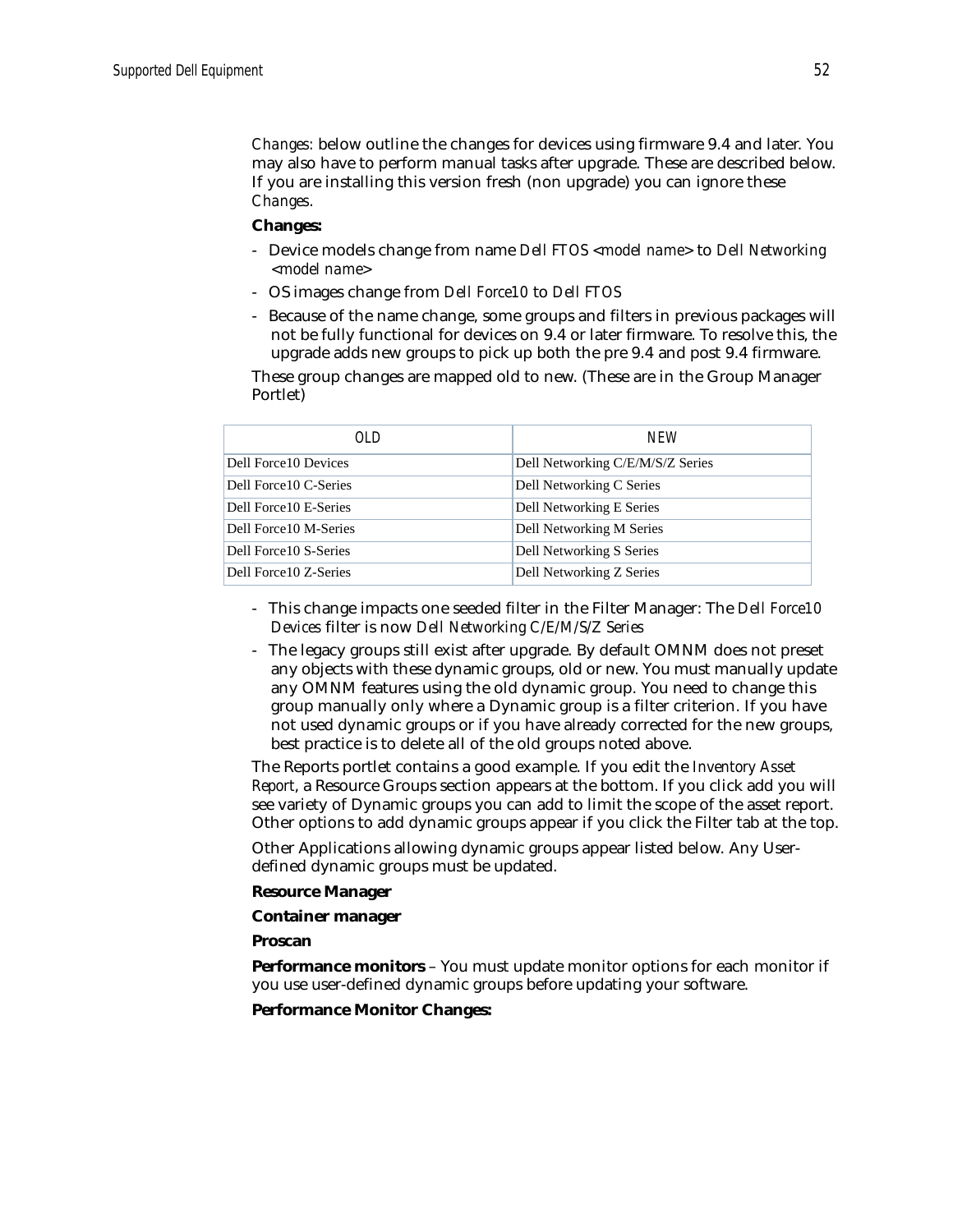Product name changes required the monitors change. The monitors now have names starting with *Dell FTOS…* and pick up F10 and Dell FTOS devices for any current F10 monitor, as specified below.

| ח וח                                      | <b>NFW</b>                           |
|-------------------------------------------|--------------------------------------|
| Dell Force 10 Interface Attributes        | Dell FTOS Interface Attributes       |
| Dell Force 10 Interface HC Attributes     | Dell FTOS Interface HC Attributes    |
| Dell Force 10 RMONE ther Stats Attributes | Dell FTOS RMONEtherStatsAttributes   |
| Dell Force10 RMONEtherStatsHCAttributes   | Dell FTOS RMONEtherStatsHCAttributes |

### $\mathscr{Q}$  note:

*When you upgrade device from FTOS 9.3, you must resync the device before attempting other functions. Also: If any event processing rule (EPR) relies on the device name in the varbind of, for example, a threshold crossing notification, you must accommodate the name change in such rules.*

### **Previous Versions**

- KPI collection now supports decimals, not just integers. (22339)
- Resource Manager now displays the device's MAC address for Dell Networking (PCT) and Dell Networking (FTOS) devices (23803)
- Devices previously displayed as PowerConnect and Force10 now appear as Dell devices. (23804)
- OS Images for Dell Networking FTOS devices with firmware versions 9.4 or later can now store and deploy either Boot Image or System Image or both. If the Boot image is not updated, then you only need to deploy the System Image. To store two files in an OS Image, Ctrl+click to multi-select the files when creating a new image in your database. (26469)
- Support for 9.4, 9.5, 9.6 firmware versions for Dell Networking FTOS devices S4810, S4820, S6000, S5000, Z9000, IOA and MXL models. (26478).
- Upgrade installations remove previously seeded firmware, replacing it with the most current firmware for devices (21952)

### *Supported Dell EMC Networking PCT Devices*

Supported Dell Networking PCT Devices include (brackets enclose reference numbers):

| Platform                                               | <b>Supported Firmware Revisions</b>                                                               |
|--------------------------------------------------------|---------------------------------------------------------------------------------------------------|
| 3524, 3524P, 3548, 3548                                | 2.0.0.x [23795]                                                                                   |
| 5448, 5524, 5524P, 5548, 5548P                         | 4.0.0.x, 4.0.1.x, 4.1.0.x [23794]                                                                 |
| 6224, 6224F, 6224P, 6248, 6248P                        | 2.1.1.x, 2.2.0.x, 3.2.0.x, 3.2.1.x, 3.3.1.x, 3.3.2.x, 3.3.3.x,<br>3.3.6.x, 3.3.8.x                |
| 7024, 7024F, 7024P, 7048, 7048P, 7048F,<br>8024, 8024F | $4.1.1.x$ , $4.2.0.x$ , $4.2.1.x$ , $4.2.2.x$ , $5.0.0.x$ , $5.1.x$ , $5.1.2.x$<br>[24126]        |
| 8132, 8132F, 8164, 8164F                               | 5.0.0.x, 5.1.x                                                                                    |
| M8024, M6348, M8024-K                                  | 4.2.1.3, 4.2.0.4, 5.1.x, 5.1.2.x [24126]                                                          |
| M6220                                                  | 2.2.0.x, 3.1.2.x, 3.1.5.x, 3.3.8.x, 4.2.0.x, 4.2.1.x, 4.2.2.x,<br>5.0.0.x, 5.1.x, 5.1.2.x [24126] |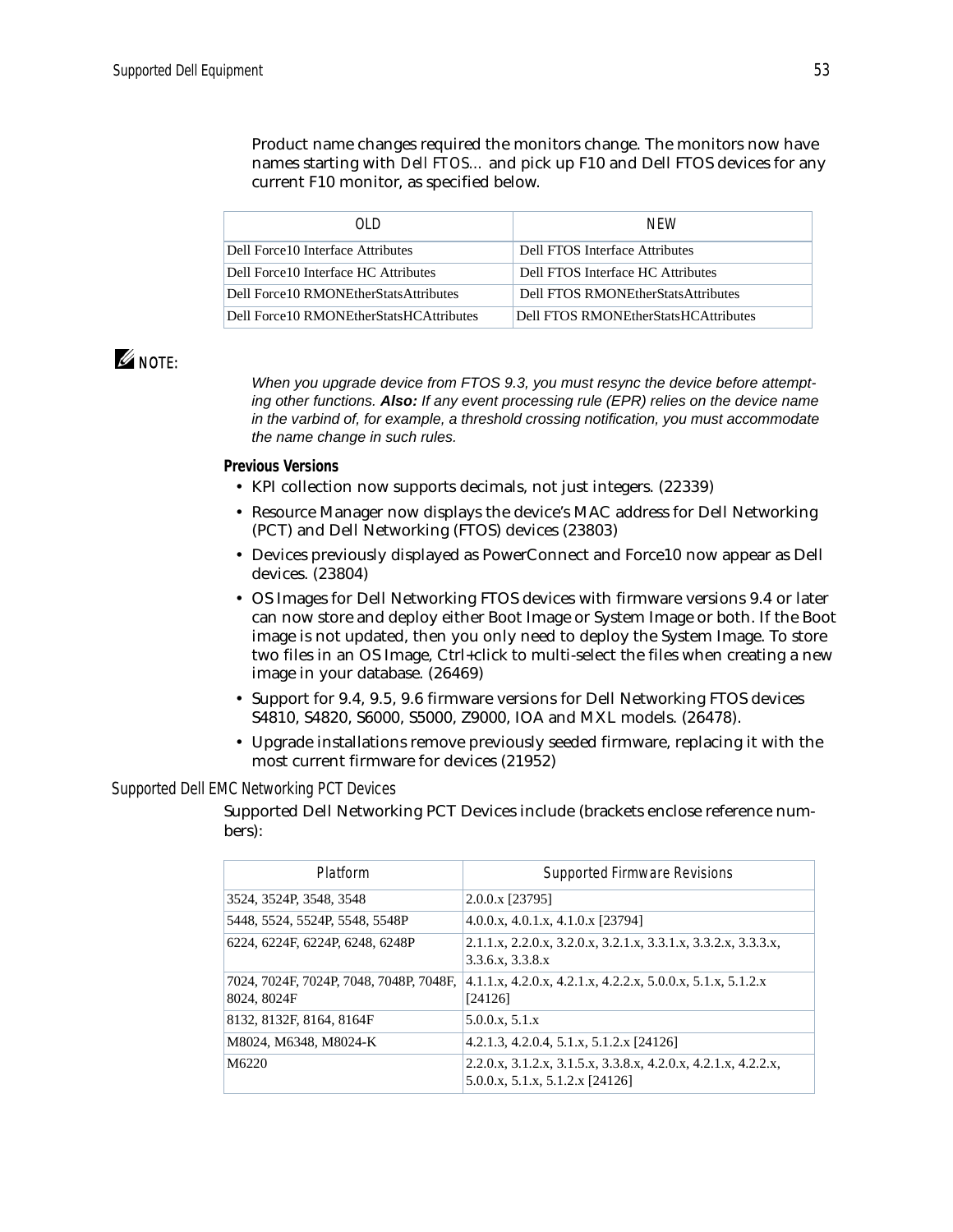| N1108P-ON, N1108T-ON, N1124P-ON,           | 6.0.1.3, 6.1.0.1, 6.2, 6.3 and 6.4 (OMNM labels 81xx devices |
|--------------------------------------------|--------------------------------------------------------------|
| N1124T-ON, N1148P-ON, N1148T-ON,           | as N-Series devices when they upgrade to this firmware.      |
| N1524, N1524P, N1548, N1548P, N2024,       | These become N4032, N4032F, N4064, and N4064F models         |
| N2024P, N2048, N2048P, N2128PX-ON,         | in inventory) $[26826]$                                      |
| N3024, N3024F, N3024P, N3048,              |                                                              |
| N3048-EP, N3048P, N3132PX, N4032,          |                                                              |
| N4032F, N4064, N4064F                      |                                                              |
| PowerEdge VRTX 10Gb, PowerEdge             | 2.0.x                                                        |
| VRTX 1Gb IOM                               |                                                              |
| X1008, X1008P, X1018, X1018P, X1026, 3.0.x |                                                              |
| X1026P, X1052, X1052P, X4012               |                                                              |
|                                            |                                                              |

• Dell has discontinued support for the PC3024, PC3048, PC3324, PC3348, PC3248, PC5012, PC5212, and PC5224 models, although OMNM may still discover and manage these.

### *Supported Dell Wireless Devices*

The following models are supported Dell Wireless models:

| Platform                   | <b>Supported Firmware Revisions</b> |
|----------------------------|-------------------------------------|
| Access Point 1200          |                                     |
| <b>Access Point 2E</b>     |                                     |
| Access Point 40            |                                     |
| Access Point 41            |                                     |
| Access Point 50            |                                     |
| Access Point 52            |                                     |
| Access Point 60            |                                     |
| Access Point 61            |                                     |
| Access Point 61a           |                                     |
| Access Point 65            |                                     |
| Access Point 70            |                                     |
| <b>Access Point 80M</b>    |                                     |
| <b>Access Point 80MB</b>   |                                     |
| <b>Access Point 80S</b>    |                                     |
| <b>Access Point 80SB</b>   |                                     |
| <b>Access Point Duo</b>    |                                     |
| <b>Access Point Duo WJ</b> |                                     |
| Access Point Mw1700        |                                     |
| Access Point WG 102        |                                     |
| Mobility Controller 200    | AOS 2.5.x, 3.1.x                    |
| Mobility Controller 2400   | AOS 2.5.x, 3.1.x                    |
| Mobility Controller 2400E  | AOS 2.5.x, 3.1.x                    |
| Mobility Controller 2424   | AOS 2.5.x, 3.1.x                    |
| Mobility Controller 5000   | AOS 2.5.x, 3.1.x                    |
| Mobility Controller 6000   | AOS 2.5.x, 3.1.x                    |
| Mobility Controller 800    | AOS 2.5.x, 3.1.x                    |
| Mobility Controller 800E   | AOS 2.5.x, 3.1.x                    |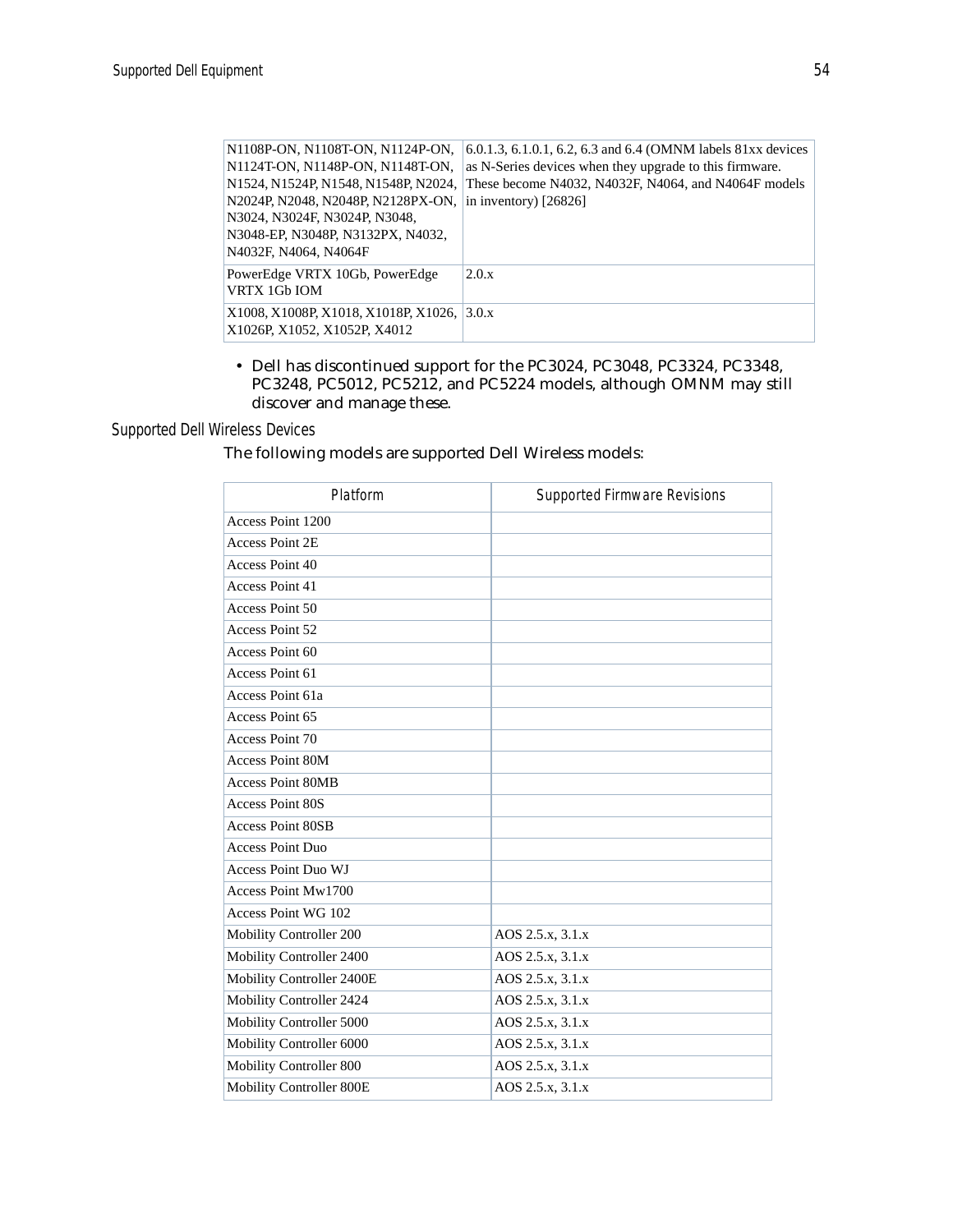| Mobility Controller 804                      | AOS 2.5.x, 3.1.x                                                                                         |
|----------------------------------------------|----------------------------------------------------------------------------------------------------------|
| PowerConnect W-3200                          | AOS 6.0.1.2, 6.0.2.0, 6.0.2.1, 6.1.1.1, 6.1.2.3,                                                         |
|                                              | 6.1.3.8, 6.2.0.3, 6.2.1.1, 6.3.1.1, 6.3.1.2, 6.4.2.4                                                     |
| PowerConnect W-3400                          | AOS 6.0.1.2, 6.0.2.0, 6.0.2.1, 6.1.1.1, 6.1.2.3,                                                         |
|                                              | 6.1.3.8, 6.2.0.3, 6.2.1.1, 6.3.1.1, 6.3.1.2, 6.4.2.4                                                     |
| PowerConnect W-3600                          | AOS 6.0.1.2, 6.0.2.0, 6.0.2.1, 6.1.1.1, 6.1.2.3,<br>6.1.3.8, 6.2.0.3, 6.2.1.1, 6.3.1.1, 6.3.1.2, 6.4.2.4 |
| PowerConnect W-6000M3                        | AOS 6.0.1.2, 6.0.2.0, 6.0.2.1, 6.1.1.1, 6.1.2.3,                                                         |
|                                              | 6.1.3.8, 6.2.0.3, 6.2.1.1, 6.3.1.1, 6.3.1.2, 6.4.2.4                                                     |
| PowerConnect W-620                           | AOS 6.0.1.2, 6.0.2.0, 6.0.2.1, 6.1.1.1, 6.1.2.3,                                                         |
|                                              | 6.1.3.8, 6.2.0.3, 6.2.1.1, 6.3.1.1, 6.3.1.2, 6.4.2.4                                                     |
| PowerConnect W-650                           | AOS 6.0.1.2, 6.0.2.0, 6.0.2.1, 6.1.1.1, 6.1.2.3,                                                         |
|                                              | 6.1.3.8, 6.2.0.3, 6.2.1.1, 6.3.1.1, 6.3.1.2, 6.4.2.4                                                     |
| PowerConnect W-651                           | AOS 6.0.1.2, 6.0.2.0, 6.0.2.1, 6.1.1.1, 6.1.2.3,                                                         |
| PowerConnect W-7005                          | 6.1.3.8, 6.2.0.3, 6.2.1.1, 6.3.1.1, 6.3.1.2, 6.4.2.4<br>AOS 6.4.2.4                                      |
| PowerConnect W-7010                          | AOS 6.4.2.4                                                                                              |
| PowerConnect W-7030                          | AOS 6.4.2.4                                                                                              |
| PowerConnect W-7210                          |                                                                                                          |
| PowerConnect W-7220                          | AOS 6.2.0.3, 6.2.1.1, 6.3.1.1, 6.3.1.2, 6.4.2.4<br>AOS 6.2.0.3, 6.2.1.1, 6.3.1.1, 6.3.1.2, 6.4.2.4       |
|                                              |                                                                                                          |
| PowerConnect W-7240<br>PowerConnect W-AP103H | AOS 6.2.0.3, 6.2.1.1, 6.3.1.1, 6.3.1.2, 6.4.2.4                                                          |
|                                              |                                                                                                          |
| PowerConnect W-AP124                         |                                                                                                          |
| PowerConnect W-AP125                         |                                                                                                          |
| PowerConnect W-AP175AC Outdoor (DC)          |                                                                                                          |
| PowerConnect W-AP68                          |                                                                                                          |
| PowerConnect W-AP68P                         |                                                                                                          |
| PowerConnect W-AP93H                         |                                                                                                          |
| PowerConnect W-IAP 204                       | AOS 6.3.1.8                                                                                              |
| PowerConnect W-IAP 205                       | AOS 6.3.1.8                                                                                              |
| PowerConnect W-IAP103                        | AOS 6.3.1.8                                                                                              |
| PowerConnect W-IAP104                        | AOS 6.3.1.8, 6.3.1.1, 6.2.1.0                                                                            |
| PowerConnect W-IAP105                        | AOS 6.3.1.8, 6.3.1.1, 6.2.1.0                                                                            |
| PowerConnect W-IAP108                        | AOS 6.3.1.8, 6.3.1.1, 6.2.1.0                                                                            |
| PowerConnect W-IAP109                        | AOS 6.3.1.8, 6.3.1.1, 6.2.1.0                                                                            |
| PowerConnect W-IAP114                        | AOS 6.3.1.8, 6.3.1.2-4.0.0.4                                                                             |
| PowerConnect W-IAP115                        | AOS 6.3.1.8, 6.3.1.2-4.0.0.4                                                                             |
| PowerConnect W-IAP134                        | AOS 6.3.1.8, 6.3.1.1, 6.2.1.0, 6.1.3.4                                                                   |
| PowerConnect W-IAP135                        | AOS 6.3.1.8, 6.3.1.1, 6.2.1.0, 6.1.3.4                                                                   |
| PowerConnect W-IAP155                        | AOS 6.3.1.8, 6.3.1.1, 6.2.1.0                                                                            |
| PowerConnect W-IAP155P                       | AOS 6.3.1.8, 6.3.1.1, 6.2.1.0                                                                            |
| PowerConnect W-IAP175                        | AOS 6.3.1.8, 6.3.1.1, 6.2.1.0, 6.1.3.4                                                                   |
| PowerConnect W-IAP175AC                      | AOS 6.3.1.8, 6.3.1.1, 6.2.1.0, 6.1.3.4                                                                   |
| PowerConnect W-IAP175P                       | AOS 6.3.1.8, 6.3.1.1, 6.2.1.0, 6.1.3.4                                                                   |
| PowerConnect W-IAP214 (11n/11ac)             | AOS 6.3.1.8                                                                                              |
| PowerConnect W-IAP215 (11n/11ac)             | AOS 6.3.1.8                                                                                              |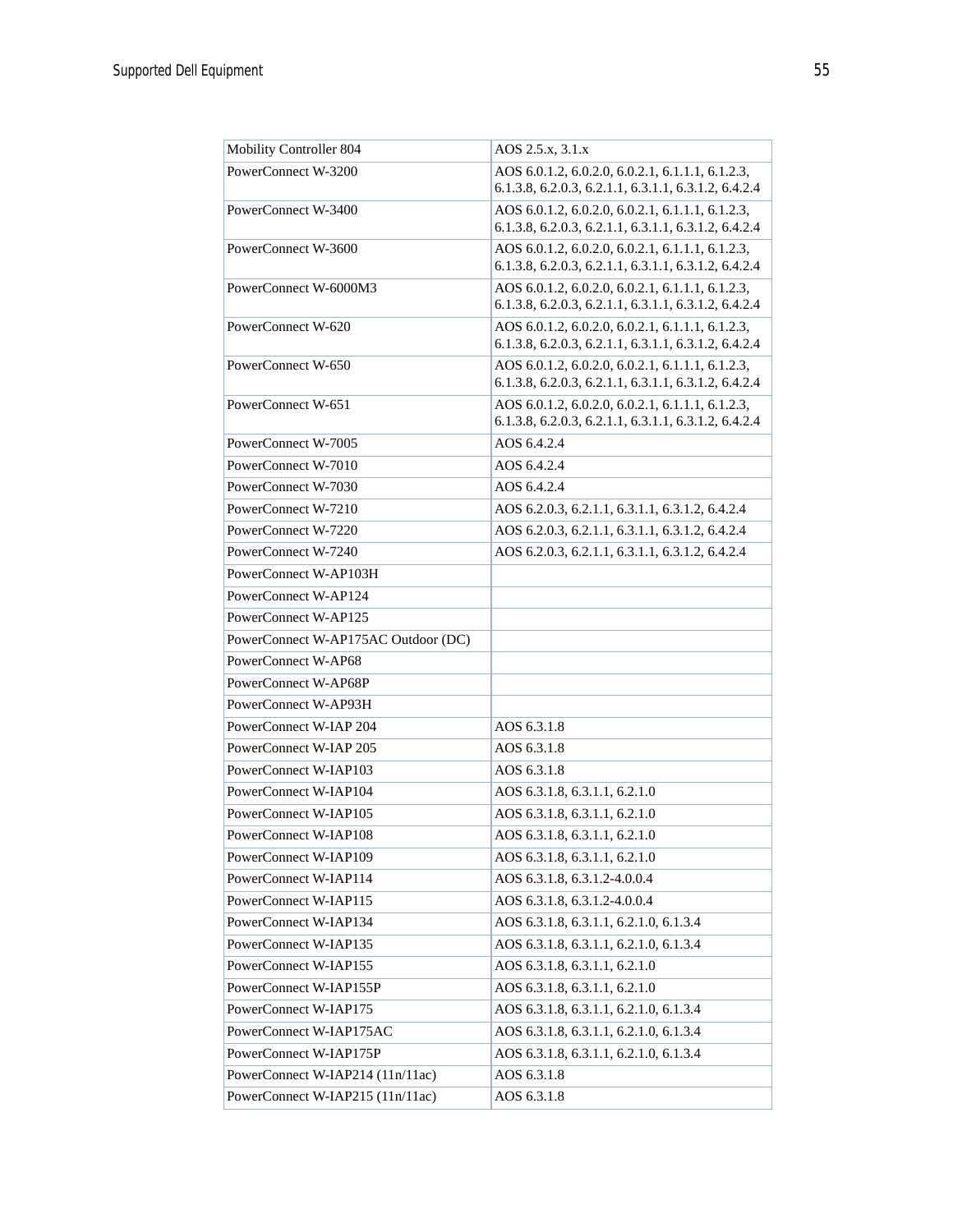| PowerConnect W-IAP224 (11ac)                         | AOS 6.3.1.8                            |
|------------------------------------------------------|----------------------------------------|
| PowerConnect W-IAP225 (11ac)                         | AOS 6.3.1.8                            |
| PowerConnect W-IAP274 (Outdoor/11n/11ac)             | AOS 6.3.1.8                            |
| PowerConnect W-IAP275 (Outdoor/11n/11ac) AOS 6.3.1.8 |                                        |
| PowerConnect W-IAP3WN                                | AOS 6.3.1.8, 6.3.1.1, 6.2.1.0, 6.1.3.4 |
| PowerConnect W-IAP3WNP                               | AOS 6.3.1.8, 6.3.1.1, 6.2.1.0, 6.1.3.4 |
| PowerConnect W-IAP92                                 | AOS 6.3.1.8, 6.3.1.1, 6.2.1.0, 6.1.3.4 |
| PowerConnect W-IAP93                                 | AOS 6.3.1.8, 6.3.1.1, 6.2.1.0, 6.1.3.4 |
| PowerConnect W-RAP2WG                                |                                        |
| PowerConnect W-RAP5                                  |                                        |
| PowerConnect W-RAP5WN                                |                                        |
|                                                      |                                        |

### *Supported Dell Networking FTOS Devices*

### The followings are supported Dell Networking FTOS models:

| Platform                                                                                 | Supported Firmware Revisions                                                                 |
|------------------------------------------------------------------------------------------|----------------------------------------------------------------------------------------------|
| ExaScale (E1200i, E600i)                                                                 | 8.4.1.4, 8.4.1.3                                                                             |
| TeraScale (E1200i, E1200, E600i, E300)                                                   | 8.4.2.6, 8.4.2.5                                                                             |
| C <sub>3</sub> 00, C <sub>150</sub>                                                      | 8.4.2.6, 8.4.2.5, 8.4.2.9                                                                    |
| C9010                                                                                    | 1.0                                                                                          |
| Z9000, Z9500, Z9100-ON                                                                   | 8.3.11.4, 8.3.11.3, 8.3.11.2, 9.2.x, 9.3.0.x, 9.4, 9.5,<br>9.6, 9.7, 9.8, 9.10               |
| MXL, IOA                                                                                 | 8.3.16.2, 8.3.16.1, 9.2.x, 8.3.16.4, 8.3.17.4, 9.3.0.x,<br>9.4, 9.5, 9.6, 9.7, 9.8, 9.10     |
| S25. S50, S50N, S50E, S50V, S50N-AC,<br>S2410CP, S2410P, S25N, S25P-AC, S25P-DC,<br>S25V | 8, 8.4.2.6, 8.4.2.5                                                                          |
| S <sub>55</sub>                                                                          | 8.3.5.1, 8.3.5.2, 8.3.5.3                                                                    |
| S <sub>60</sub>                                                                          | 8.3.3.7, 8.3.3.6, 8.3.3.9                                                                    |
| S3100, S4810                                                                             | 8.3.7.2, 8.3.10.1, 8.3.12.0, 8.3.12.2, 9.1, 9.2.x,<br>9.3.0.x, 9.4, 9.5, 9.6, 9.7, 9.8, 9.10 |
| S4820T, S4820                                                                            | 8.3.19.0, 9.2.x, 9.3.0.x, 9.4, 9.5, 9.6, 9.7, 9.8, 9.10                                      |
| S5000, S6000, S6100, S6010                                                               | 9.0.1.0, 9.1.1.x, 9.2, 9.3.0.x, 9.4, 9.5, 9.6, 9.7, 9.8,<br>9.10                             |
| S3048 ON, S4048 ON, S4048T-ON                                                            | 9.8, 9.10                                                                                    |
| FN410S, FN410T, FN2210S,                                                                 | 9.7, 9.8                                                                                     |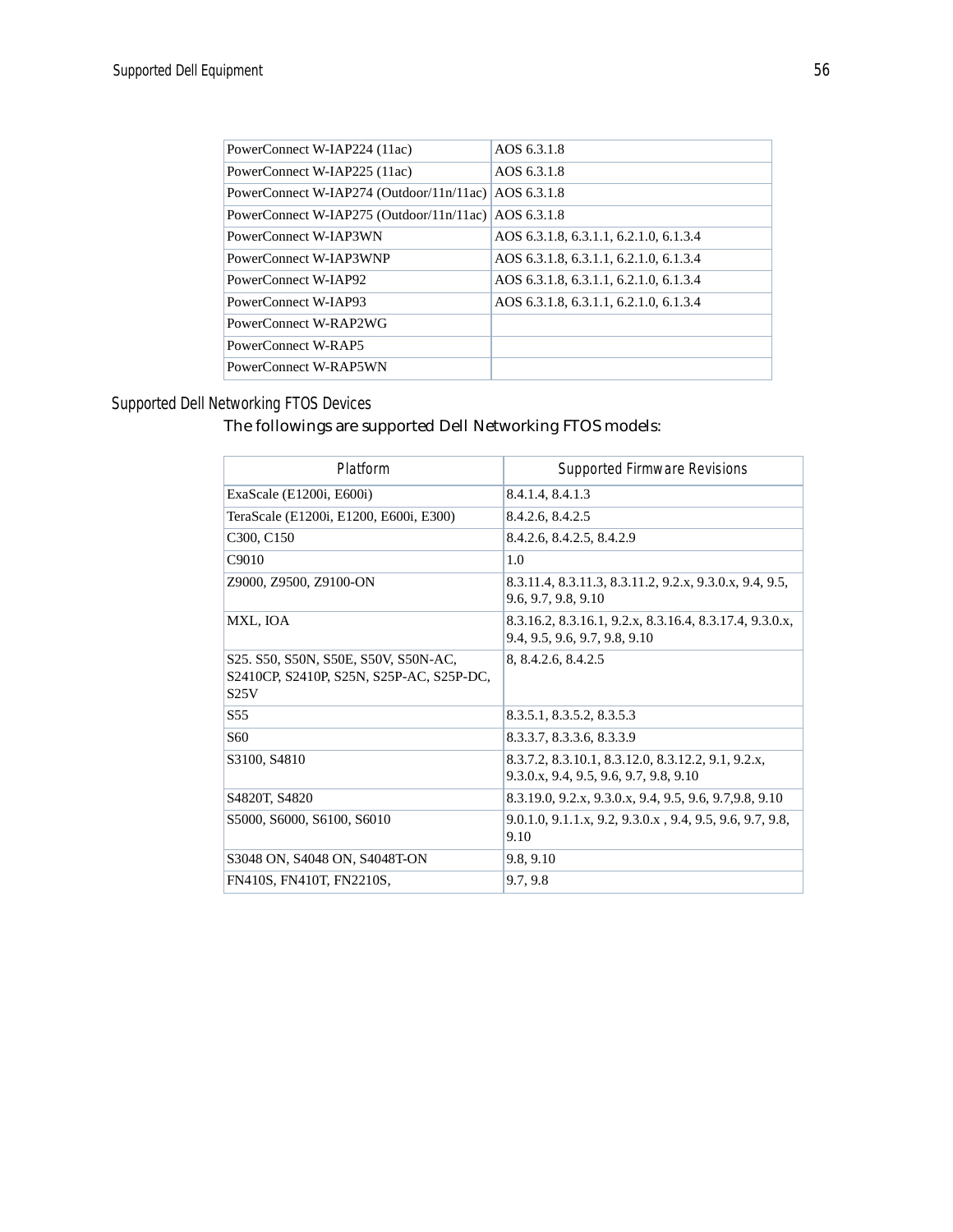The following are supported Dell Networking FTOS S-Series models supported in a stacking configuration:

- S60, S55, S50N, S50V, S25N, S25P, S25V, S4810, S4820T, S5000.
- Ports for the POE+ card C150/C300 also appear in the ports portlet (23884)

### $\mathscr{Q}$  note:

*The latest OMNM version supports FTOS 9.4 and later. It discovers Dell Networking FTOS Devices as Dell Networking Devices. The section of this document describing New Features describes the manual procedures required if you upgrade to this version.*

*Known Issues for Dell Networking PCT, Dell Networking FTOS and Wireless devices*

• When deploying to a stacked N-Series, the device reports the following:

Stack port errors detected on the following interfaces" This message causes the OMNM deploy process to state that the deploy failed. (30279)

**Workaround:** Check the firmware version on the device to see if the upgrade succeeded.

• Dell Networking N Series devices "Firmware deploy" cannot be used to downgrade the firmware from 6.5 to an older firmware image. This requires a special process as outlined in the Dell documentation. (30718)

[http://www.dell.com/support/home/us/en/04/product-support/product/](http://www.dell.com/support/home/us/en/04/product-support/product/networking-n2000-series/drivers) networking-n2000-series/drivers

- As a part of firmware deployment on the Dell Networking N Series devices, the firmware and boot code will be upgraded. CPLD update **is not** a part of the deploy process. (30713)
- The stacking ports are not being discovered for N15xx models due to information missing in entPhysicalTable. (27347)
- A duplicate device cannot be detected if they are in the same discovery profile or range of IPs to be discovered. Detecting the duplicate device will only work when one of the devices has already been discovered. (27942)
- X-Series don't support "Boot system image-1" command. As a result, during deployment process, device will reboot from device pre-selected boot image. (27275)
- Poweredge VRTX doesn't support memory KPI. (27430)
- Poweredge VRTX serial number not discovered.  $(27432)$
- Download firmware for dell powerconnect not functioning remove. (27438)
- Despite job status for Dell Force10 TFTP configuration restores showing success, you may see an Timeout error message. This message can be safely ignored. (27013)
- Because of a firmware bug, Layer 2 PowerConnect switches only support telnet for all CLI based features, not SSH. (hd-2913)
- For Dell Networking FTOS devices with firmware 9.6 installed, resync may display an error on the command show fc switch. **Workaround:** With this firmware you must enable the fc feature for the show fc command to work. Enable that feature and resync works without error. (26481)
- Upgrading from previous versions may produce a seeding error because a report template (Dell S5000 Fabric Device Template) has changed. **Workaround:** Before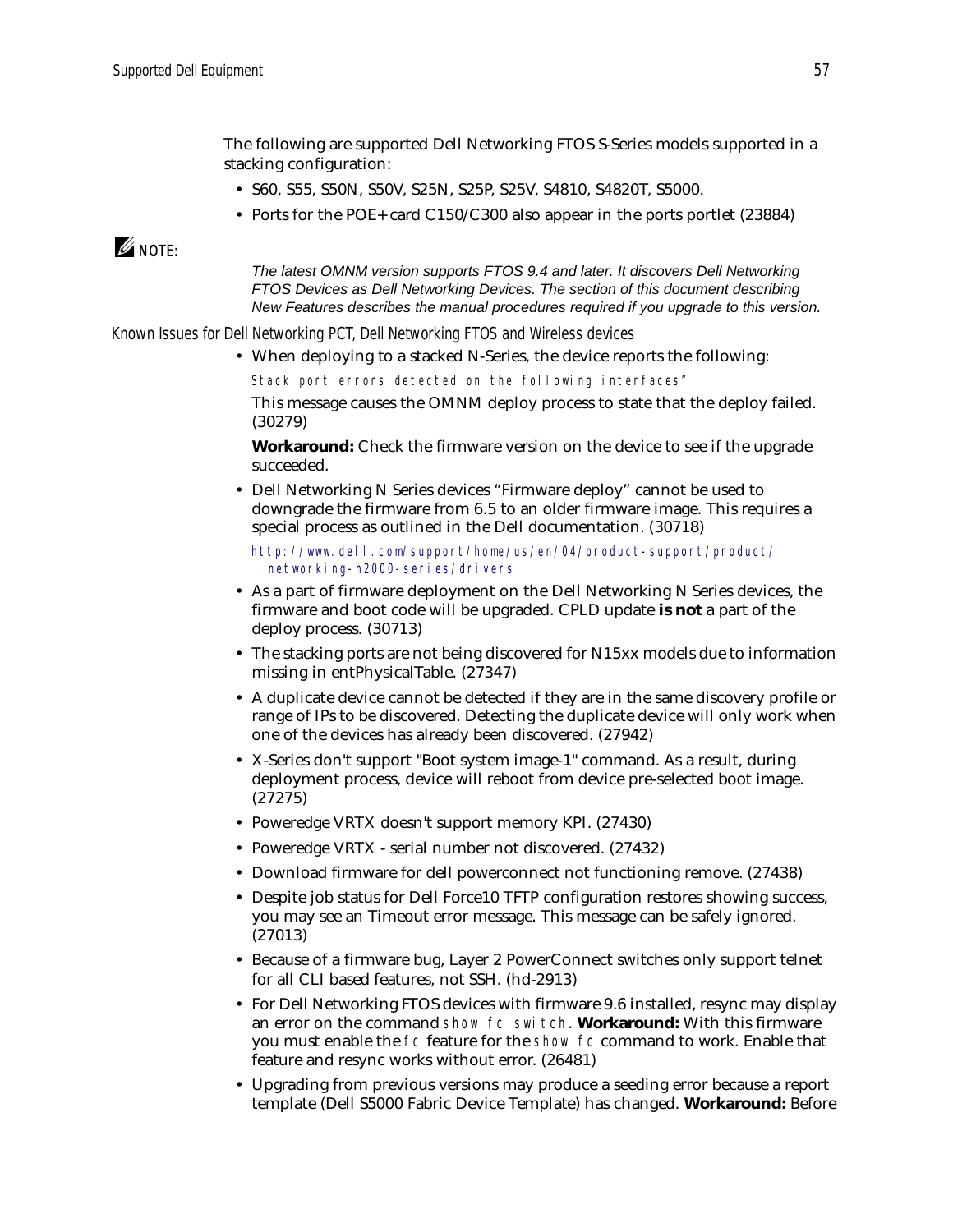upgrading, delete the Dell S5000 Fabric Device Template in the Reports Template and delete that report in the reports portlet.

- Restoring configurations with the startup/reboot option works on N Series devices running 6.x firmware, but the audit trail may not indicate the correct status. This occurs because OMNM does not receive anything from the device to close out the job. Some models do not send a message like Shutting down.. that indicates success.(23976, 23785)
- FTOS Devices do not support the Q-BRIDGE-MIB, and therefore discovery does not find VLANs connected to these devices. (1893)
- You must delete and rediscover Dell Networking FTOS MXL and Dell Networking FTOS IO Aggregator devices after upgrade from any previous version of this software. This requirement originates from a device type change. In previous versions, these devices were switches, but now they are converged ethernet switches. (23970)
- The Adaptive CLI set MSTP global settings does not execute all the commands on 7xxx & M8024K models 5.1 firmware. (21314)
- IPv6 ping and telnet is not supported. (23056)
- Backing up Dell Powerconnect W-Series iAP devices is not supported. (18560)
- MIB browser cannot read some Dell Networking FTOS MIB tables. (23318, 19461)
- During peak traffic times, deploying firmware to Dell Networking FTOS S-Series may fail with the following error messages:

```
sent command 'upgrade system stack-unit all A:'
matched pattern '% Error:.*'
on line '% Error: Invalid inut at "^" marker
```
**Workaround:** If this occurs, retry deploying later, when traffic to/from the device is not high. (23320)

• For PowerConnect devices running 5.x or 3.x firmware, restoring startup config may incorrectly display a timeout error, even if the restore succeeded.

The reason for this is that Dell OpenManage Network Manager does not get anything from the device to close out the job. Some models do not send a message like Shutting down.. that indicates success.(22411)

- Executing an Adaptive CLI reload may produce a false failure error message. This occurs because OMNM loses connection and the device does not respond. Device reload is sometimes successful in these circumstances, but must be manually verified. (22453)
- Dell Networking FTOS device discovery fails when its login banner is configured as *Keyboard-interactive* in the DUT. This makes manual interaction with the device necessary, so automated discovery fails. (22768)
- Follow the instructions and minimum requirements documented in the S4810 FTOS version E9.1.0.0 release notes before using OMNM to deploy FTOS version E9.1.0.0 or greater to S4810 devices. S4810 units must not run FTOS version E8.3.12.1 when initiating OMNM discovery or re-sync. If an S4810 unit is running FTOS version E8.3.12.1, then upgrade the device to FTOS version E8.3.12.2 before starting OMNM discovery. (21424)
- PowerConnect 5500 and PowerEdge 1GB VRTX switches do not display memory utilization because the device provides no CLI and SNMP implementation to fetch these values. (21995, 21351)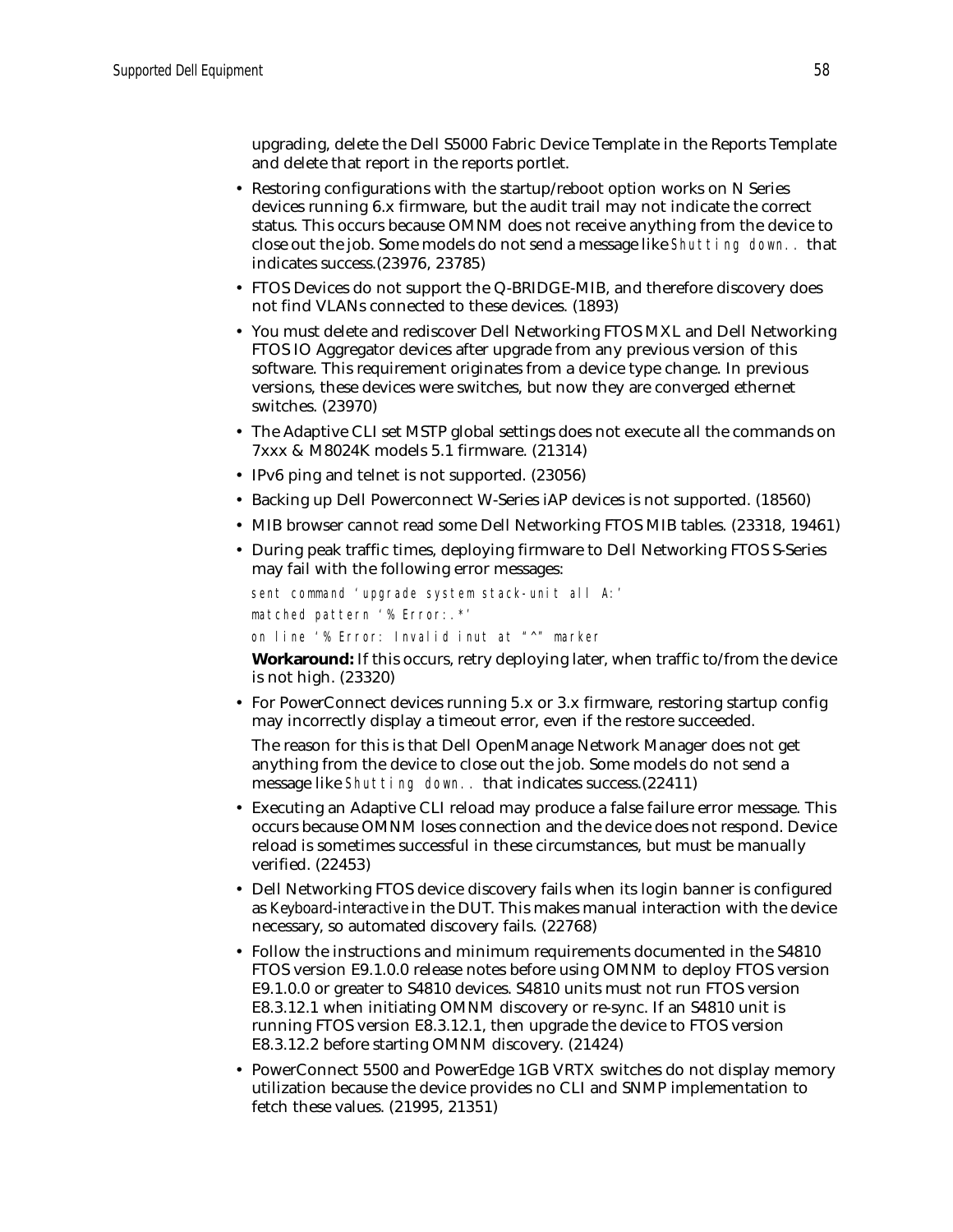- FiberChannel ports are excluded from the ALL Devices group for the default interface monitor. Monitors do not retrieve information from FiberChannel ports, so including them would distort monitoring results. (23033)
- Stacking with 35xx series may have timeout issues when trying SNMP get to walk thru all the ports and related details (monitoring). (19394)
- For devices running firmware older than 4.1.x.x, you must use a non-default enable access method or save an enable password in the startup configuration before upgrading to the newer versions to access privileged exec (enable) mode via telnet or SSH after the upgrade. The 4.x.x.x firmware emulates industry standard behavior for privileged exec (enable) mode authentication over SSH and telnet. In 4.1.x.x, the enable authentication method requires a password and the default list for telnet and SSH (enableNetList) contains only the enable method with no password. If the configuration being upgraded does not have an alternative enable authentication method defined (for example TACACS), setting an enable password allows one to access privileged exec mode after the firmware upgrade. (19387, 19512)
- When a device does not have the enable mode enabled, a benign error may appear on login. You can safely ignore this error. (18492)
- Deploying a firmware image on an Access Point is not supported. (18637)
- In the Image Repository portlet, clicking on Download > Firmware for Dell PowerConnect may download out of date firmware for Dell PowerConnect classic devices. **Workaround:** OpenManage Network Manager has the latest firmware pre-seeded for devices and you can download firmware for each device from the Dell support site. (16561)
- Some Dell devices and firmware revisions may not support the collection of Service Tag and Asset Tag by Dell OpenManage Network Manager. This includes recent firmware revisions of PowerConnect B-Series, and W-series along with older revisions of PowerConnect firmware. (16098)
- When ACLs are configured on Dell Networking FTOS S4810 devices, when copying a restored configuration to the running configuration, an error may appear during restoration. (18905)
- For Dell Networking FTOS devices, interfaces like management and loopback may appear as both ports and interfaces. (18309)
- For Dell PowerConnect M8024-k and 8024/F user ports that are used for stacking ports do not appear in the Network View. (16944, 16951)
- 8024/F fibre channel link discovery is not supported. (16943)
- Some devices do not respond to commands unless they are in the correct state. For example, some Dell devices must not be in "Simple" mode to respond to Adaptive CLIs. (17153)
- Some devices, including the Dell Networking FTOS C-Series and E-Series, will allow then drop telnet connections during deployment or file restoration when you select restart as part of the process. This can take from six to eight minutes, though it can take as long as fifteen minutes for a fully populated chassis. During that time, you can ping the device; however, Dell OpenManage Network Manager cannot log in to the device until the reboot is complete. (18277)
- Due to the change made in Model name, the Dell Networking C- Series Devices group filtering criteria no longer shows the correct managed devices in the group. Therefore, before upgrading to OMNM v.6.0 Service Pack 3, you must either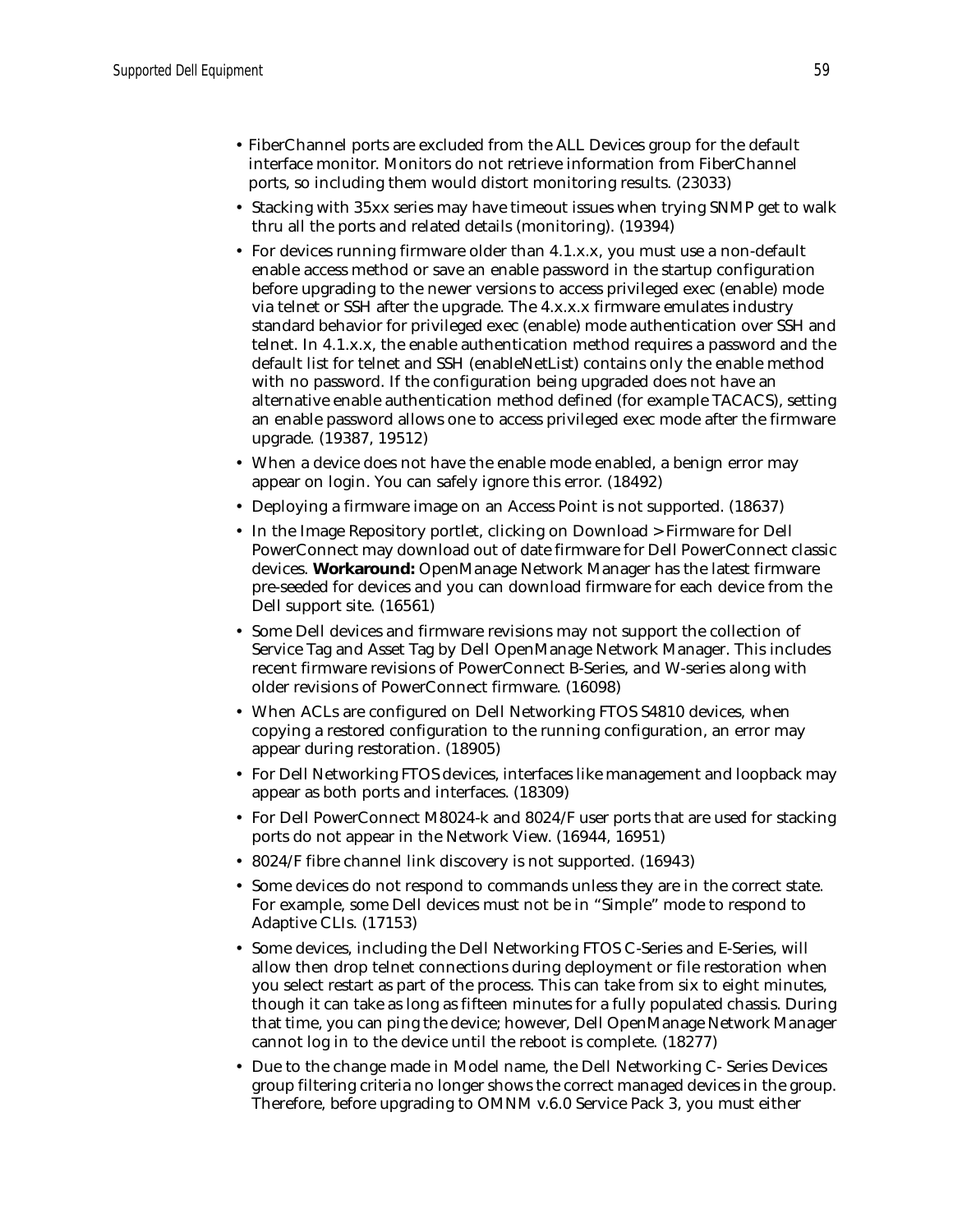delete the Dell Networking C- Series Devices group in the Managed Resource Groups portlet, or edit the filter criteria to 'Model contains Force10 C OR Model contains Dell Networking C'. (27371)

#### *Issues Resolved*

- Dell Networking FTOS S-Series filters pick up any device whose model name contains "S." **Workaround:** Use the new *Dell Networking S* group. (26445)
- The Interface availability report displays negative values when the device's availability is indeterminate. (25576)
- No warning/message appears when the license expires (19375)
- Upgraded openSSL to version 1.0.2c that fixes the vulnerability (heartbleed) issue. (2643)
- Device status is flapping from Responding to Indeterminate randomly (18787)
- Network Topology Background Image is not saved as default. (17641)
- Network dashboard does not really provide useful data without displaying to which device the interface belongs. Now you can hover the cursor over a label to see the device name. (14531)
- The Hardware Change report may erroneously display devices that just had a firmware upgrade or downgrade. (19358)
- **Discovery**—When specifying network addresses using the Subnet type, you must specify the Network address at the beginning of the subnet since Dell OpenManage Network Manager assumes it is the starting IP address for the range. If you specify an address in the middle of the subnetwork then Dell OpenManage Network Manager may discover devices outside of that subnetwork. This also means that IP addresses in the network that precede the specified address are not discovered. To avoid these issues, use the CIDR specification of the network to discover rather that the subnet ID. (16803)
- If you de-select ping as part of a discovery profile, discovery fails to validate authentications. (PV-18146)The latest F10 MIBs contain S4820T device in the F10-Products-MIB, however, the F10-Products-MIB used most recently in Dell OpenManage Network Manager does not contain this device, or Z9000, MXL, IOA. (21029)
- Dell Networking FTOS S-Series filters pick up any device whose model name contains "S." **Workaround:** Use the new *Dell Networking S* group. (26445)
- The Dell Networking FTOS S50AC device appears as a Dell Networking FTOS S50DC device (17890).
- The firmware report displays unnecessary entries showing firmware changes from empty to a firmware number. (18719)
- For Dell Networking FTOS S50V devices Dell OpenManage Network Manager may show total memory to be less than memory used. (18301)
- You must click the drop down combo box for adding a port to a VLAN or adding an interface to port-channel twice to open the box. (19847)
- The Dell Networking FTOS device driver appears as Force 10 FTOS Service Pack 1 in the MIB Browser. (21028)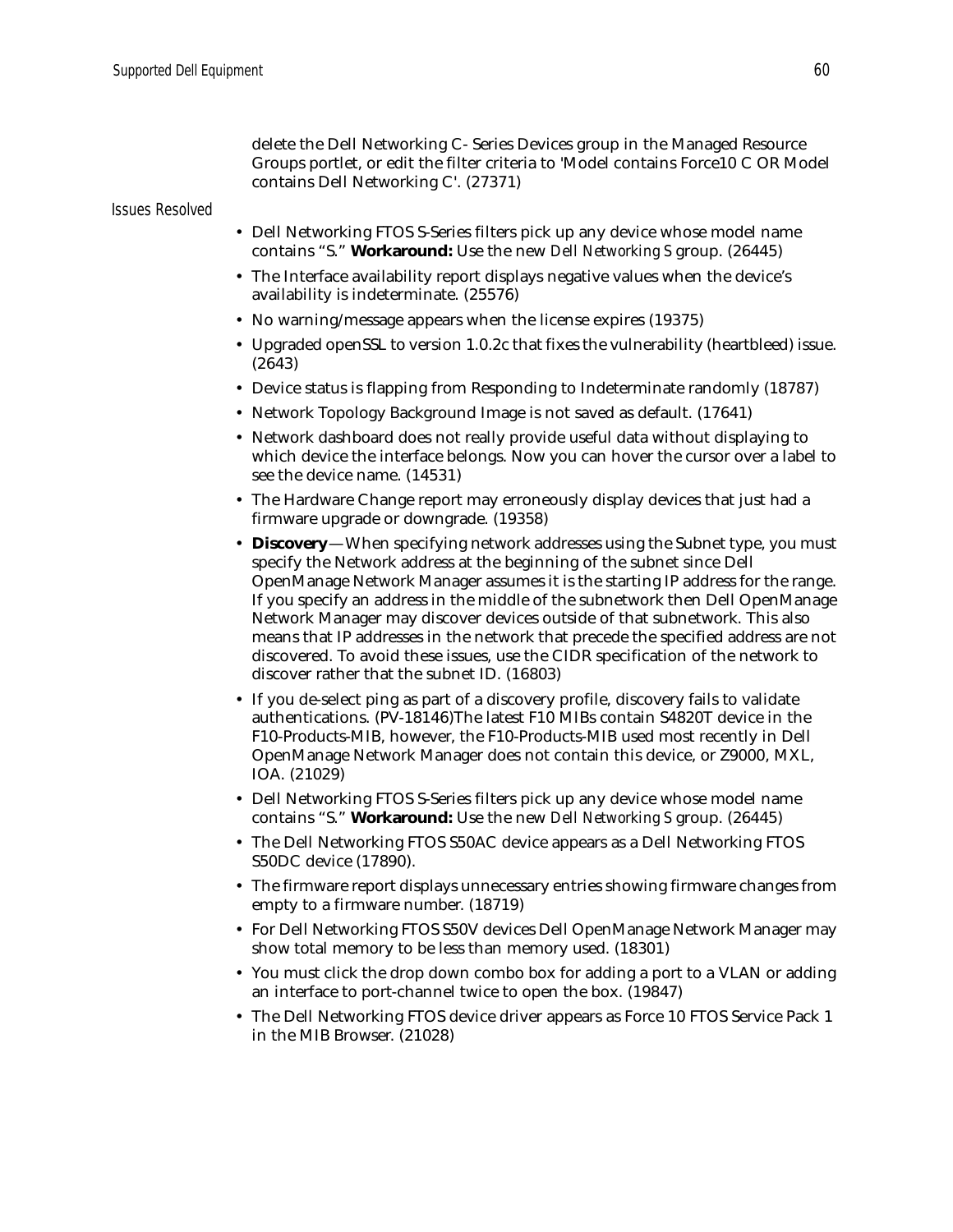- Restoring configurations to Dell Networking FTOS devices may produce errors when individual commands already exist in the running config and cannot be overwritten. Dell OpenManage Network Manager ignores such errors and reports success by default since the errors indicate a command was not applied, not that restoration was unsuccessful. Best practice is to restore to startup config to avoid these errors, especially when scheduling backup or backing up a group on such devices. (17991)
- For Dell PowerConnect 8024/F, restoring a configuration for a stack of devices may fail. (16953)
- CPU and Memory usage values do not appear for PC 5524P (17505)
- You cannot deploy 3.3.x firmware to a PC6248 device that is running 3.x firmware. **Workaround:** Manually deploy the firmware. (19236)
- installer need to check for max partition name length (26790)
- Disabling ICMP ping in Discovery Profiles can also disable the Inspect feature. **Workaround:** Enable *ICMP Ping Devices* (as it is by default). (18146)

# <span id="page-60-1"></span>Supported Edge Core Devices

The following describes supported Edge Core devices and their known issues.

- Supported device models include: ECS4210-12T, ES3510MA.
- Supported features include the following: Discovery SNMPv1, SNMPv2, SNMPv3, Telnet, SSH, HTTP; Deep Discovery; Link Discovery; Configuration File Backup, Restore, Deploy; Proscan, Change Management; Action/Adaptive CLI; Event Management; Performance Monitors (ICMP, SNMP Interface, SNMP, CPU and memory);Traffic Flow Analyzer, Reports; Network Views.

### Known Issues

• In configuration backup , if the user picks a protocol that is not supported by the driver , the application uses one of the protocols supported by the driver. The user will not receive an error message saying that the selected protocol is not supported by the driver or that the protocol used for backup will be one of those supported by the driver. (28716)

# <span id="page-60-0"></span>Supported EMC Unisphere Devices

The following describes supported EMC Unispher devices and their known issues.

- Supported devices include: EMC Unity
- Supported features include the following: WBEM HTTPS; Deep Discovery; Reports; Network Views.

Device Specific Monitors.

At Top level : CpuUtilization, MemoryUtilization, MemoryAvailable, MemoryUsed, ISCSIReadBytes, NetworkIn, NetworkOut, LUNAverageRead, LUNAverageWrite, LUNAverageQueueLength, LunReadBytesRate, LUNReadRate, LUNResponseTime, LUNTotalCall, LUNWritten, LUNWrite.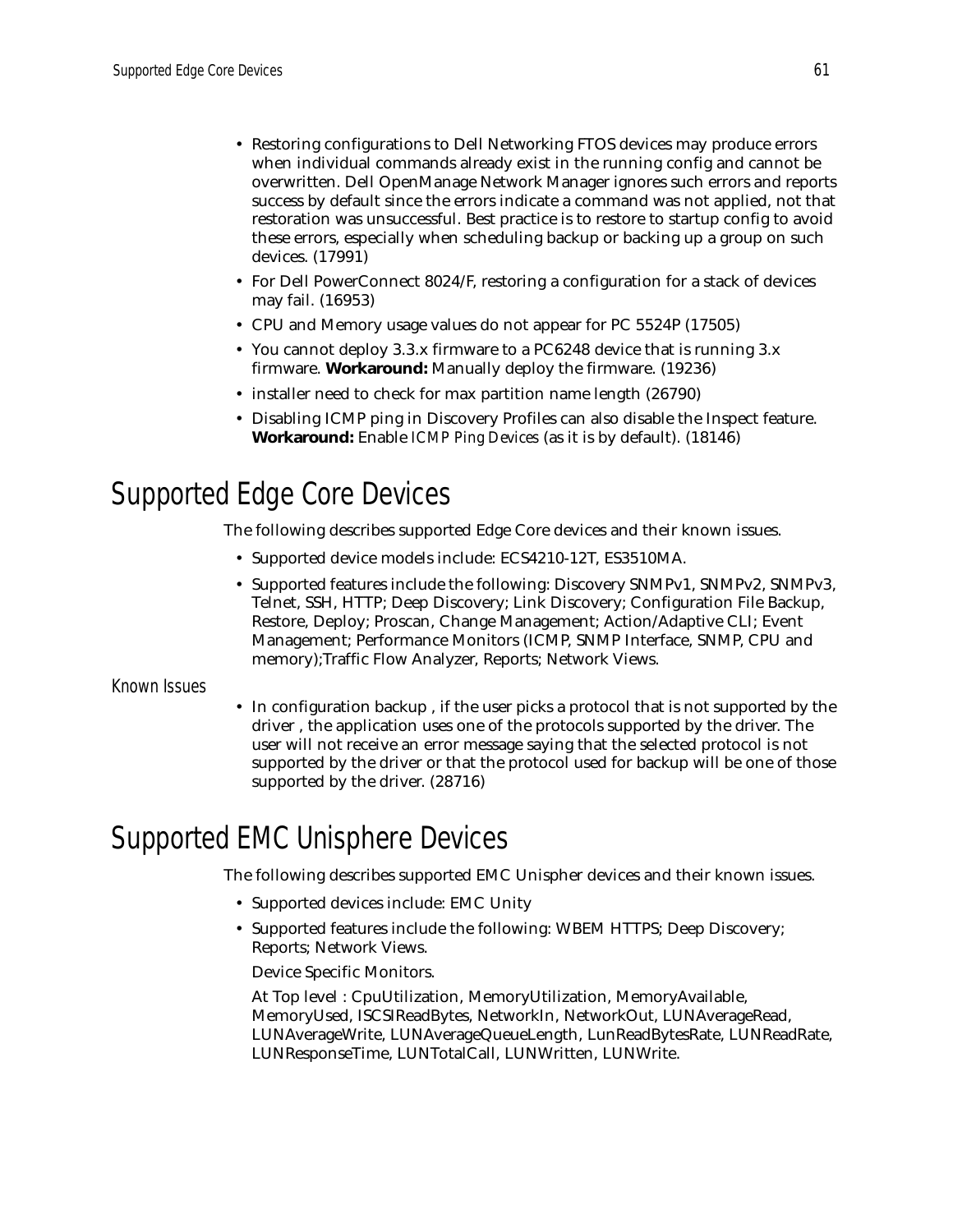At Port Level: FCReadBytesRate, FCReadRate, FCWriteBytesRate, FCWriteRate, ISCSIReadBytesRate, ISCSIRead, ISCSIWriteBytesRate, ISCSIWriteRate, PacketsNetworkIn, PacketsNetworkOut, OctetsIn, OctetsOut.

At the LUN/Disk level: LUNAverageRead, LUNAverageWrite, LUNAverageQueueLength, LunReadBytesRate, LUNReadRate, LUNResponseTime, LUNTotalCall, LUNWritten, LUNWrite.

Known Issues

No known issues at this time.

# <span id="page-61-0"></span>Supported HP Procurve Devices

The following describes supported HP Procurve devices and their known issues.

- Support added for STFP. (24683)
- Supported devices include the following:

A6713A, A6716A, A6717A, J3177A, J3299A, J4110A, J3100A, J3175A, J3245A, J3298A, J4120A, J4121A, J4122A, J4122B, J4138A, J4139A, J4812A, J4813A, J4819A, J4840A, J4841A, J4860A, J4865A, J4874A, J4887A, J4899A, J4899B, J4899C, J4900A, J4900B, J4900C, J4902A, J4903A, J4904A, J4905A, J4906A, J8130A, J8133A, J8153A, J8154A, J8155A, J8164A, J8165A, J8433A, J8474A, J8680A, J8692A, J8693A, J8697A, J8698A, J8718A, J8719A, J8752A, J8753A, J8762A, J8770A, J8771A, J8772A, J8773A, J8992A, J9019A, J9019B, J9020A, J9021A, J9022A, J9028A, J9029A, J9031A, J9032A, J9038A, J9049A, J9050A, J9085A, J9086A, J9088A, J9089A, J9091A, J9138A, J9145A, J9279A, J9280A, J9299A, J9310A, J9311A, J9470A, J9471A, J9477A, J9623A, J9624A, J9625A, J9626A, J9627A, J9727A, J9729A, J9772A, J9773A, J9774A, J9775A, J9776A, J9778A, J9781A, J9782A, Proliant Series Switches.

• Supported features include the following: Discovery SNMPv1, SNMPv2, SNMPv3, Telnet, SSHv2, HTTP; Deep Discovery; Link Discovery; Configuration File Backup, Restore, Deploy; Proscan, Change Management; Action/Adaptive CLI; Direct Access; Event Management; Fault Management, Performance Monitors (ICMP, SNMP Interface, SNMP); Reports; Network Views.

Known Issues

- OMNM may not always detect telnet disconnects sent by a device. A timeout may indicate a false failure for the telnet session when it is actually successful. This means the system may be unable to detect a disconnect has occurred between itself and a device when a device reboot accompanies restore or deploy actions. (4296, 2338, 4323)
- Due to limitation of the switch, we are not supporting temperature. (27574)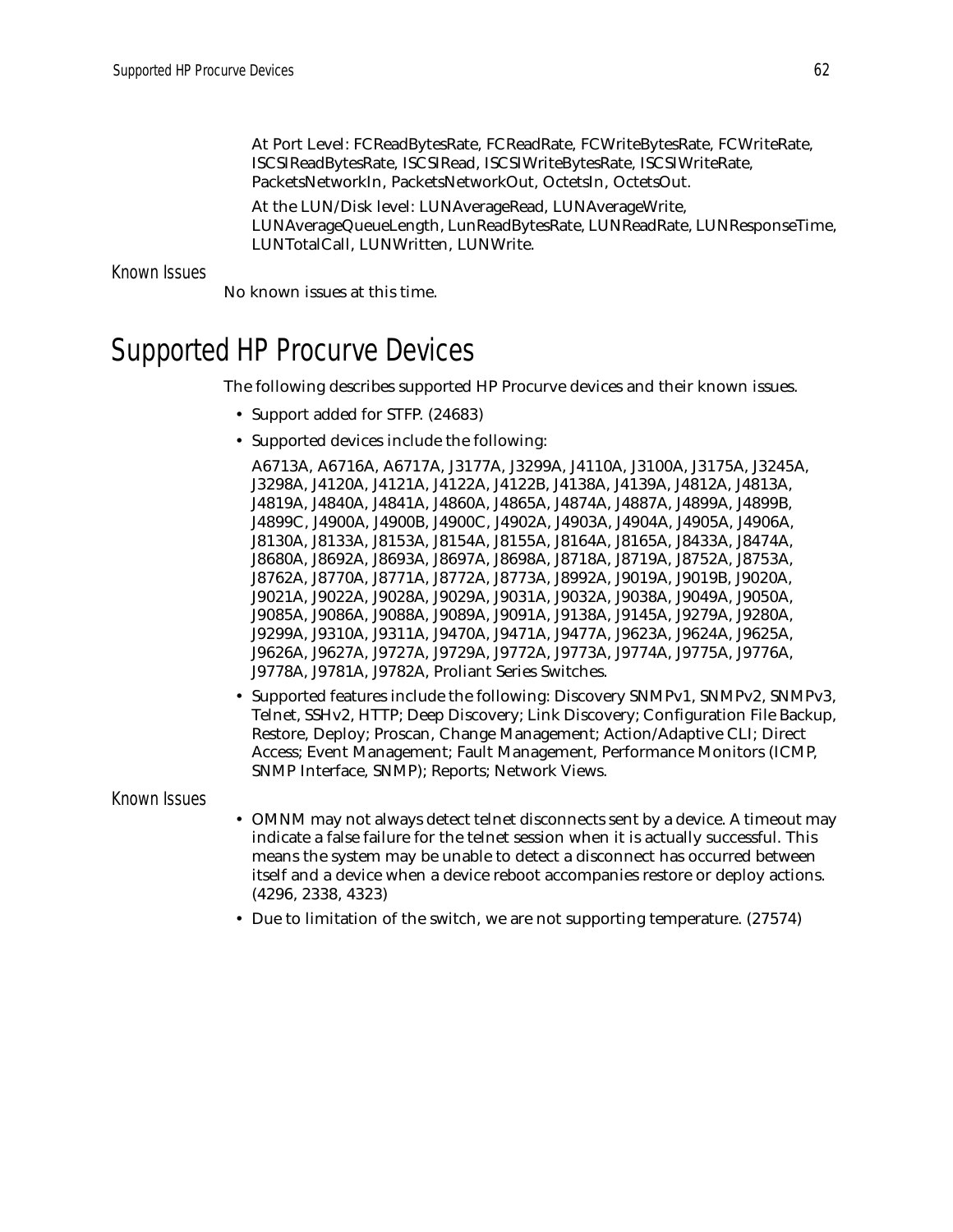# <span id="page-62-0"></span>Supported Juniper Devices

The following describes supported Juniper devices and their known issues.

- The following monitors were added: Juniper COS, Juniper RPM. (28136)
- Support added for VMX model, except for backup. (24557)
- Support added for HTTP/HTTPS access (24559)
- Supported devices include the following:
	- EX4500
	- EX6210
	- EX82xx
	- EX8208
	- EX8216

### $\mathscr{Q}$  note:

*Because EX models transmit MAC address but not IP address, OMNM does not support Traffic Flow Analysis for these models.*

- Supported devices include MX80 (14703)
- Support added for JunOS 11.2. and 12.x
- A router-advertisement statement now exists for IPv6 interface services. (18797)
- Support added for JunOS 10.4R4.5. (15549)
- Updated user interface

### Known Issues

- When editing a Juniper interface service, the physical encapsulation field is blank, even when it has ethernet configuration configured. This is a restriction from the JUNOS devices. This encapsulation type is no longer supported or is undocumented. OMNM does not display undocumented configurations. (22272)
- In a Juniper Interface template, adding a new inet address service template, and attempting to save without setting the address displays an unexpected validation error. **Workaround:** After saving the VRF service template, use the Copy Interface feature to copy an existing interface with an inet address template, save the interface template, then its inet address sub-service saves. (23628)
- In Static Route services, filling in the first Next Hop information does not persist. **Workaround:** Fill this information in twice. (19434)
- Deploying an interface service with a description that contains double quotes (for example "test port") fails with a syntax error. **Workaround:** Avoid double quotes in interface service description fields. (19508)
- If you encounter a timeout when deploying an OS image, increase the management CLI interface's timeout to a higher number, for example:. 100 seconds. (15859)
- No support in Juniper BX 7000 Gateway for backup, restore, deploy and Direct Access. (15772)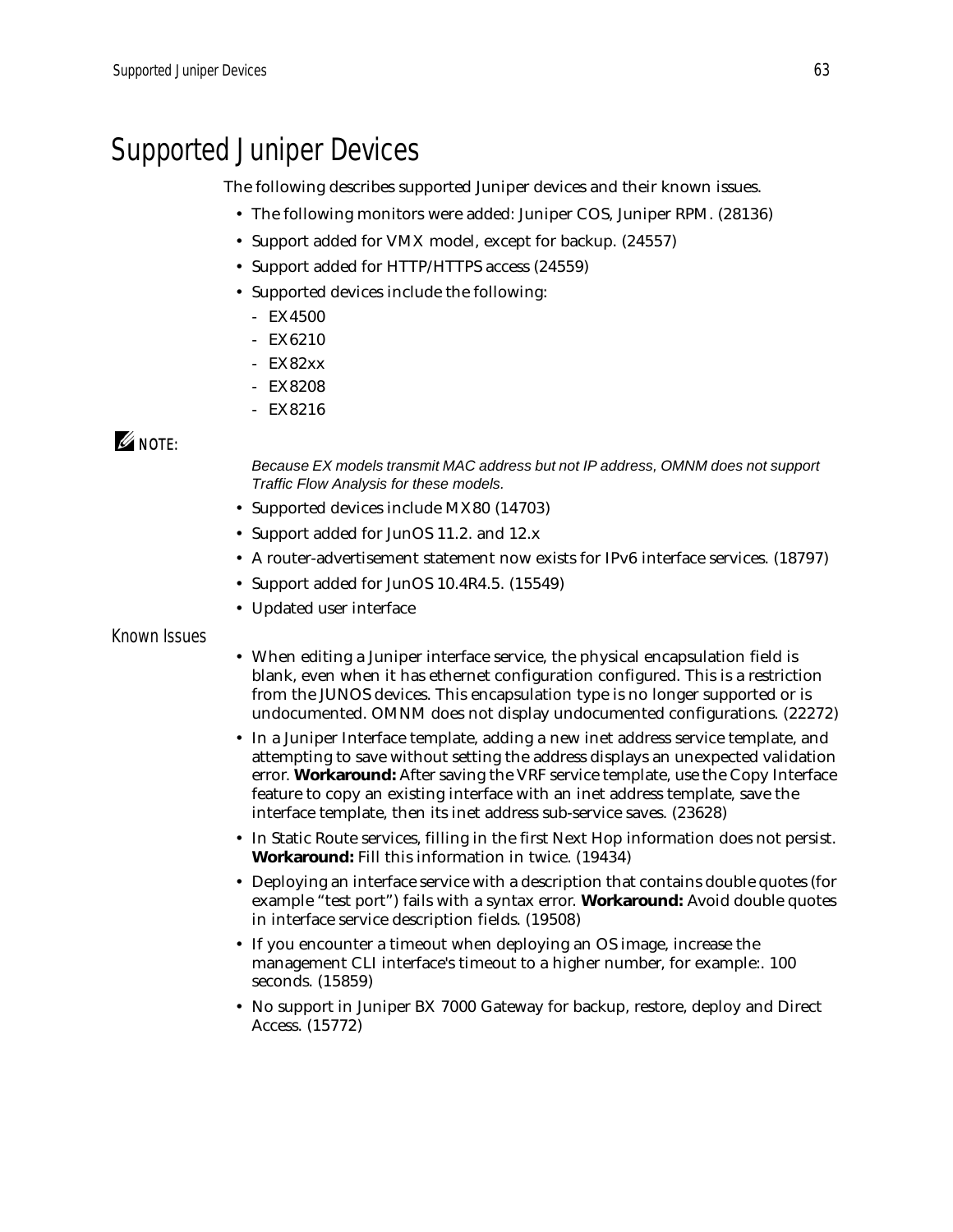# <span id="page-63-0"></span>Supported Ruckus Devices

The following describes supported Rucckus devices and their known issues.

Supported Devices and Features

- Supported device models include: Ruckus AP R310, Ruckus Wireless ZD 1200.
- Supported features include the following: Discovery SNMPv2, Telnet, SSH; Deep Discovery; Configuration File Backup, Restore, Deploy; Action/Adaptive CLI; Direct Access, Event Management; Performance Monitors (ICMP, SNMP Interface, SNMP, CPU and memory); Reports; Network Views.

Known Issues

• Direct Access terminal not working when login warning enabled with Ruckus devices. (29983)

# <span id="page-63-1"></span>Supported SonicWall Devices

The following describes supported SonicWall devices and their known issues.

- Supported devices include the following:
	- Generic SonicWALL, Generic SonicWALL SRA
	- NSA 220, 220 Wireless, 240, 2400, 250M, 250M Wireless, 2600, 3500, 3600, 4500, 4600, 5600, 6600, E5500, E6500, E7500, E8500, E8510
	- SuperMassive 10200, 10400, 10800, 9200, 9400, 9600, 9800
	- TZ 100, 105, 105 Wireless, 190, 200 Wireless, 205, 205 Wireless, 210, 210 Wireless, 215, 215 Wireless, 300, 300 Wireless, 400, 400 Wireless, 500, 500 Wireless, 600
- Supported firmware versions: 5.8 or higher.
- Supported features include the following: Discovery SNMPv1, SNMPv2, SNMPv3, SSHv2, HTTP; Deep Discovery; Configuration File Backup, Deploy; Proscan, Change Management; Action/Adaptive CLI; Direct Access; Event Management; Performance Monitors (ICMP, SNMP Interface, SNMP); Reports; Network Views.
- SonicOS Firmware Version Import/Export Support Matrix

The following matrix illustrates the supported source and destination versions of SonicOS when importing configuration settings from one appliance to another

| To<br>w                |     |                 |              |             |                |  |  |  |
|------------------------|-----|-----------------|--------------|-------------|----------------|--|--|--|
|                        | 5.8 | 5.9             | 6.1.1x       | 6.1.2.x     | 6.2            |  |  |  |
| 5.8<br>(Min. S.R.1.12) |     |                 |              |             |                |  |  |  |
| 5.9                    | N   | v               | N            | N           | (Min. 5.9.0.4) |  |  |  |
| 6.1.1 x                | N   | N               | $\checkmark$ | $\mathbf v$ |                |  |  |  |
| 6.1.2.x                | N   | N               |              |             |                |  |  |  |
| 6.2                    | N   | N               | N            | N           |                |  |  |  |
|                        |     | (Min. 5.8.1.12) |              |             |                |  |  |  |

**SonicOS Configuration Import/Export Support** 

If answer is "Y" above, please look in below table for your specific products If answer is "N" above, this configuration upgrade is not supported